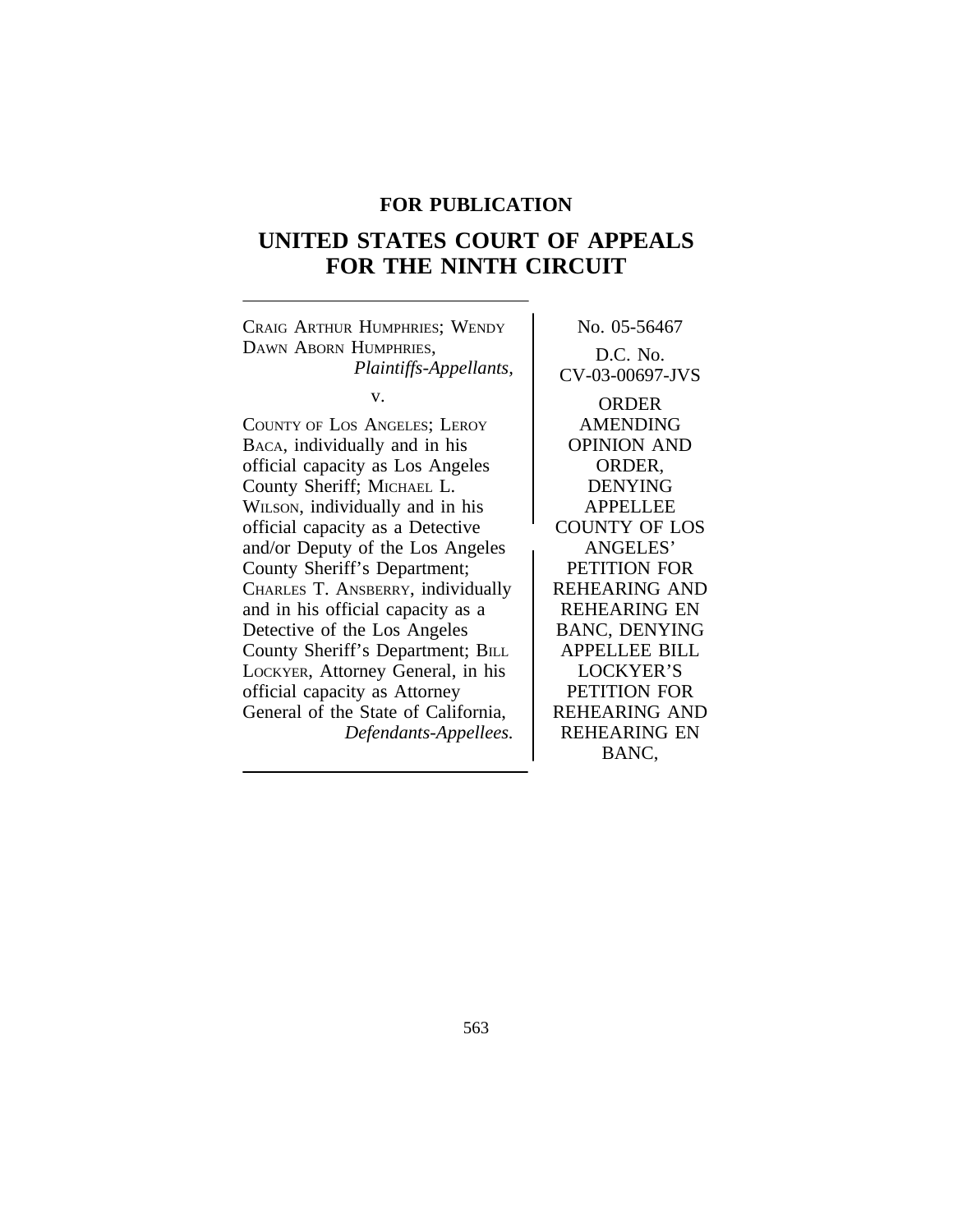GRANTING APPELLANTS' MOTION FOR CLARIFICATION, GRANTING IN PART<br>
APPELLANTS' PETITION FOR REHEARING OR RECONSIDERATION AND AMENDED OPINION

Appeal from the United States District Court for the Central District of California James V. Selna, District Judge, Presiding

Argued and Submitted October 19, 2007—Pasadena, California

> Filed November 5, 2008 Amended January 15, 2009

Before: Jay S. Bybee and Milan D. Smith, Jr., Circuit Judges, and Richard Mills,\* District Judge.

Opinion by Judge Bybee

<sup>\*</sup>The Honorable Richard Mills, Senior United States District Judge for the Central District of Illinois, sitting by designation.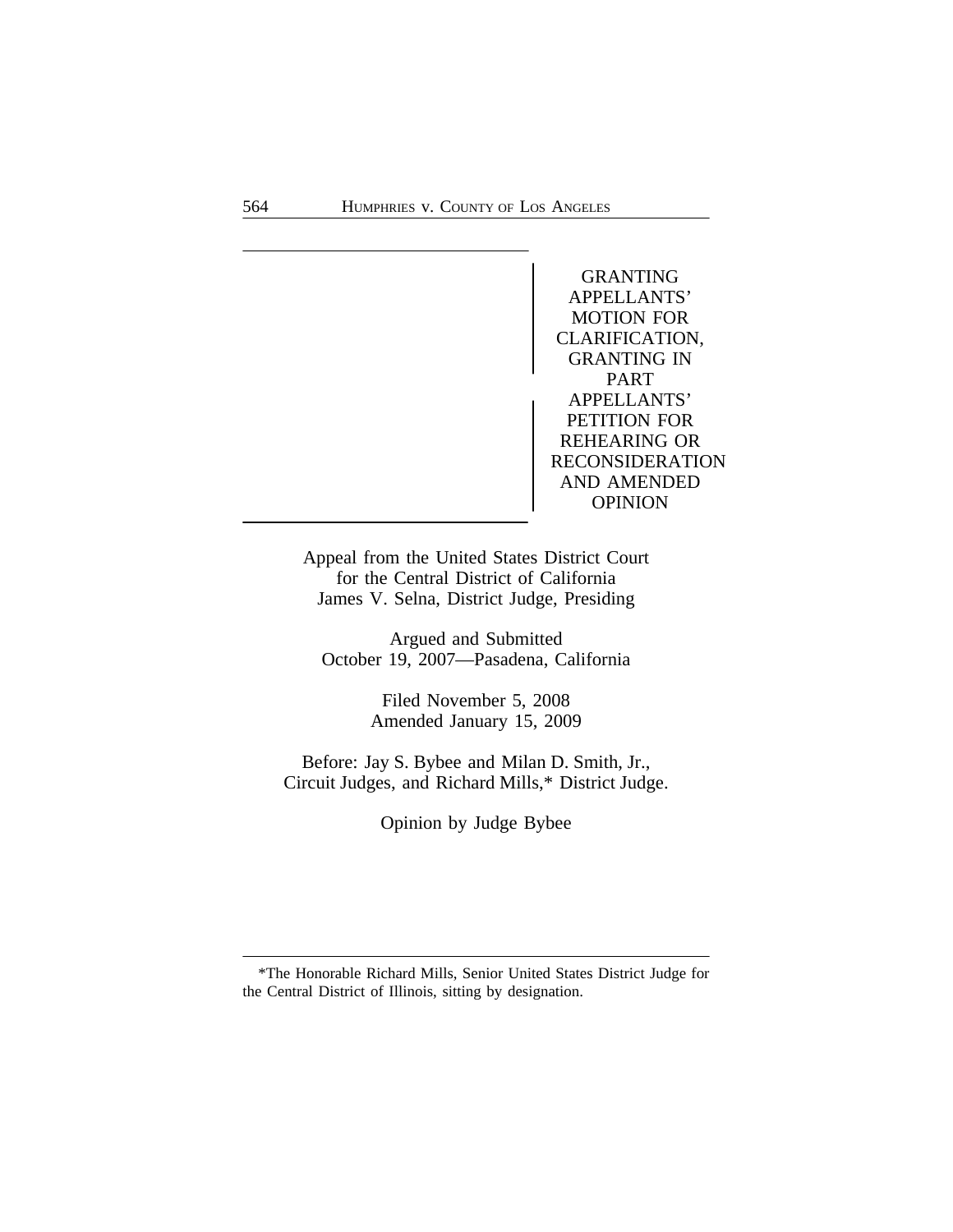# **COUNSEL**

Esther G. Boynton (argued), Beverly Hills, California, for the plaintiffs-appellants.

Mark D. Rutter, Carpenter, Rothans & Dumont, Los Angeles, California; Martin Stein, Alison Turner, Lillie Hsu (argued), Greines, Martin, Stein & Richland LLP, Los Angeles, California, for the defendants-appellees.

Edmund G. Brown Jr., Attorney General of the State of California, David S. Chaney, Chief Assistant Attorney General, James T. Schiavenza, Senior Assistant Attorney General, Marsha S. Miller, Supervising Deputy Attorney General, Paul C. Epstein (argued), Deputy Attorney General, State of California Department of Justice, Office of the Attorney General, Los Angeles, California, for the defendant-appellee.

Carolyn A. Kubitschek, Lansner & Kubitschek, New York, New York, for the amicus National Coalition for Child Protection Reform.

# **ORDER**

The opinion, filed November 5, 2008, slip op. 15041, is amended as follows:

1. At slip op. 15056, first full paragraph, line 20, replace "susbstantiated" with "substantiated."

2. At slip op. 15059 n.8, second full paragraph, line 14 of the footnote, replace "If the parties provide" with "If a party provides."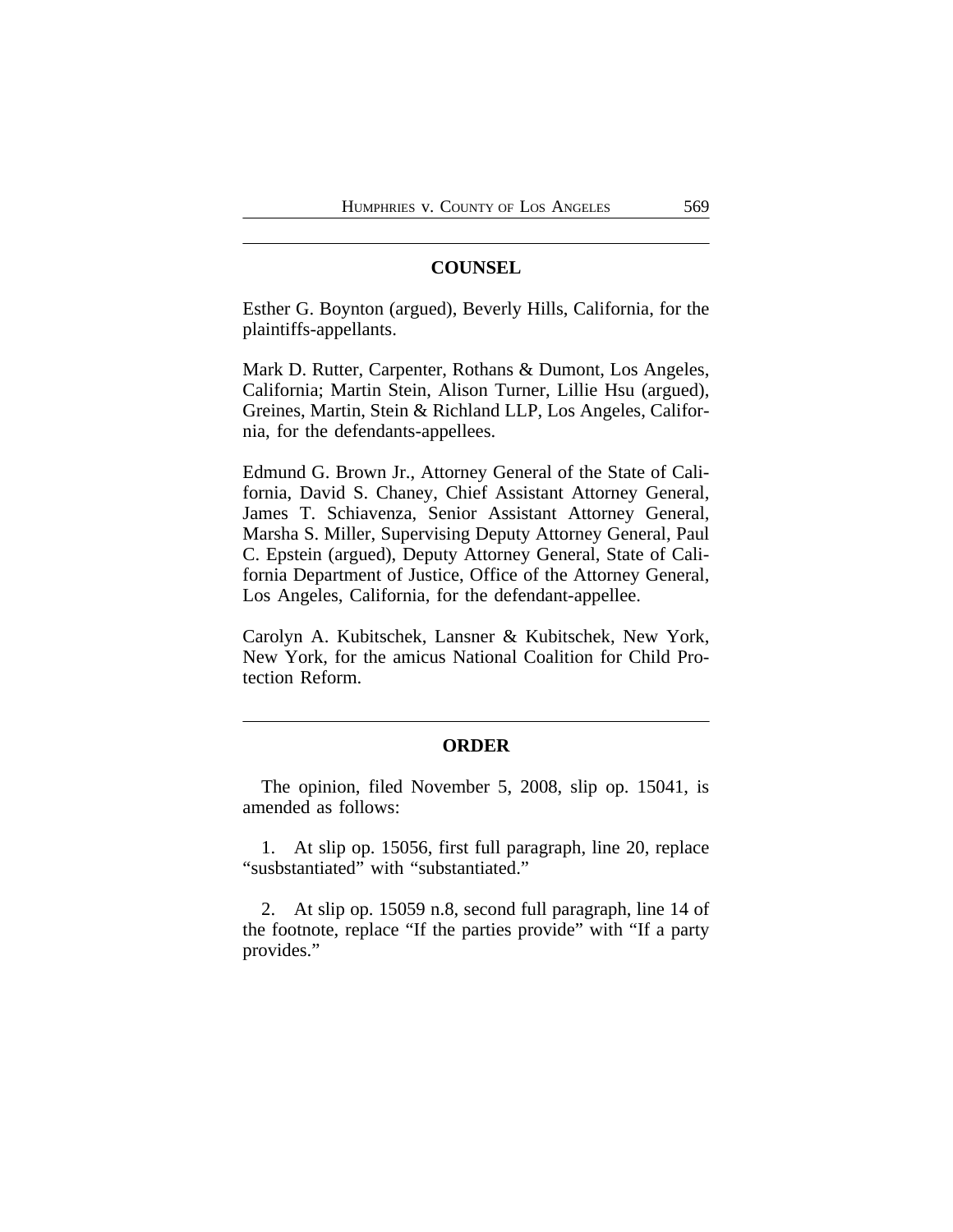3. At slip op. 15062, first full paragraph, line 18, replace "County's CACI-related policies" with "County's and State's CACI-related policies."

4. At slip op. 15084 n.15, line 7 of the footnote, replace "district court" with "district attorney"; also replace "affect" with "effect."

5. At slip op. 15086, second full paragraph, line 31, replace "very type of liberty interest" with "very type of interference with a liberty interest."

6. At slip op. 15094, second full paragraph, line 31, delete the following: "By failing to do so, LASD's custom and policy violated the Humphries' constitutional rights. Therefore, we deny the County summary judgment on this issue." Add the following:

By failing to do so, it is possible that the LASD adopted a custom and policy that violated the Humphries' constitutional rights. However, because this issue is not clear based on the record before us on appeal—and because the issue was not briefed by the parties—we remand to the district court to determine whether or not the County is entitled to qualified immunity.

7. At slip op. 15095, line 1, replace "judgment to the County" with "judgment to the State and the County"

In addition, the panel's order, filed November 5, 2008, addressing the parties' costs is amended to delete "and fees."

With these amendments, the panel has voted to otherwise deny appellee County of Los Angeles' petition for rehearing. Judge Bybee and Judge Smith have voted to deny the petition for rehearing en banc, and Judge Mills recommended denying the petition for rehearing en banc. The full court has been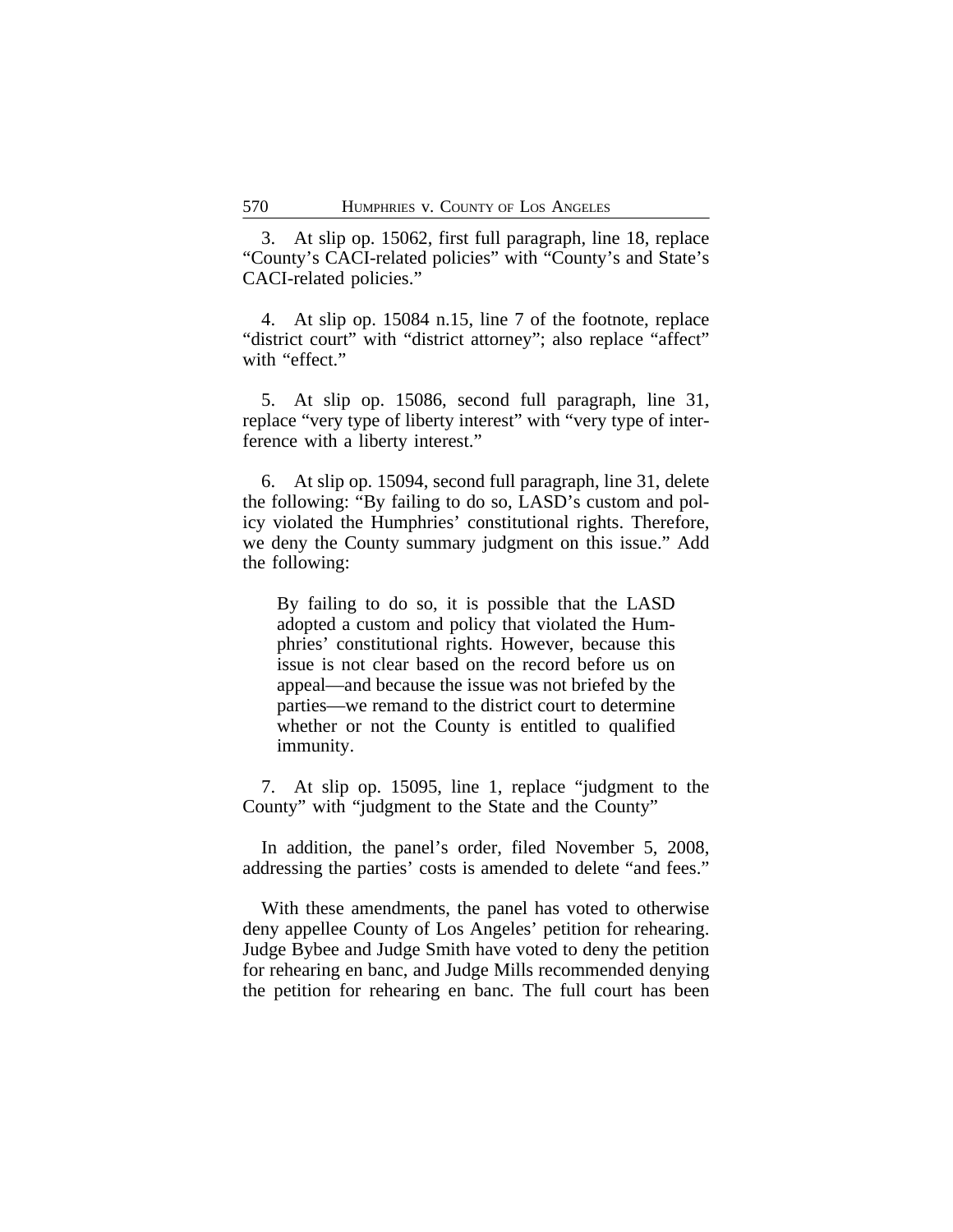advised of the petition for rehearing en banc and no judge has requested a vote on whether to rehear the matter en banc. Fed. R. App. P. 35. Appellee County of Los Angeles's Petition for Rehearing and Rehearing En Banc is DENIED.

The panel has voted to deny appellee Bill Lockyer's petition for rehearing. Judge Bybee and Judge Smith have voted to deny the petition for rehearing en banc, and Judge Mills recommended denying the petition for rehearing en banc. The full court has been advised of the petition for rehearing en banc and no judge has requested a vote on whether to rehear the matter en banc. Fed. R. App. P. 35. Appellee Bill Lockyer's Petition for Rehearing and Suggestion for Rehearing En Banc is DENIED.

With these amendments, the panel has voted to grant appellants' motion for clarification. Appellant's Motion for Clarification is GRANTED.

With these amendments, the panel has also voted to grant in part appellant's petition for rehearing or reconsideration of the November 5, 2008 order. Appellant's Petition for Rehearing or Reconsideration of the November 5, 2008 Order is GRANTED IN PART.

No further petitions for rehearing or rehearing en banc will be accepted.

# **OPINION**

BYBEE, Circuit Judge:

Appellants Craig and Wendy Humphries are living every parent's nightmare. Accused of abuse by a rebellious child, they were arrested, and had their other children taken away from them. When a doctor confirmed that the abuse charges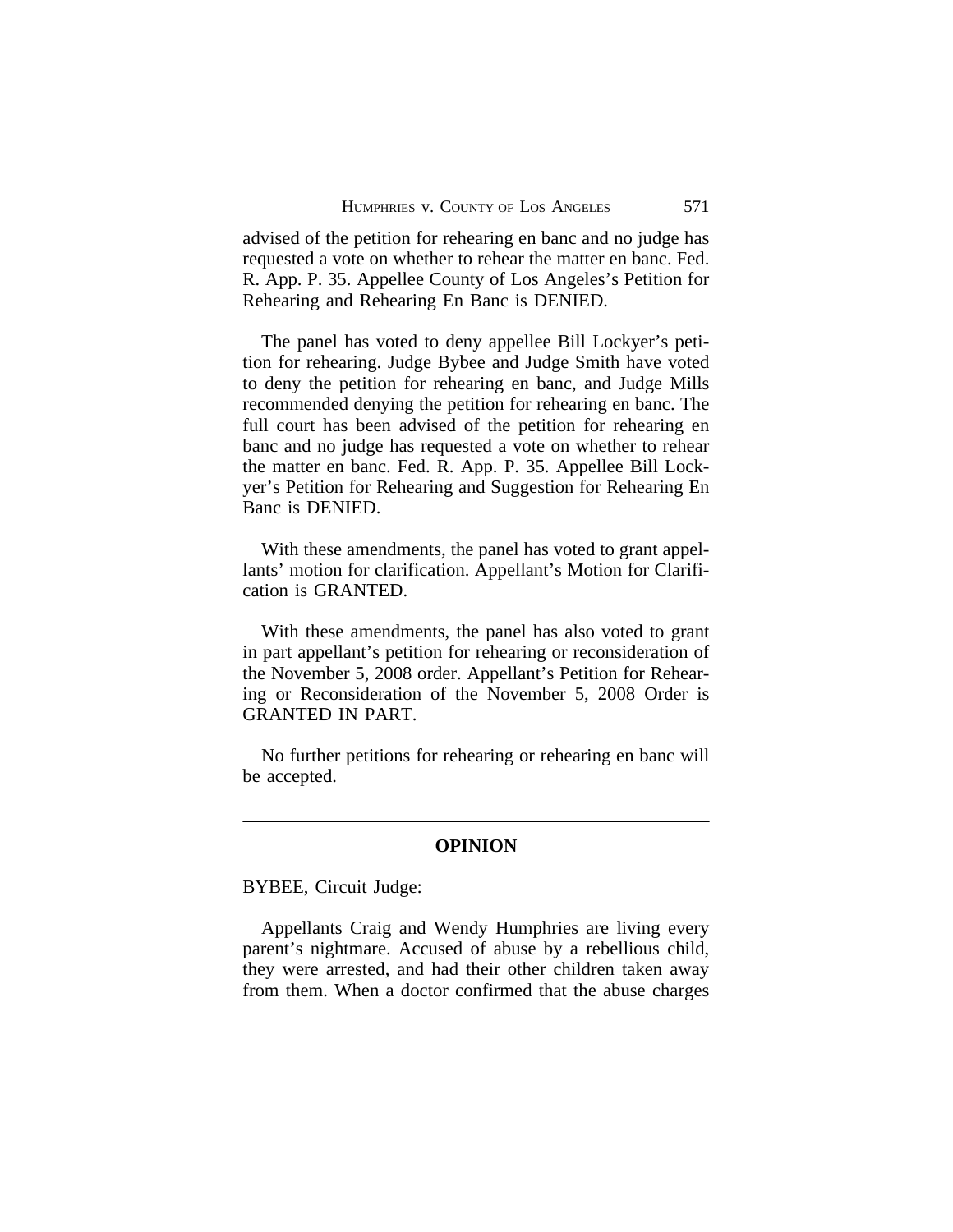could not be true, the state dismissed the criminal case against them. The Humphries then petitioned the criminal court, which found them "factually innocent" of the charges for which they had been arrested, and ordered the arrest records sealed and destroyed. Similarly, the juvenile court dismissed all counts of the dependency petition as "not true."

Notwithstanding the findings of two California courts that the Humphries were "factully innocent" and the charges "not true," the Humphries were identified as "substantiated" child abusers and placed on California's Child Abuse Central Index ("the CACI"), a database of known or suspected child abusers. As the Humphries quickly learned, California offers no procedure to remove their listing on the database as suspected child abusers, and thus no opportunity to clear their names. More importantly, California makes the CACI database available to a broad array of government agencies, employers, and law enforcement entities and even requires some public and private groups to consult the database before making hiring, licensing, and custody decisions.

This case presents the question of whether California's maintenance of the CACI violates the Due Process Clause of the Fourteenth Amendment because identified individuals are not given a fair opportunity to challenge the allegations against them. We hold that it does.

# I. FACTS AND PROCEEDINGS

#### A. *The Statutory Scheme*

# 1. The Child Abuse and Neglect Reporting Act

California maintains a database of "reports of suspected child abuse and severe neglect," known as the Child Abuse Central Index or CACI. CAL. PENAL CODE § 11170(a)(2). California has collected such information since 1965, *see* 1965 Cal. Stat. 1171, and since 1988, the maintenance of the CACI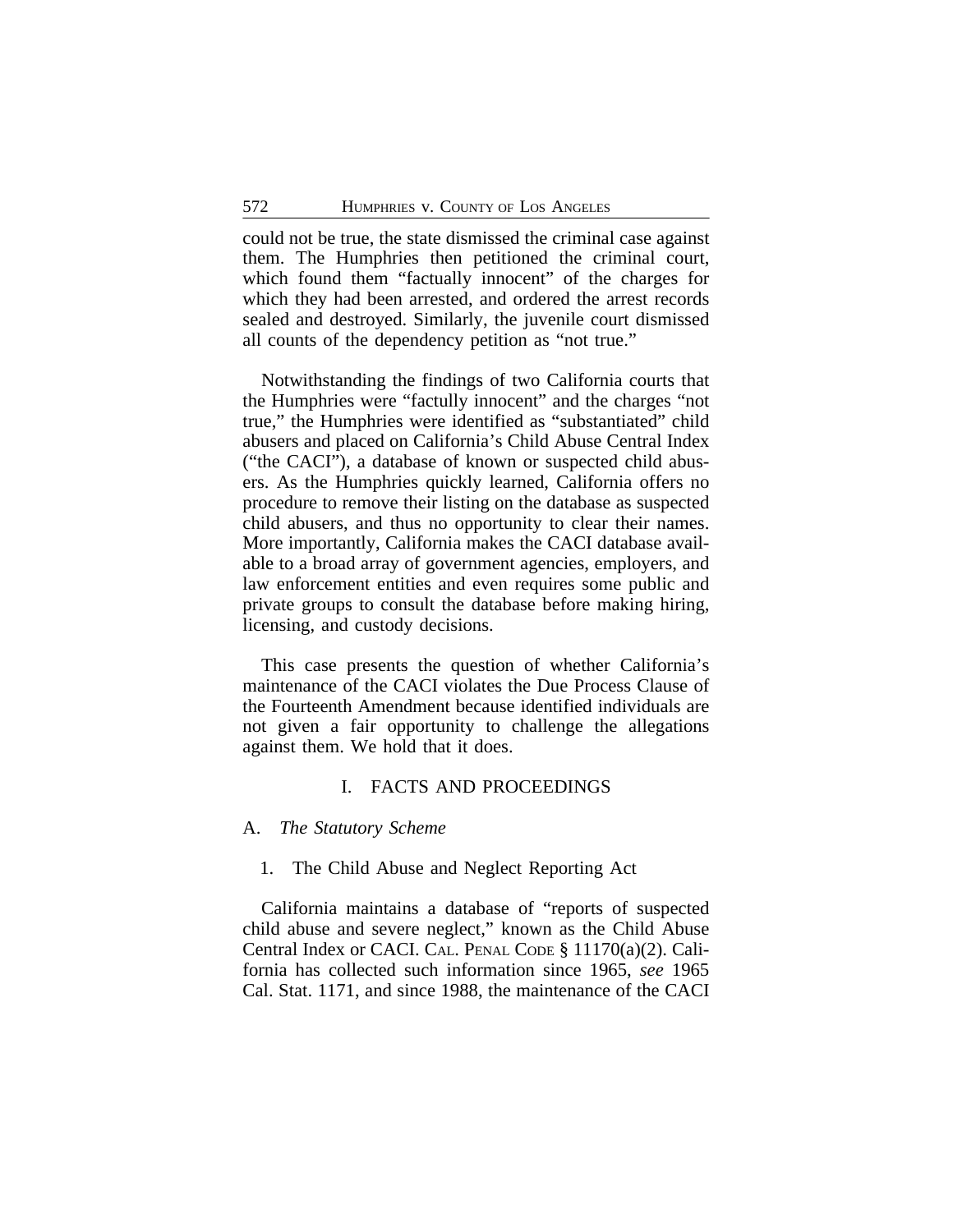has been governed by the Child Abuse and Neglect Reporting Act ("CANRA"), CAL. PENAL CODE §§ 11164-11174.

# a. Inclusion in the CACI

There are many different ways a person can find themself listed in the CACI. CANRA mandates that various statutorily enumerated individuals report instances of known or suspected child abuse and neglect either to a law enforcement agency or to a child welfare agency. *Id.* § 11165.9. These agencies, in turn, are required to conduct "an active investigation," *id.* § 11169(a), which involves investigating the allegation and determining whether the incident is "substantiated, inconclusive, or unfounded," CAL. CODE REGS. tit. 11, § 901(a) (2008).

In an attempt by the legislature to demonstrate how many negatives it could place in a single provision, CANRA then provides that the agency shall send the California Department of Justice ("CA DOJ") a written report "of every case it investigates of known or suspected child abuse or severe neglect which is determined not to be unfounded," but that the "agency shall not forward a report to the [CA DOJ] unless it has conducted an active investigation and determined that the report is not unfounded." CAL. PENAL CODE § 11169(a). CANRA defines a report as "unfounded" if it is "determined by the investigator who conducted the investigation [1] to be false, [2] to be inherently improbable, [3] to involve an accidental injury, or [4] not to constitute child abuse or neglect." *Id.* § 11165.12(a). There is no further definition of what it means for a report to be "false" or "inherently improbable," and no discussion of the standard of proof by which that determination is to be made. Presumably, a report is "not unfounded" if the investigator determines that it meets none of these four criteria.

CANRA defines two other categories of reports, those that are "substantiated" and those that are "inconclusive." A "sub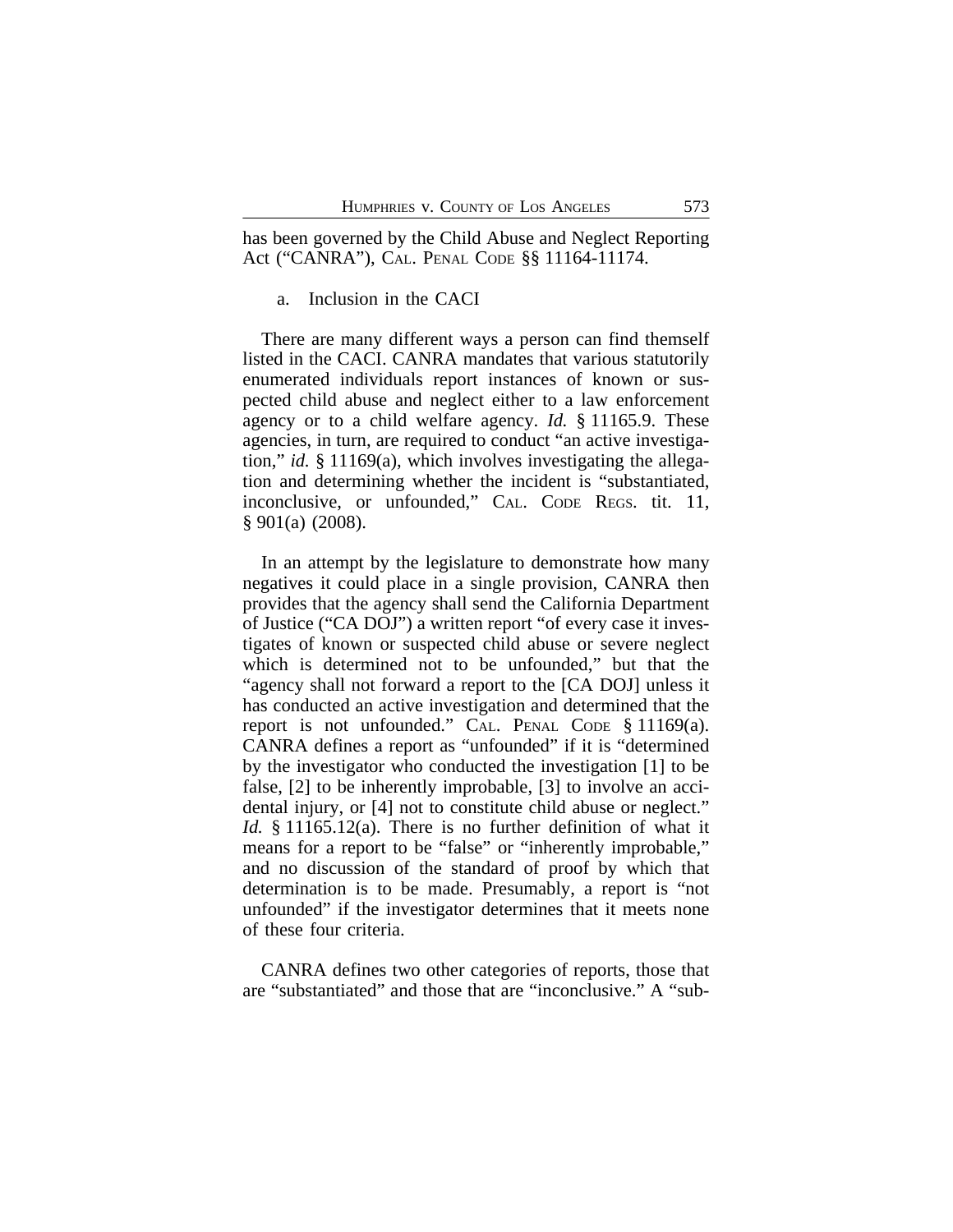stantiated report" means that "the investigator who conducted the investigation" determined that the report "constitute[d] child abuse or neglect . . . based upon evidence that makes it more likely than not that child abuse or neglect occurred." *Id.* § 11165.12(b). An "inconclusive report" means that "the investigator who conducted the investigation" found the report "not to be unfounded, but the findings are inconclusive and there is insufficient evidence to determine whether child abuse or neglect . . . occurred." *Id.* § 11165.12(c). Both inconclusive and substantiated reports are submitted to the CA DOJ for inclusion in the CACI. *See id.* §§ 11169(a), (c), 11170(a)(3)*.* 

To summarize, we understand section 11169(a), when read in conjunction with section 11165.12, to require agencies to investigate all reports of child abuse. Each reported incident of child abuse must then be categorized as (1) "substantiated," meaning it is more likely than not that child abuse or neglect occurred; (2) "inconclusive," meaning there is insufficient evidence to determine whether child abuse and/or neglect occurred; or (3) "unfounded," meaning the report is false, inherently improbable, an accidental injury, or does not constitute child abuse or neglect. It appears that "substantiated" and "inconclusive" reports include everything that is "not unfounded." The agency must submit both "substantiated" and "inconclusive" reports for inclusion in the CACI.

Given the high standard of proof required for a report to be dismissed as "unfounded"—false or inherently improbable and the low standard of proof required for a report to be categorized as "substantiated"—more likely than not—with "inconclusive" presumably encompassing everything in between, we understand the minimum evidence required for CANRA to compel the submission of a report to be something less than a preponderance, but more than a scintilla. CANRA further requires that the CA DOJ "shall maintain an index of all reports of child abuse and severe neglect submitted pursuant to" the process described above. *Id.* § 11170(a)(1). The CACI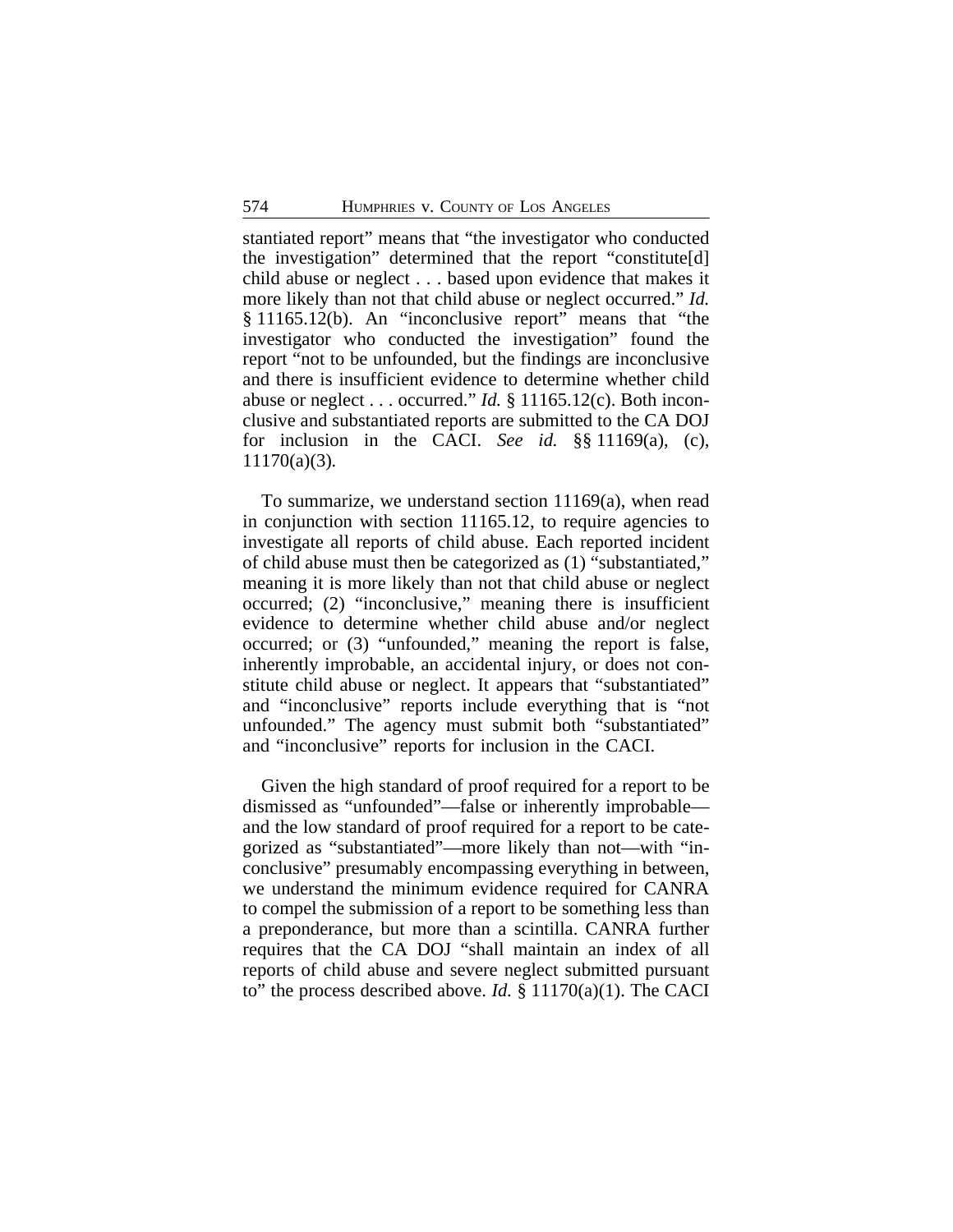is maintained by means of a computerized data bank. *See People v. Bernstein*, 243 Cal. Rptr. 363, 367 (Cal. Ct. App. 1987).

b. Consequences of Inclusion in the CACI

CANRA states that the CA DOJ shall make the information in the CACI available to a broad range of third parties for a variety of purposes. For example, the information in the CACI is made available

to the State Department of Social Services, or to any county licensing agency that has contracted with the state for the performance of licensing duties . . . concerning any person who is an applicant for licensure or any adult who resides or is employed in the home of an applicant for licensure or who is an applicant for employment in a position having supervisorial or disciplinary power over a child or children, or who will provide 24-hour care for a child or children in a residential home or facility, pursuant to [various statutory sections].

CAL. PENAL CODE § 11170(b)(4). The information is also provided to persons "making inquiries for purposes of preemployment background investigations for peace officers, child care licensing or employment, adoption, or child placement." CAL. CODE REGS. tit. 11, § 907(b) (2008); *see also* CAL. PENAL CODE § 11170(b)(8). The "Court Appointed Special Advocate program that is conducting a background investigation of an applicant seeking employment with the program or a volunteer position as a Court Appointed Special Advocate" also has access to CACI information. CAL. PENAL CODE  $§ 11170(b)(5).$ 

The scope of CANRA is not limited to California institutions. CANRA makes the CACI information available "to an out-of-state agency, for purposes of approving a prospective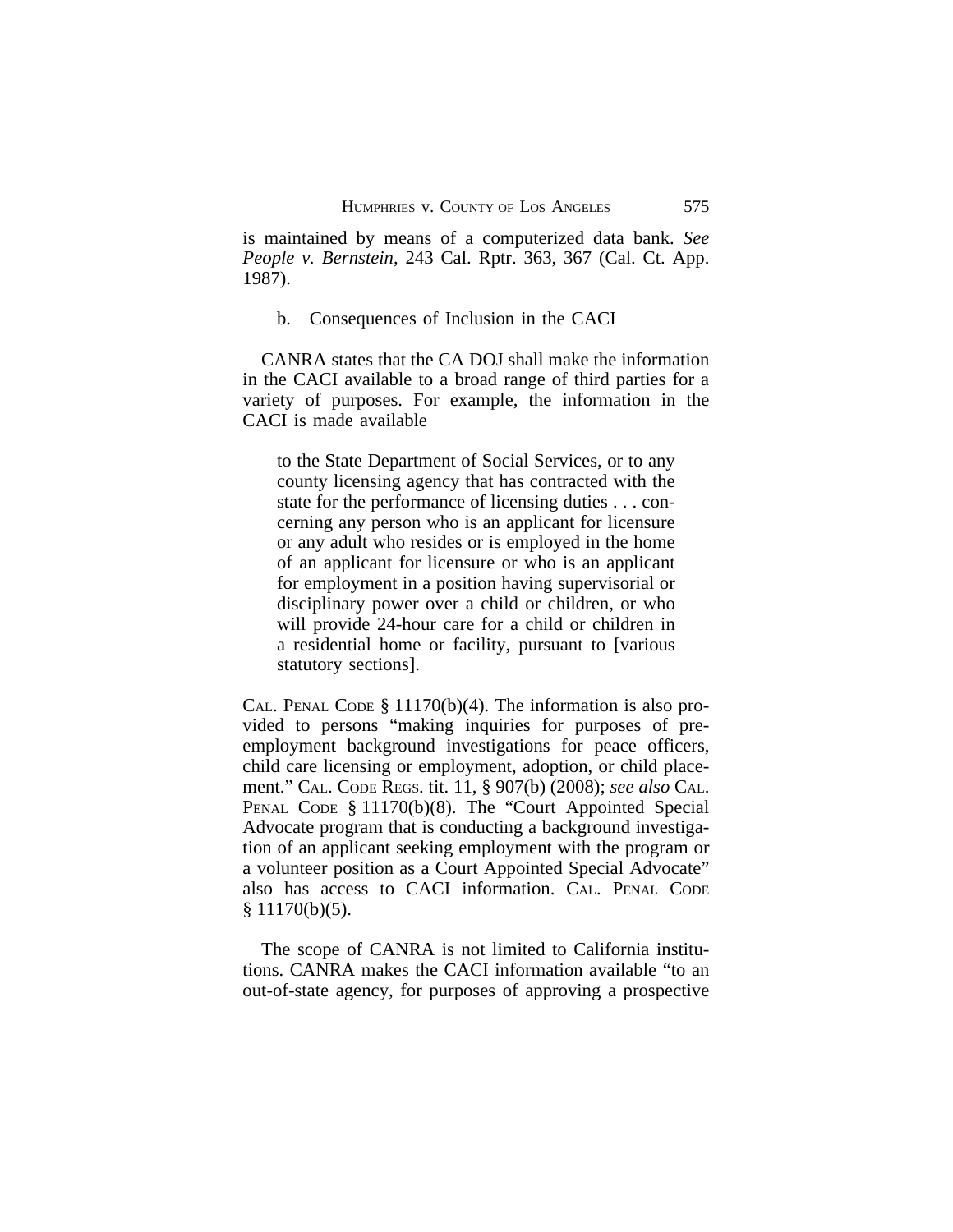foster or adoptive parent or relative caregiver for placement of a child" so long as "the out-of-state statute or interstate compact provision that requires that the information received in response to the inquiry shall be disclosed and used for no purpose other than conducting background checks in foster or adoptive cases." *Id.*  $\S 11170(e)(1)$ . Thus, it appears that if another state's agencies require CACI information for foster or adoptive purposes, the CA DOJ is also obligated to make it available.**<sup>1</sup>**

CANRA provides that agencies obtaining the CACI information are responsible for obtaining the original investigative report from the reporting agency, and for drawing independent conclusions regarding the quality of the evidence disclosed, and its sufficiency for making decisions regarding investigation, prosecution, licensing, placement of a child, employment or volunteer positions with a CASA program, or employment as a peace officer.

*Id.* § 11170(b)(9)(A). The same provision also applies to out of state agencies that receive CACI information. *Id.* § 11170(e)(2).

Although CANRA itself only requires that the CA DOJ make this information available, other statutory provisions mandate that certain agencies consult the CACI prior to issuing a variety of state-issued licenses or other benefits. For example, California Health and Safety Code § 1522.1 provides that "[p]rior to granting a license to, or otherwise approving, any individual to care for children, the [State Department of Social Services] shall check the [CACI]. CAL. HEALTH & SAFETY CODE § 1522.1(a); *see id.* § 1502(b). Simi-

**<sup>1</sup>**Although the CACI information can apparently be released under these statutes to administrative agencies, private licensing agencies, private employers, or law enforcement entities, we will generally refer to these groups collectively throughout the opinion as "agencies."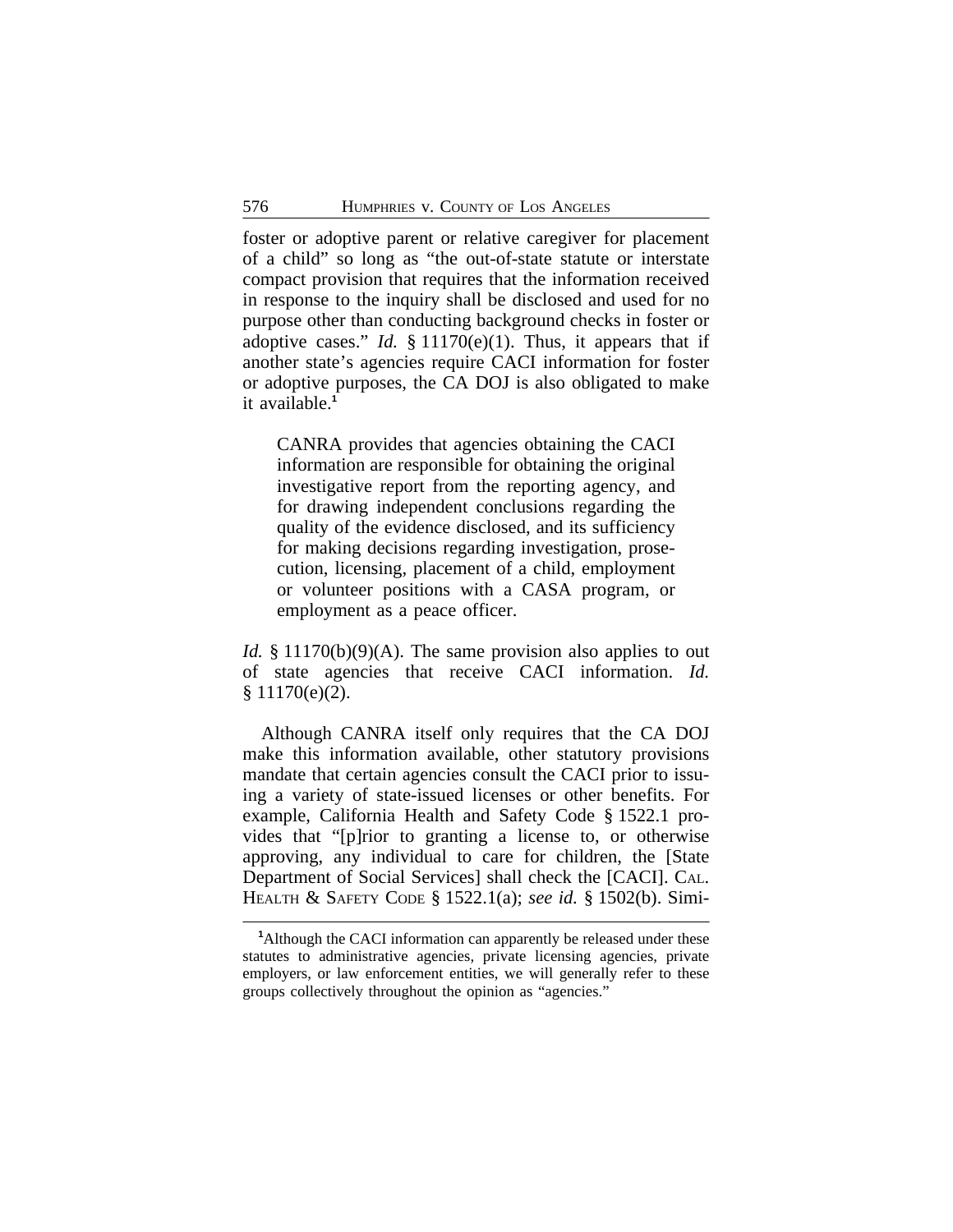larly, in order to work as a volunteer in crisis nurseries, California law mandates that "[v]olunteers shall complete a [CACI] check." *Id.* § 1526.8(b)(2). Also, "[p]rior to granting a license to or otherwise approving any individual to care for children in either a family day care home or a day care center, the [State Department of Social Services] shall check the [CACI]." *Id.* § 1596.877(b).**<sup>2</sup>**

California Welfare and Institutions Code § 361.4 similarly requires that [w]henever a child may be placed in the home of a relative, or a prospective guardian or other person who is not a licensed or certified foster parent, the county social worker shall cause a check of the [CACI] . . . to be requested from the [CA DOJ]. The [CACI] check shall be conducted on all persons over 18 years of age living in the home.

CAL. WELF. & INST. CODE § 361.4(c). Finally, California has implemented a pilot program through the State Department of Social Services ("DSS") to create a "child-centered resource family approval process" in lieu of existing processes for "licensing foster family homes, approving relatives and nonrelative extended family members as foster care providers, and approving adoptive families." *Id.* § 16519.5(a). The approval standards under this statute include "utilizing a check of the [CACI]." *Id.* § 16519.5(d)(1)(A)(i). Based on these provisions, it is apparent that the CACI listing plays an integral role in obtaining many rights under California law, including employment, licenses, volunteer opportunities, and even child custody. *See also* Alisha M. Santana, *A Pointer System that Points to the Nonexistent: Problems with the Child Abuse*

<sup>&</sup>lt;sup>2</sup>We also note that, although it does not specifically mandate the agency to reference the CACI, in language similar to CANRA, § 1596.607 of the Health and Safety Code allows DSS to deny a "trustline applicant" if there is evidence of "substantiated child abuse." CAL. HEALTH & SAFETY CODE § 156.607.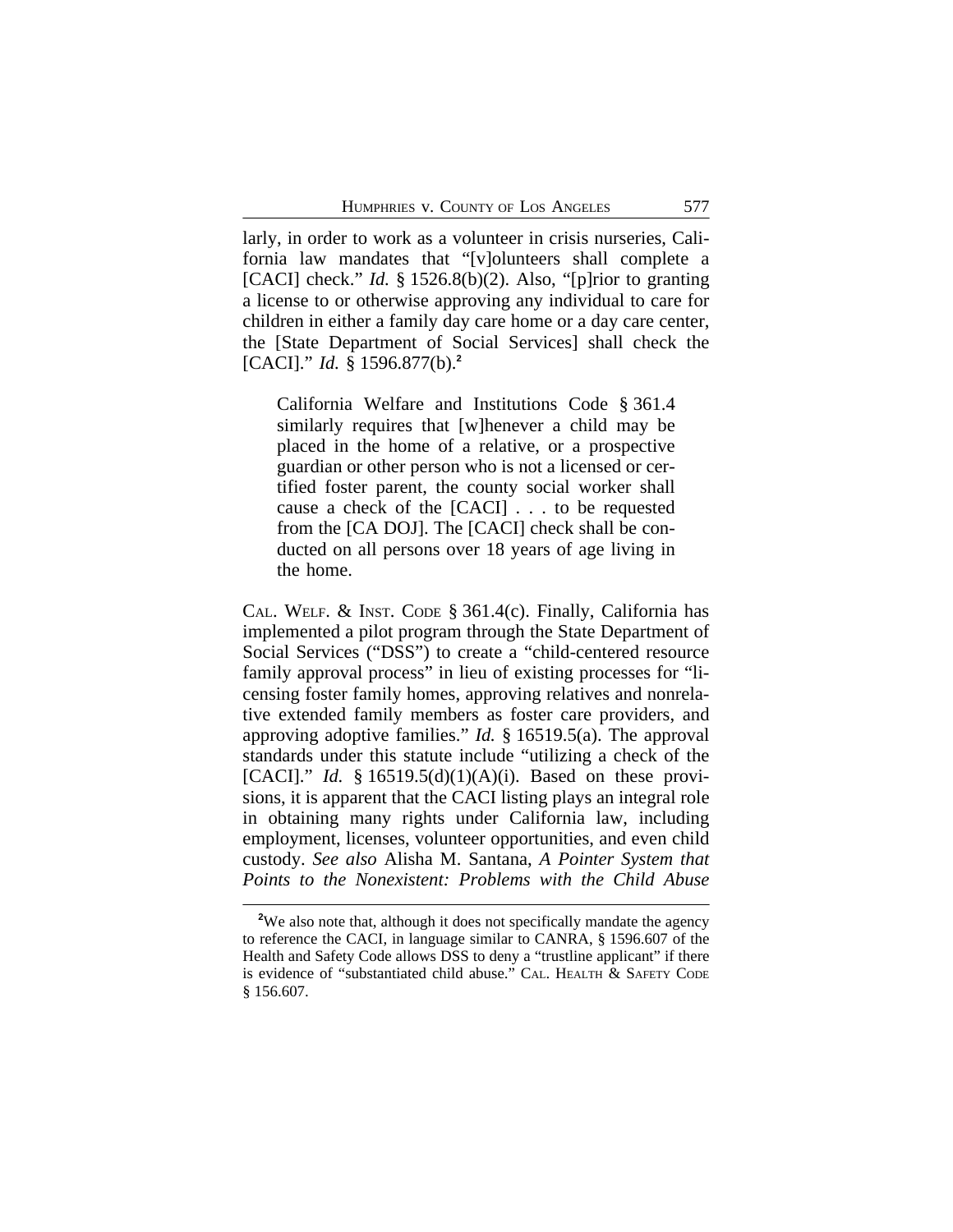*Central Index (CACI)*, 4 WHITTIER J. CHILD & FAM. ADVOC. 115, 115-16 (2004) (describing the case of a grandmother denied custody of her grandchildren because DSS discovered two hits on the CACI matching her name).

#### *c. Removal From the CACI*

CANRA requires that at the time the agency forwards the report to the CA DOJ for inclusion in the CACI, "the agency shall also notify in writing the known or suspected child abuser that he or she has been reported to the [CACI]." CAL. PENAL CODE § 11169(b). The identified child abuser may obtain the report of suspected child abuse and information contained within their CACI listing. *Id*. § 11167.5(b)(11). Understandably, notified individuals who believe that they have wrongfully been included in the CACI would want to be removed from the CACI as expeditiously as possible. CANRA provides that an individual who was originally listed in the CACI pursuant to an "inconclusive or unsubstantiated report" will be deleted from the CACI after ten years, as long as no subsequent report containing his or her name is received within that time period. *Id.* § 11170(a)(3). There is no provision for removing an individual who was originally listed in the CACI pursuant to a "substantiated report"; such a person apparently remains listed in the CACI permanently. *See id.*  $§ 11170(a)(1).$ 

CANRA offers no procedure for challenging a listing on the CACI. CANRA does provide that "[i]f a report has previously been filed which subsequently proves to be unfounded, [the CA DOJ] shall be notified in writing of that fact and shall not retain the report." *Id.* § 11169(a). The statute does not describe *who* must notify the CA DOJ of that fact, or how the determination that a report has "subsequently prove[d] to be unfounded" is to be made. CANRA also provides that the CACI "shall be continually updated by the department and shall not contain any reports that are determined to be unfounded." *Id.* § 11170(a)(1). By using the passive voice,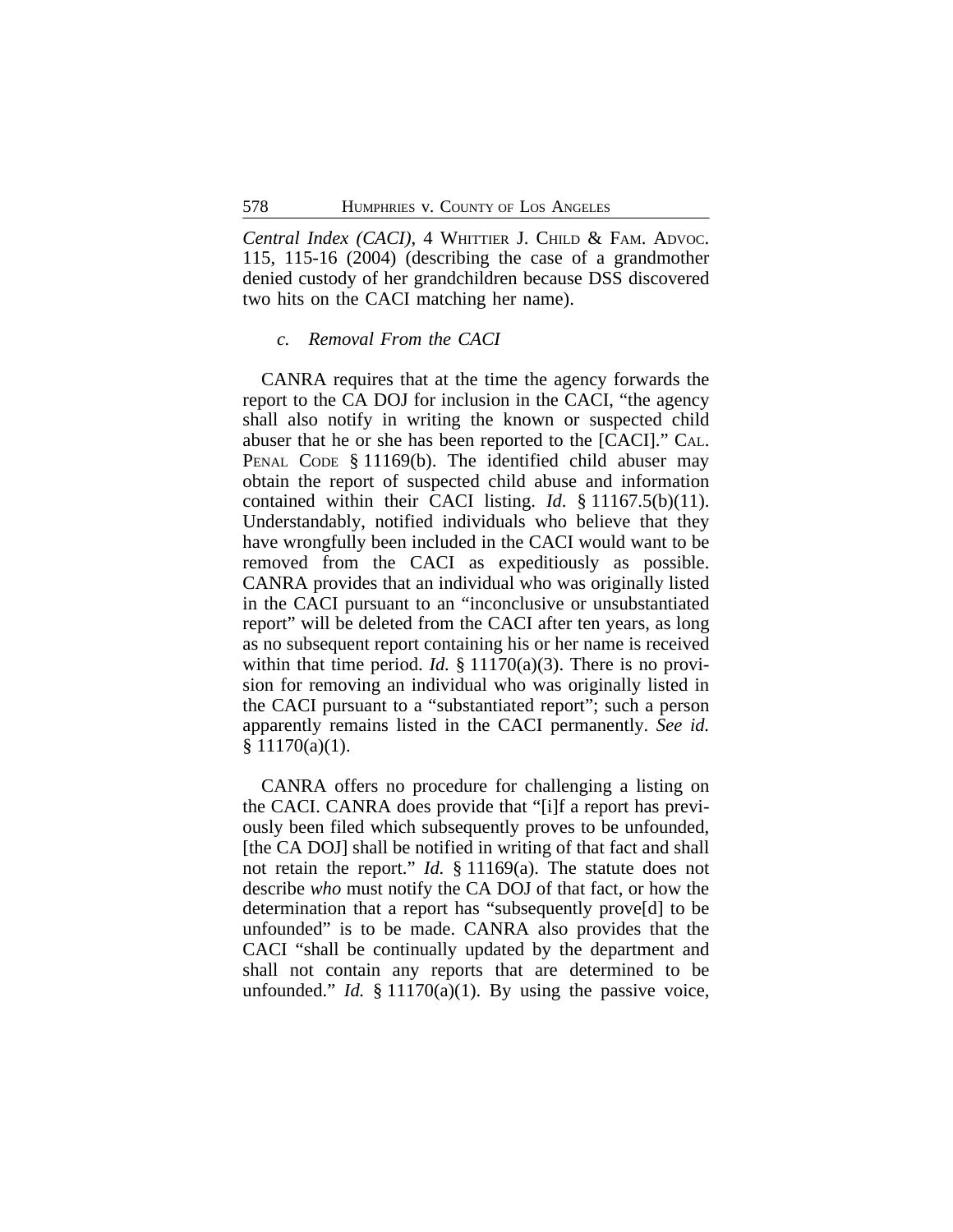CANRA fails to specify who is supposed to determine that a report is unfounded, or how to make that decision in order to remove unfounded reports from the CACI.

Apparently, only the submitting agency can decide if a report has proved unfounded. CANRA provides that "[t]he submitting agencies are responsible for the accuracy, completeness, and retention of the reports," thus suggesting that the submitting agencies are also responsible for removing reports that are determined to be unfounded. *Id.* § 11170(a)(2). Furthermore, as explained above, CANRA defines an "unfounded report" as "a report that is determined *by the investigator who conducted the investigation* to be false, to be inherently improbable, to involve an accidental injury, or not to constitute child abuse or neglect." *Id.* § 11165.12(a) (emphasis added); *see id*. § 11165.12(b) (a "substantiated report" means "a report that is *determined by the investigator* . . . ") (emphasis added). Whether this definition solely references the initial determination of listing someone on the CACI, or whether it also constitutes the definition for a continuing obligation to remove someone from the CACI is unclear. These provisions suggest, however, that the investigator and agency that conducted the investigation are responsible for making, and thus correcting, the determination that a report is unfounded.

Although CANRA itself provides no procedure for an individual to challenge a CACI listing, nothing in the statute prevents a submitting agency from enacting some procedure to allow an individual to challenge their listing or seek to have a determination made that a report is "unfounded." *See id.* § 11170(a)(2). CANRA also contemplates that the CA DOJ "may adopt rules governing recordkeeping and reporting," which may allow the CA DOJ to enact some procedure beyond that provided by CANRA. *Id.* § 11170(a)(1). To this point, we are unaware of any regulations that provide additional regulatory procedures for challenging a listing on the CACI or the validity of the underlying report. To the contrary,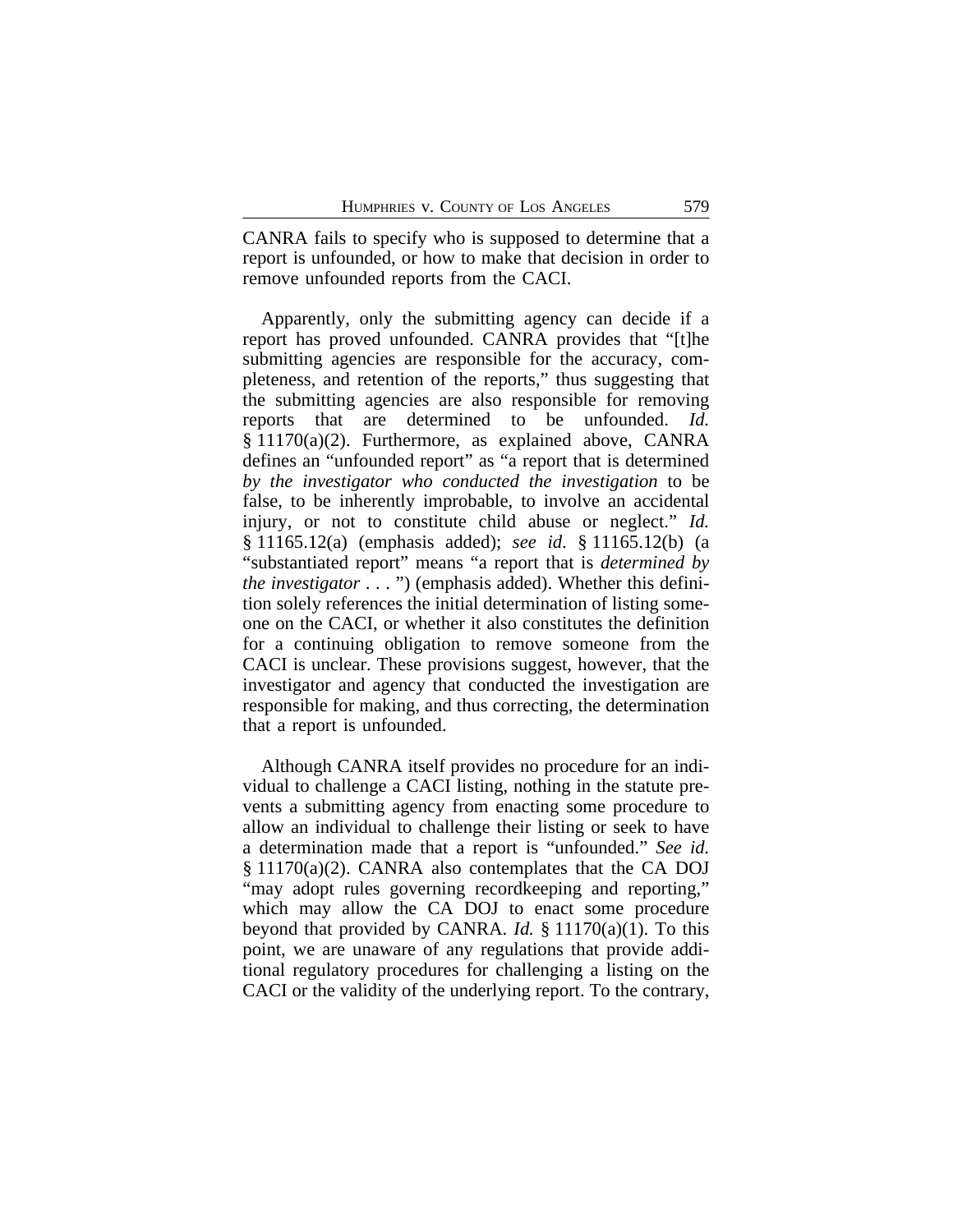the CA DOJ explicitly "presumes that the substance of the information provided is accurate and does not conduct a separate investigation to verify the accuracy of the investigation conducted by the submitting agency." CAL. CODE REGS. tit. 11, § 904 (2008).

#### B. *The Humphries' Nightmare*

The Humphries' nightmarish encounter with the CANRA system began on March 17, 2001, when S.H., Craig's fifteen year-old daughter from a previous marriage, took their car and drove to her biological mother's home in Utah. S.H. had previously lived in Utah with her biological mother and stepfather and their three younger children. In June 2000, S.H's biological mother called Craig and said she wanted S.H. to live with the Humphries in Valencia, California, on a trial basis. The night of March 17, S.H. took the Humphries' car without their knowledge, drove to her mother's home in Utah, and reported that the Humphries had been abusing her for several months. An emergency room physician diagnosed "nonaccidental trauma, with extremity contusions."

### 1. The Humphries' Arrest and Inclusion in the CACI

Based on an investigation from the Utah police, the victim's statement, and emergency room records describing the victim's allegations, on April 11, 2001, Michael L. Wilson, a detective for the Family Crimes Bureau of the Los Angeles County Sheriff's Department ("LASD"), obtained probable cause warrants to arrest the Humphries for cruelty to a child, CAL. PENAL CODE § 273a(a), and torture, *id.* § 206. On April 16, Detective Wilson, accompanied by fellow detective Charles Ansberry, arrested Craig and Wendy Humphries, and booked them on the single charge of felony torture under California Penal Code § 206. The same day, a Sheriff's deputy, without a warrant, picked up the Humphries' two other children from their schools and placed them in protective custody.**<sup>3</sup>**

<sup>&</sup>lt;sup>3</sup>The Humphries have asserted a § 1983 claim regarding the warrantless seizure of the children. That claim is not before us on this appeal.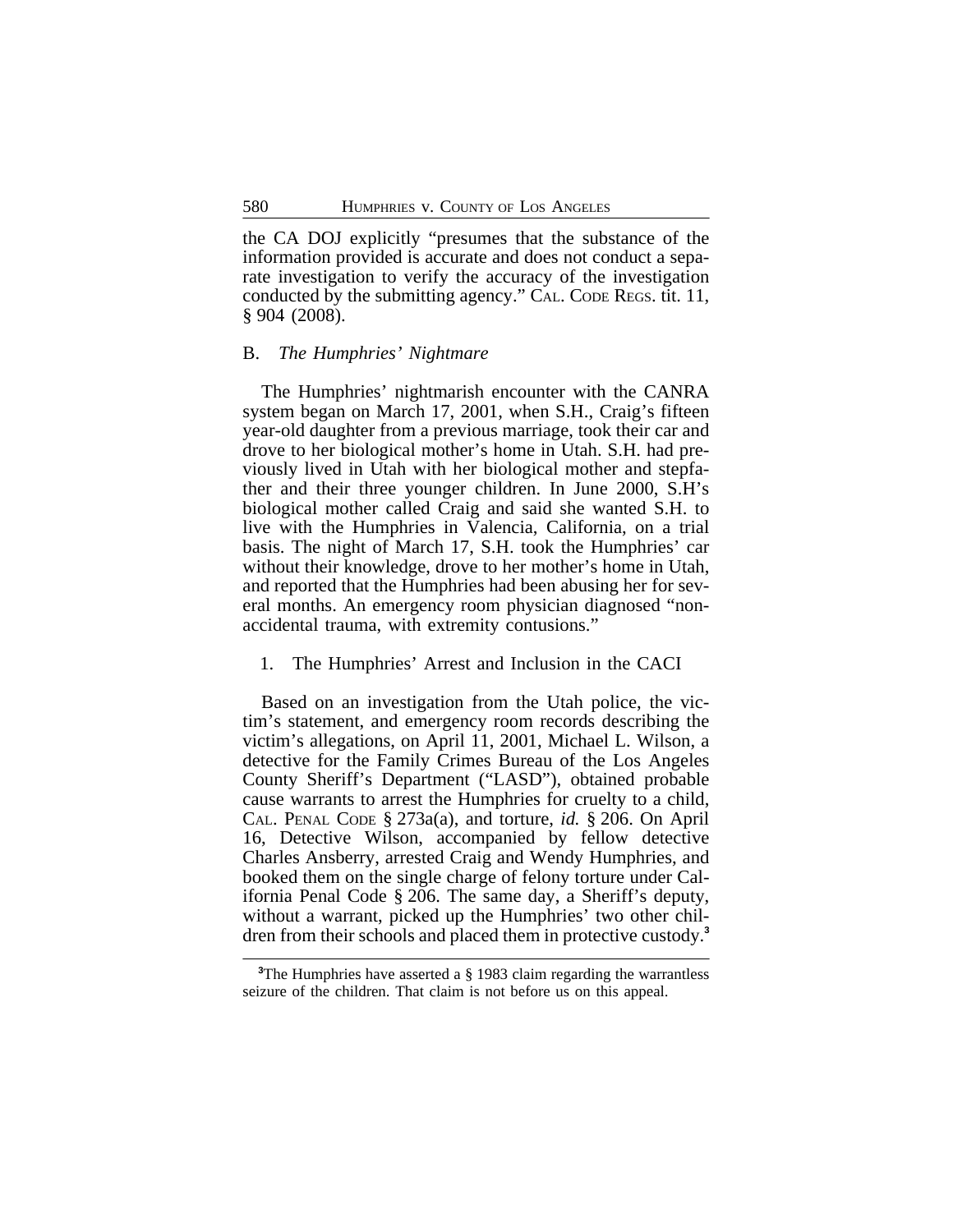Both children denied any fear of abuse or mistreatment and indicated their desire to return home. Custody of the children was then transferred to the County Department of Children and Family Services, which placed the children in foster care.

On April 17, 2001, the day after the Humphries were arrested, Detective Wilson completed a child abuse investigation report identifying the Humphries' case as a "substantiated report" of child abuse.**<sup>4</sup>** Pursuant to CANRA, this information was sent to the CA DOJ, which in turn created a CACI listing identifying Craig and Wendy Humphries as child abuse suspects with a "substantiated" report.

- 2. Judicial Proceedings Exonerating the Humphries
	- a. The Criminal Case

On April 18, 2001, Detective Wilson filed a complaint in the Los Angeles County Superior Court, charging the Humphries with corporal injury to a child, CAL. PENAL CODE § 273d(a), and cruelty to a child by endangering health, *id.* § 273a(b), both misdemeanors.

On August 29, 2001, the Humphries' criminal case was dismissed.**<sup>5</sup>** The prosecutor had learned that in November 2000,

<sup>&</sup>lt;sup>4</sup>At the time that Detective Wilson filed his report, a "substantiated" report of child abuse was defined as one where the investigator found "credible evidence" of abuse. CAL. PENAL CODE § 11165.12(b) (2001). As discussed above, § 11165.12 has since been amended to define a "substantiated" report as one "determined by the investigator who conducted the investigation to constitute child abuse or neglect . . . based upon evidence that makes it more likely than not that child abuse or neglect . . . occurred." *Id.* § 11165.12(b).

**<sup>5</sup>**There is some dispute as to whether the felony charge for which the Humphries were originally booked on April 16 is distinct from the misdemeanor charge filed on April 18. The Humphries contend that the district attorney rejected the attempt to file a felony action against them but allowed the case to be filed for misdemeanor consideration. According to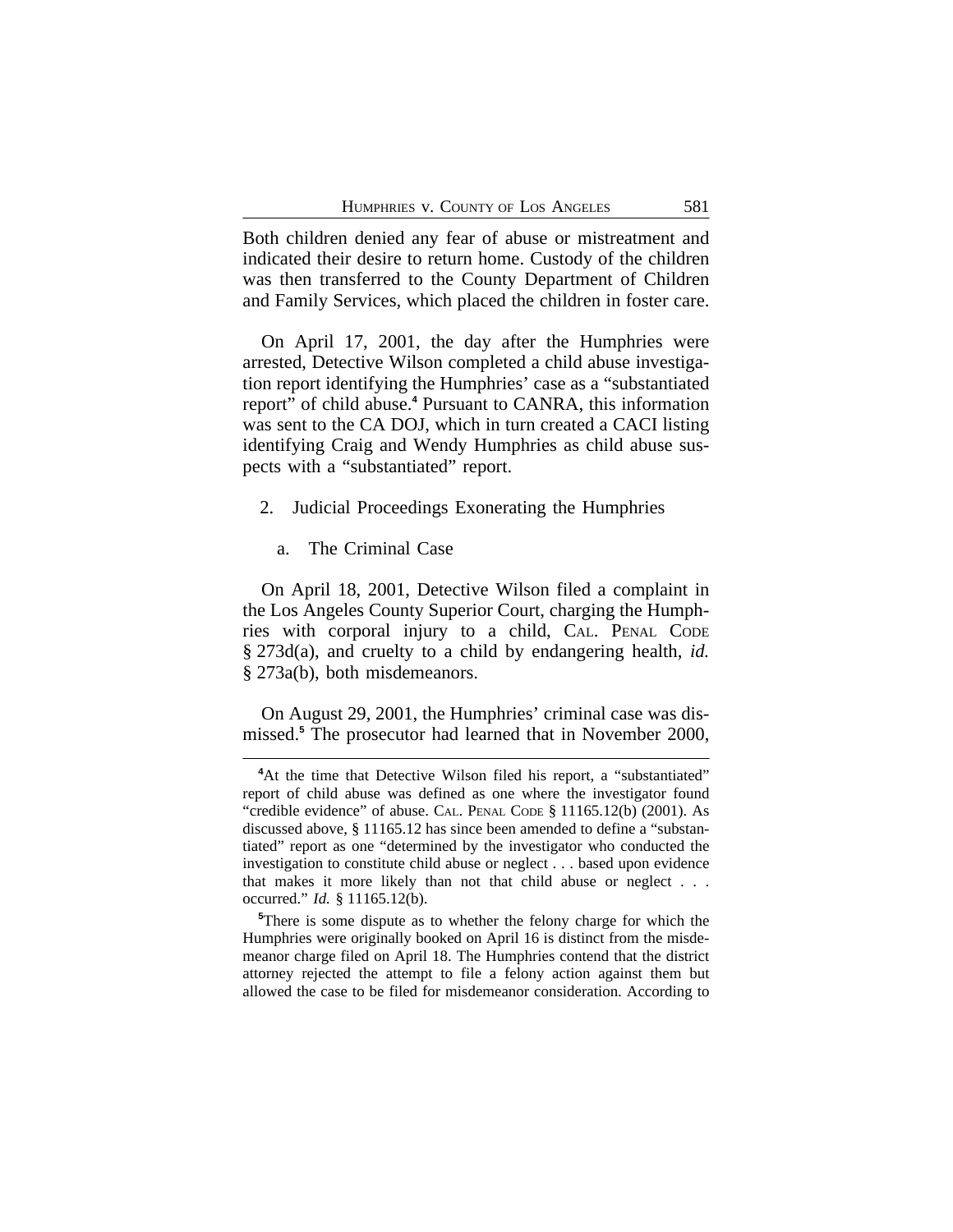Dr. Isaac Benjamin Paz surgically removed a melanoma on S.H.'s shoulder. S.H. had follow-up visits with Dr. Paz in December 2000 and March 2001, periods that corresponded with S.H.'s claims of abuse. On all these occasions, Dr. Paz examined S.H.'s entire body, and saw no sign of abuse. The prosecutor determined that this information "contradict[ed] the basic part of [S.H's] testimony that she was injured during the entire time" and agreed that the Humphries criminal case for the misdemeanor charges should be dismissed in furtherance of justice. The felony torture charges on which the Humphries had originally been booked were also dismissed.

The Humphries then successfully petitioned the criminal court under California Penal Code § 851.8 for orders finding them "factually innocent" of the felony torture charge,**<sup>6</sup>** and

**<sup>6</sup>**The Humphries argue that the district court erred in concluding that the finding of "factual innocence" was not admissible as evidence under California law. We disagree. California Penal Code § 851.8(i) clearly states that a finding of factual innocence "shall not be admissible as evidence in any action." CAL. PENAL CODE § 851.8(i). The Humphries contend that § 851.8(i) is qualified by § 851.8(k), which provides that sealed records may be "submitted into evidence" on "a showing of good cause" in a civil action brought by the arrested person against the arresting officers or law enforcement jurisdiction. CAL. PENAL CODE § 851.8(k). Section 851.8(k), however, does not allow the "finding of factual innocence" to be submitted into evidence, but rather the underlying "sealed records."

Nevertheless, neither § 851.8(i) nor § 851.8(k) applies to our use of the factual innocence determination in this opinion. Here, even if the Humphries had never been arrested at all, such that there were no § 851.8 arrest warrants to seal, Detective Wilson could have still filed a "substantiated report" resulting in their listing on the CACI. Our determination as to the

the Humphries it was this misdemeanor complaint that was dismissed on August 29, 2001. Because this case is before us on a motion for summary judgment by the state and county parties, we assume the Humphries' account to be true, and from the record it appears that the Humphries were never indicted on the felony charge. Regardless, the petition to seal and destroy their arrest records indicates that the disposition of the torture charges was a "court dismissal."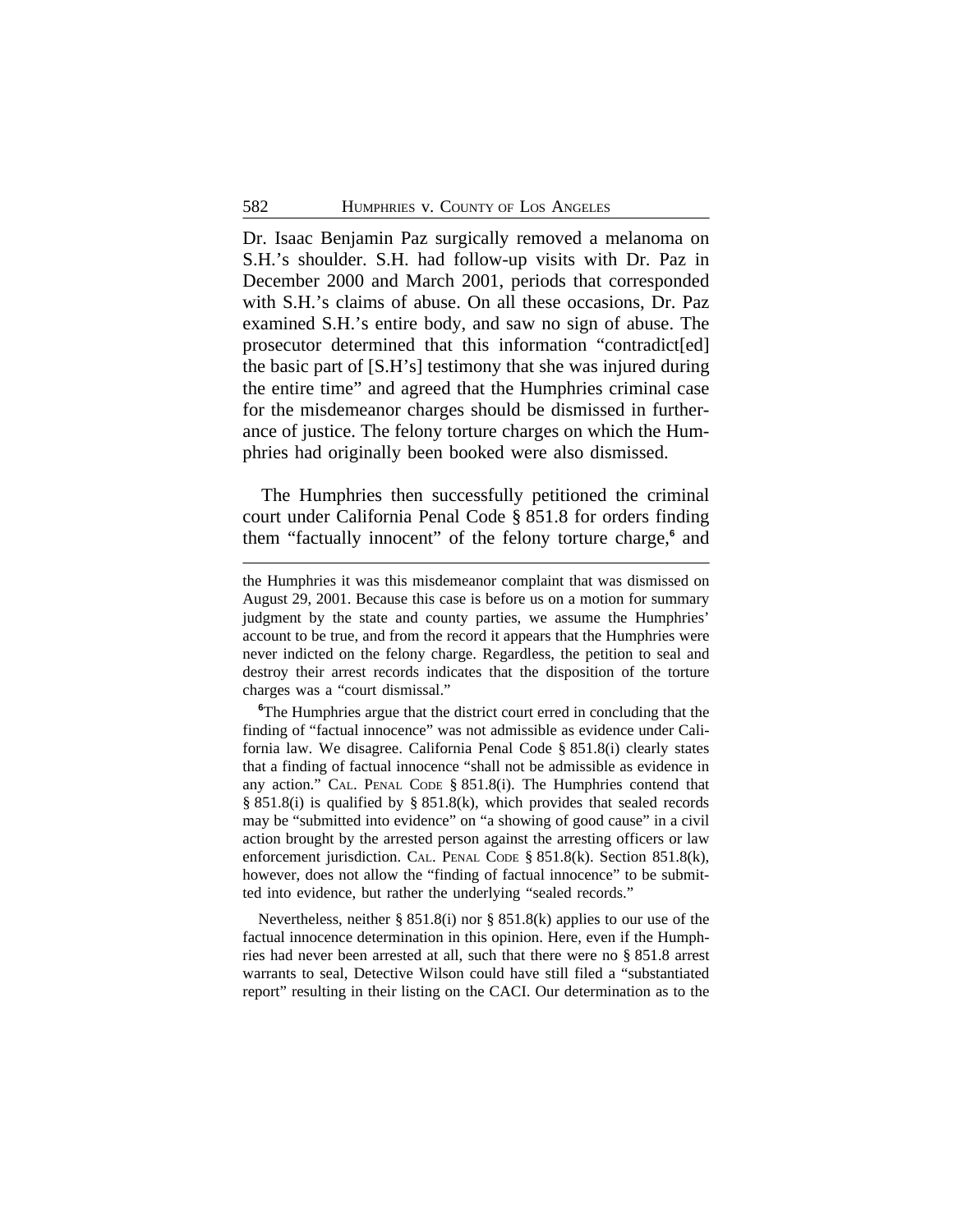requiring the arrest records pertaining to that charge be sealed and destroyed.**<sup>7</sup>** A finding of factual innocence means that the court found "that no reasonable cause exists to believe that the arrestee committed the offense for which the arrest was made." CAL. PENAL CODE § 851.8(b).

#### b. The Juvenile Court Case

On April 17, 2001, in separate, non-criminal proceedings, Detective Wilson requested that Los Angeles County file a juvenile court dependency petition to have the Humphries' two children declared dependent children of the juvenile court based on the fact that their "sibling has been abused or neglected." On April 19, the County filed a dependency petition against the Humphries based on S.H.'s allegations. After a hearing on June 12, the juvenile court ordered that the Humphries retain custody of their children, and dismissed all counts as "not true." **8**

**<sup>8</sup>**Under the California Rules of Court, the juvenile court is only authorized to find allegations "true" or "not proved." *See* CAL. CT. R. 1450(f) & (h) (renumbered and amended as 5.684 effective Jan. 1, 2007). The state

constitutionality of CANRA is thus not dependant on the underlying arrest. We therefore discuss the factual innocence finding, not as a matter of evidence, but rather as illustrative of the legal quagmire in which the Humphries find themselves. Under California law, they could petition a court for a "factual innocence" determination, but could not challenge their inclusion on the CACI.

<sup>&</sup>lt;sup>7</sup>The Humphries argue that the district court erred in disregarding the sealing orders as they relate to the information included in their CACI listing. The district court found that the Humphries' contention that the Appellees were maintaining records in violation of the Sealing Orders was not properly before the court because the claim was not made in the complaint. We find that the allegations contained in paragraphs 5 and 6 of the complaint sufficiently allege the issue by stating that "the order . . . requires that plaintiffs' arrest records be sealed and scheduled for future destruction. . . . Nevertheless, defendants still refuse to expunge plaintiffs' CACI records." Insofar as this issue is relevant to future proceedings, the district court may consider the claim.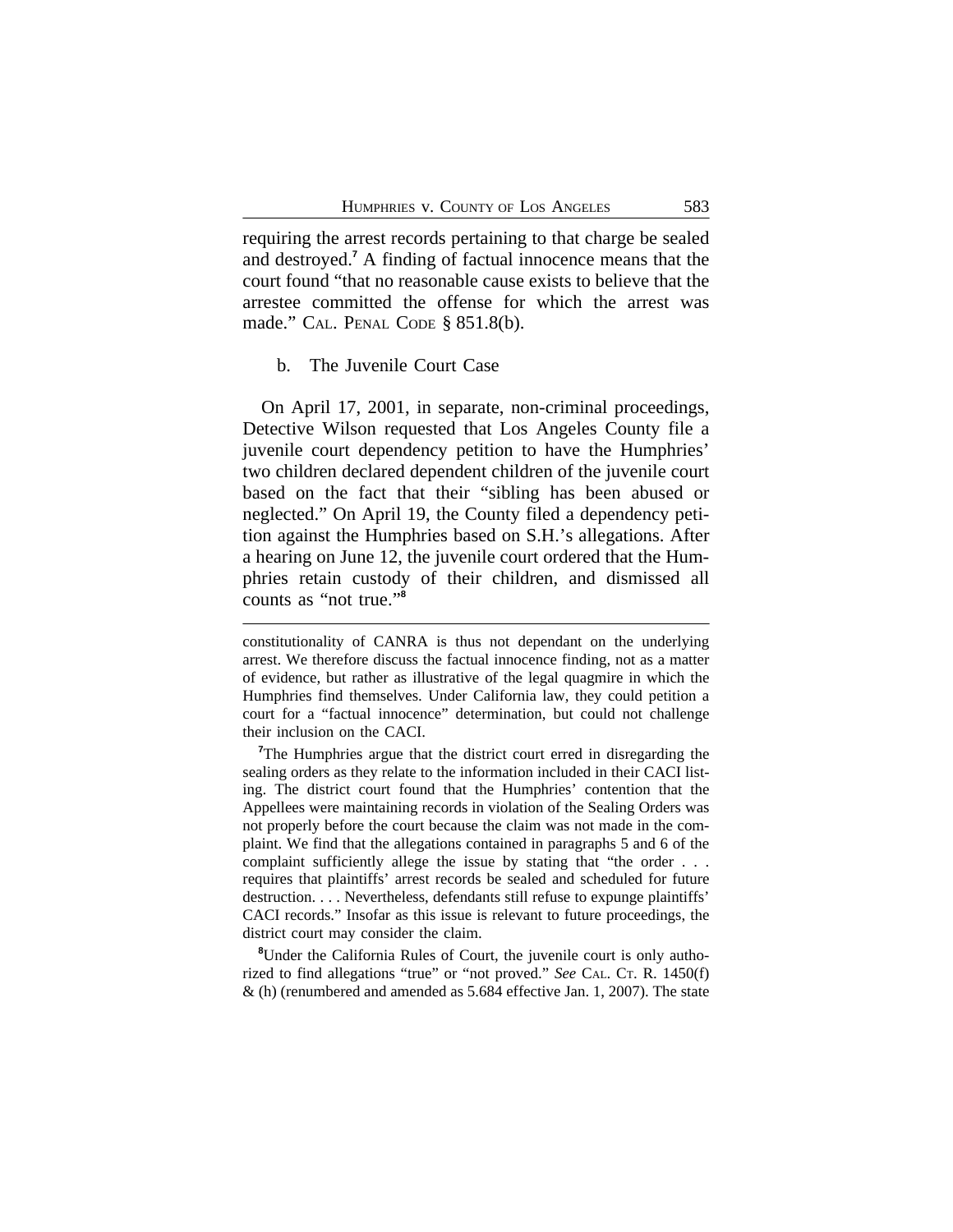#### 3. The Humphries Seek Removal from the CACI

As required by CANRA, in May 2001, the Humphries were notified that they were listed in the CACI. The notice informed them that if they believed the report was unfounded, and they desired a review, that they should address their request to Detective Wilson. In May 2002, the Humphries contacted LASD's Family Crimes Bureau through their attorney. They discovered that Detective Wilson no longer worked at the Bureau and there was no available procedure for them to challenge their listing in the CACI. On May 9, 2002, LASD Sergeant Michael Becker advised the Humphries' attorney that after conducting an investigation, the LASD would not reverse its report labeling the Humphries as "substantiated" child abusers for the purposes of the CACI. Becker indicated that the fact that charges were filed "would indicate to us that some sort of crime did occur" and the fact that the case was dismissed "would not negate the entries" into the CACI.

In October 2003, the CA DOJ asked LASD to complete a confirmation questionnaire regarding the Humphries' CACI listing. The questionnaire was answered by a civilian clerical worker who confirmed that the report was still "substantiated"

and county parties argue that the juvenile court's "not true" finding does not mean that the allegations are affirmatively false. Regardless, there is no dispute that the juvenile court wrote that the allegations were "not true." Any argument regarding whether the judge should or should not have done so should have been made at the time of the juvenile court proceedings.

The Humphries also argue that the district court erred in failing to give collateral estoppel effect to the juvenile court's "not true" determination. The district court stated in a footnote that while the collateral estoppel argument "would appear to have merit, the Court need not address that issue in view of its ruling." If a party provides a reason for addressing the issue in light of this opinion, on remand the district court shall make a more definitive finding of the collateral effect of the juvenile court's judgment.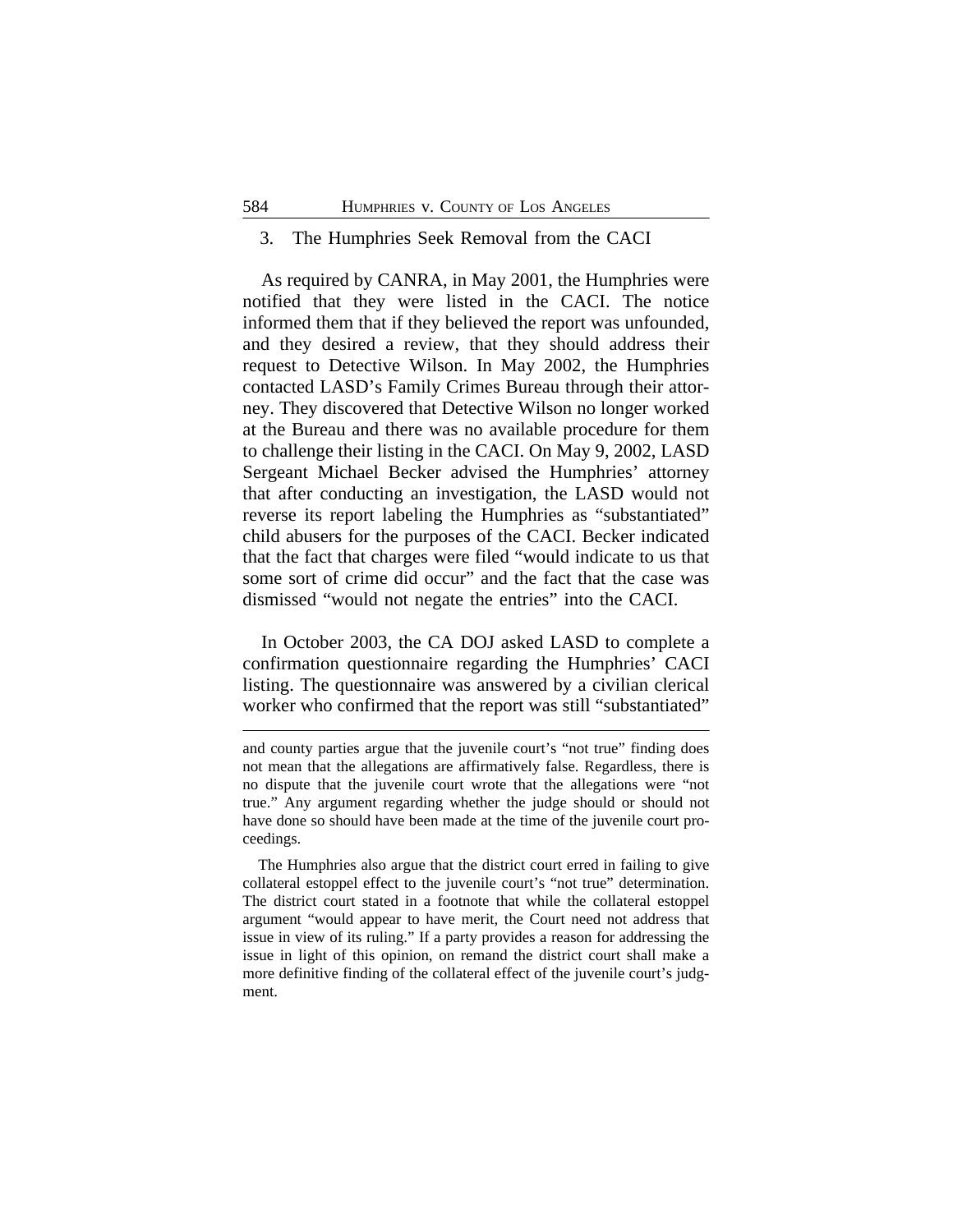as of October 31, 2003. Despite the fact that two independent California tribunals had found that the allegations underlying the Humphries' CACI listing were "not true" and that the Humphries are "factually innocent," the CA DOJ continues to list the Humphries in the CACI as substantiated child abusers. Furthermore, because the Humphries were listed pursuant to a "substantiated report," they will remain listed on the CACI indefinitely.

In addition to the harm already dealt to the Humphries' reputation by appearing on a list of actual or suspected child abusers, the Humphries have also alleged that the CACI now places a burden on their ability to pursue some of their normal goals and activities. The Humphries have indicated that they are hesitant to seek these opportunities for fear that the CACI listing will both influence their ability to obtain certain benefits and further injure their already damaged reputation. For example, the Humphries have expressed a desire to work or volunteer at the Florence Crittenton Center in Los Angeles, a community center offering child care and a variety of other services. Bernice Williams, the Human Resources Manager at the center stated, by affidavit, that all adults must undergo a CACI check prior to obtaining clearance to volunteer or teach at the center. Thus, the Humphries will have to submit to a CACI search before even having an opportunity to volunteer or work at the center.

Similarly, Wendy currently works as a special education teacher and resource specialist at a public school in California. She possesses a number of teaching credentials that must be periodically renewed in order to maintain her current employment—a renewal process that requires her to apply to the California Commission on Teacher Credentialing ("CCTC"). The Humphries have introduced evidence indicating that the information available on the CACI might have an impact on her ability to obtain educational credentials.**<sup>9</sup>**

<sup>&</sup>lt;sup>9</sup>The Humphries introduced as an exhibit a letter by Peter P. Castillo, an attorney for the DSS. The letter states that "[t]he law requires that [the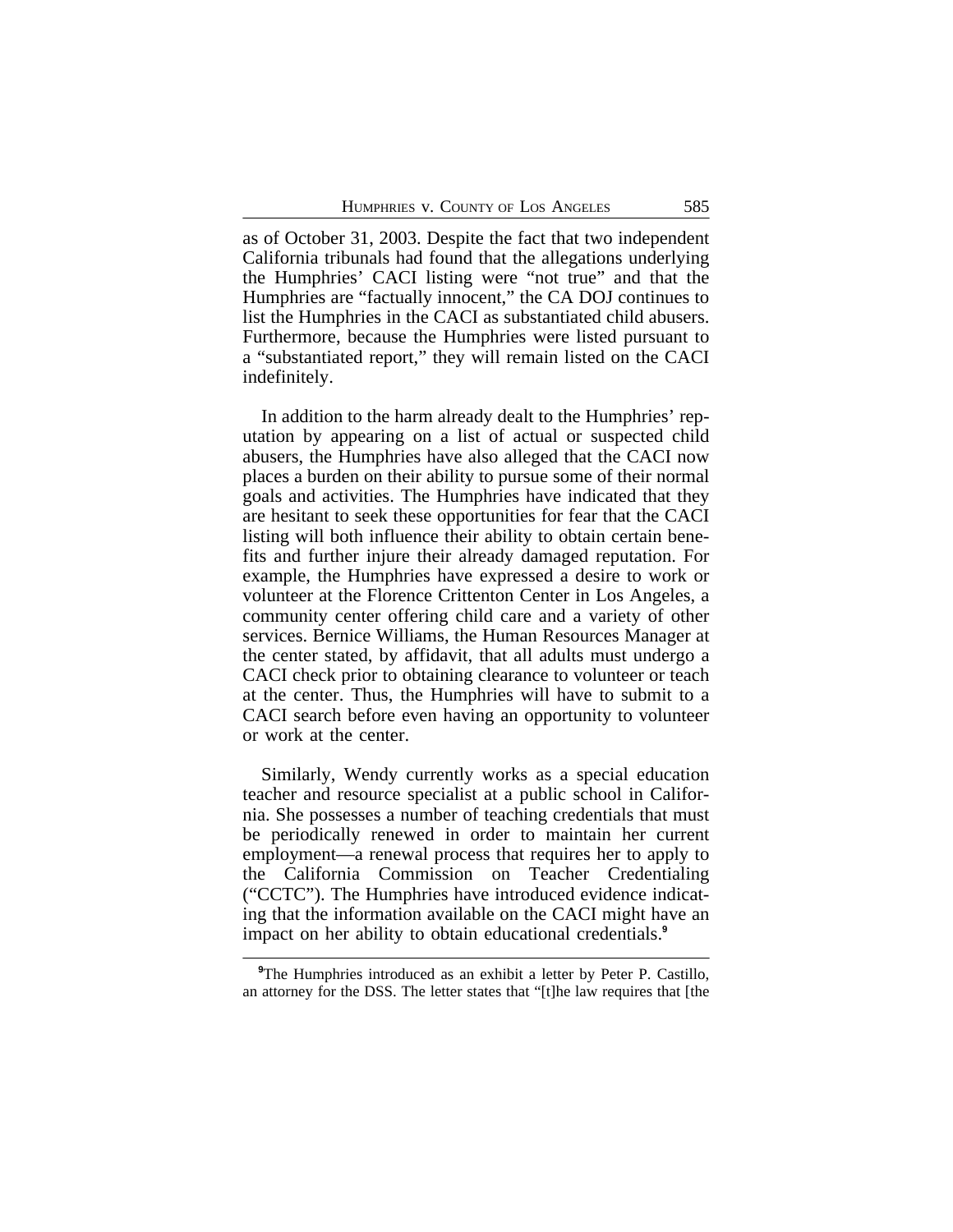Wendy has also indicated a desire to pursue a degree in psychology from the University of California at Los Angeles. Two courses of interest within the psychology department, 134 A/D and 134 B/E, place all of the students in a child care program licensed by the state of California. To enroll in these classes, all potential students must pay for and submit to a CACI check.

#### 4. Procedural History

The Humphries initiated this action in federal district court on August 27, 2002. The Humphries' First Amended Complaint originally included eight counts based on state and federal claims, but on April 14, 2003, the district court dismissed all the state law counts on a Rule 12(b)(6) motion. In the remaining three claims, the Humphries sought relief pursuant to 42 U.S.C. § 1983. They alleged that three actions by California officials deprived them of various rights under the United States Constitution: the Humphries' arrest and incarceration, the Humphries' initial and continued inclusion in CACI, and the seizure and subsequent placement of the Humphries' children in temporary protective custody.

Community Care Licensing Division ("CCLD")] check all child care applicants and employees against the CACI" and goes on to note that CCLD will "share information" with CCTC if requested. In response, the state introduced an affidavit from Castillo reporting that the CCTC "is not one of the agencies authorized by statute to receive [CACI] information" and that his statement in the letter regarding shared information only referred to information that CCLD was permitted to disclose. Based on this exchange and without giving the Humphries an opportunity to respond, the district court found that "it is clear that Wendy cannot and will not be harmed in her pursuit of a teaching credential as a result of being listed on the Index." Viewing the evidence in the light most favorable to the Humphries, Castillo's measured statement did not require the broad conclusion reached by the district court. Thus, insofar as the need arises on remand, the parties are free to introduce additional evidence regarding the obstacles CACI places on the opportunity for Wendy to pursue her credentials.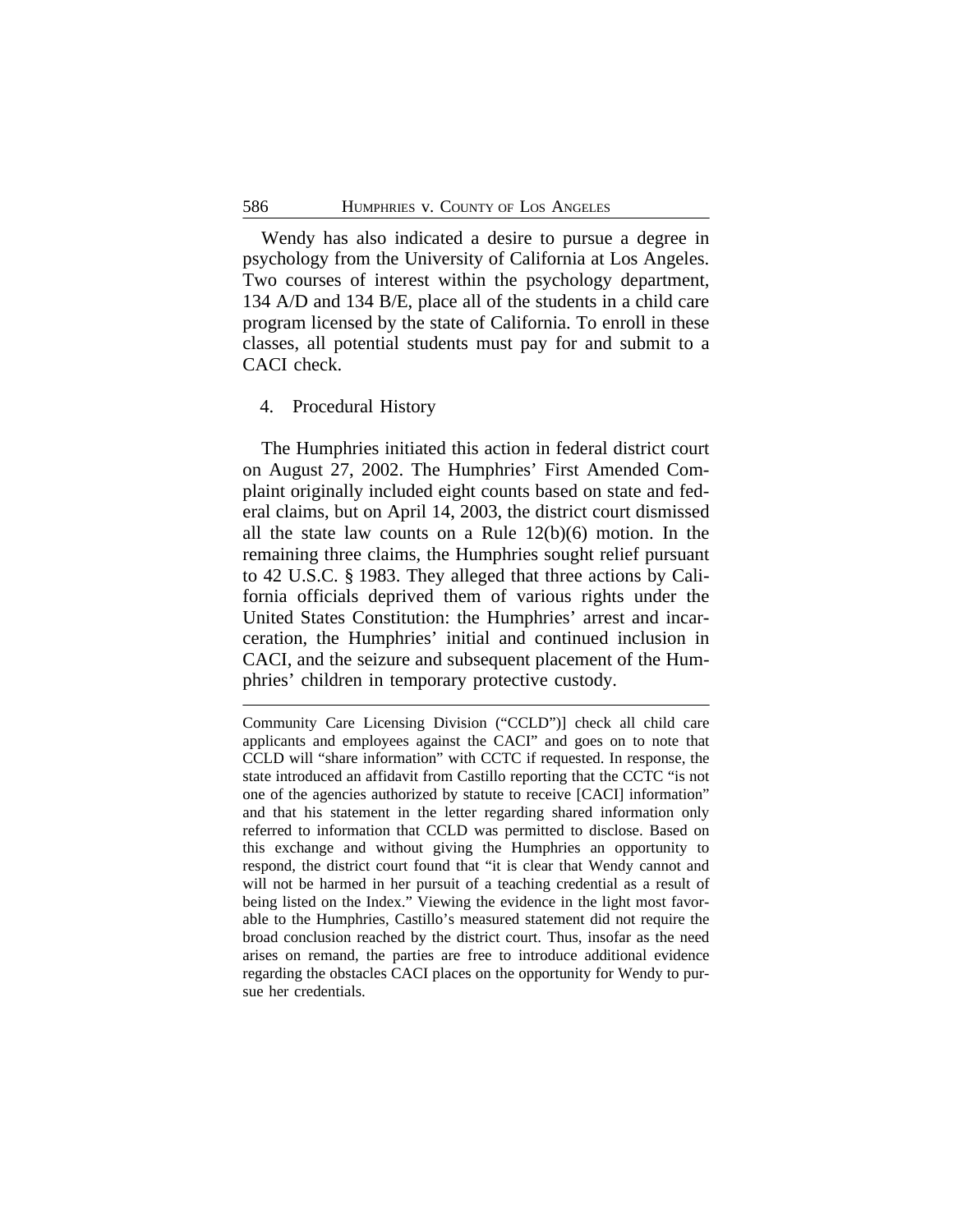The Humphries sought three types of relief based on these claims. The Humphries demanded damages for the constitutional violations resulting from the government's conduct. In addition to damages, on the allegations related to the Humphries' listing on the CACI, the Humphries sought an injunction ordering the County of Los Angeles to notify the CA DOJ that LASD's report to the CACI is unfounded, and to prohibit the State from retaining or disclosing the CACI records on the Humphries based on any report from LASD. The Humphries also sought a judicial declaration that CANRA and the County's and State's CACI-related policies are unconstitutional because they provide no means for people, such as the Humphries, to dispute or expunge their CACI listing or to prevent disclosures of the listing and related records.

Appellees, the County of Los Angeles, Sheriff Leroy D. Baca, and Detectives Wilson and Ansberry ("County Appellees") and California Attorney General Bill Lockyer ("State") (collectively "Appellees"), moved for summary judgment on all claims. The district court denied Appellees' motion for summary judgment on the § 1983 claim regarding the warrantless seizure of the children, but granted Appellees' motion for summary judgment on the § 1983 claim arising out of the Humphries' initial and continued inclusion in the CACI, as well as the § 1983 claim arising out of the Humphries' arrest and incarceration. The Humphries appeal the grant of summary judgment with regard to their claims relating to their inclusion in the CACI, arguing that the Appellees' conduct in listing their names on the CACI and making CACI-related information available to third parties violates their right to due process under the Fourteenth Amendment.

# II. ANALYSIS

**[1]** To establish a prima facie case under § 1983, the Humphries must establish that: (1) the conduct complained of was committed by a person acting under color of state law; and (2) the conduct violated a right secured by the Constitution and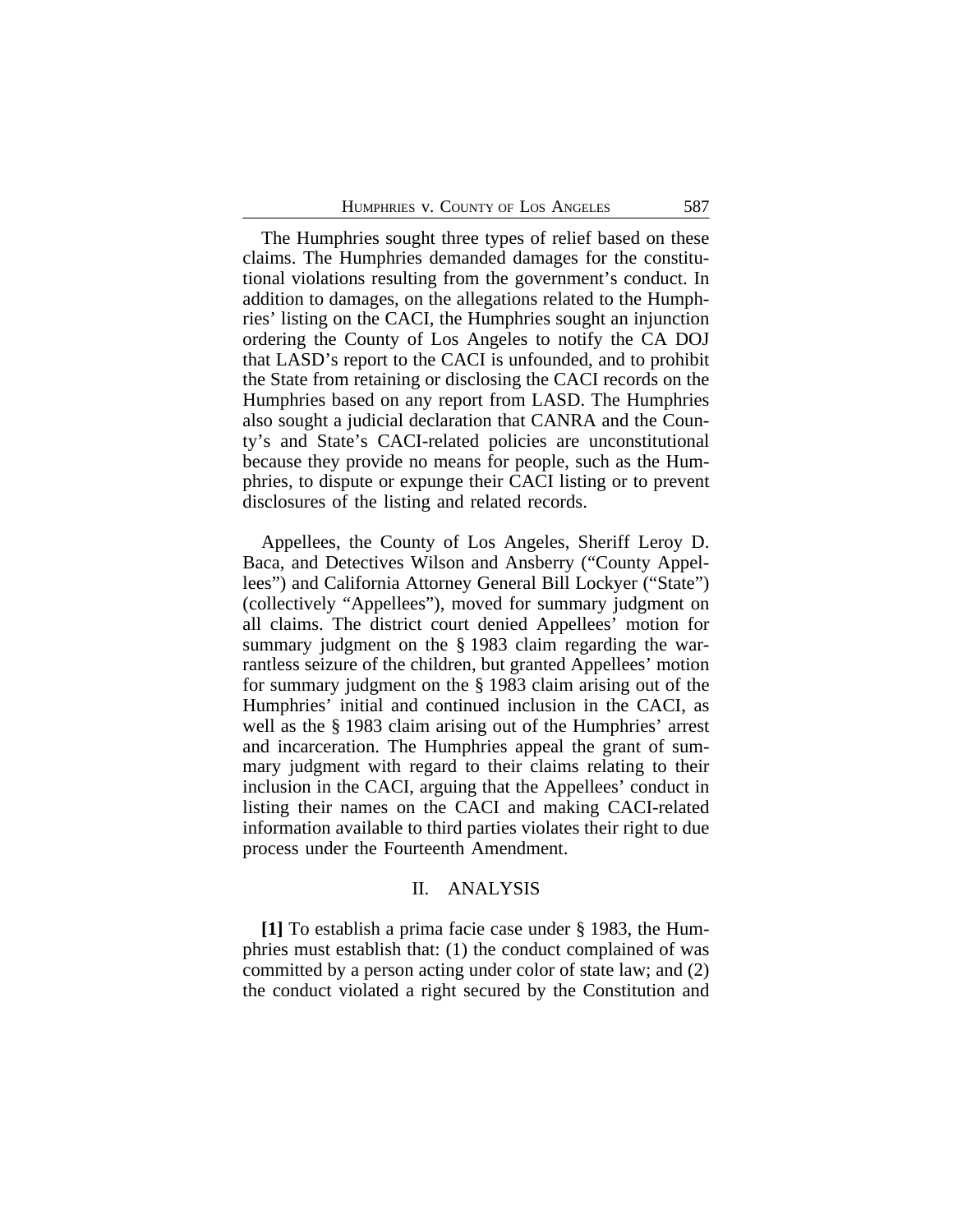laws of the United States. *West v. Atkins,* 487 U.S. 42, 48 (1988). Furthermore, the Supreme Court has insisted that even if there is a qualified immunity issue, we must still consider the threshold question of the "existence or nonexistence of a constitutional right as the first inquiry." *Saucier v. Katz*, 533 U.S. 194, 201 (2001). There is no question that the Humphries' listing on the CACI occurs under color of state law. Thus, the issue in this appeal is whether the initial and continued inclusion of the Humphries on the CACI deprives them of any rights secured by the Constitution and laws of the United States. We find that it does. Accordingly, after our discussion of the existence of a constitutional violation we consider whether the individual and institutional Appellees are entitled to immunity for their acts.

# A. *Procedural Due Process*

**[2]** The Humphries argue that Appellees violated their Fourteenth Amendment right to procedural due process by listing and continuing to list them on the CACI, without any available process to challenge that listing. In procedural due process claims, the deprivation of a constitutionally protected interest "is not itself unconstitutional; what is unconstitutional is the deprivation of such an interest *without due process of law*." *Zinermon v. Burch*, 494 U.S. 113, 125 (1990). Our analysis proceeds in two steps: "the first asks whether there exists a liberty or property interest which has been interfered with by the State; the second examines whether the procedures attendant upon that deprivation were constitutionally sufficient." *Ky. Dep't of Corr. v. Thompson*, 490 U.S. 454, 460 (1989) (internal citations omitted). The district court found that the Humphries' listing on the CACI did not deprive them of any constitutionally protected liberty or property interest.**<sup>10</sup>**

**<sup>10</sup>**We review a district court's grant of summary judgment *de novo. Margolis v. Ryan*, 140 F.3d 850, 852 (9th Cir. 1998). In conducting such a review, we must ensure that the district court correctly applied the law and that, viewing the evidence in the light most favorable to the nonmoving party, no genuine issues of material fact remain. *Id.*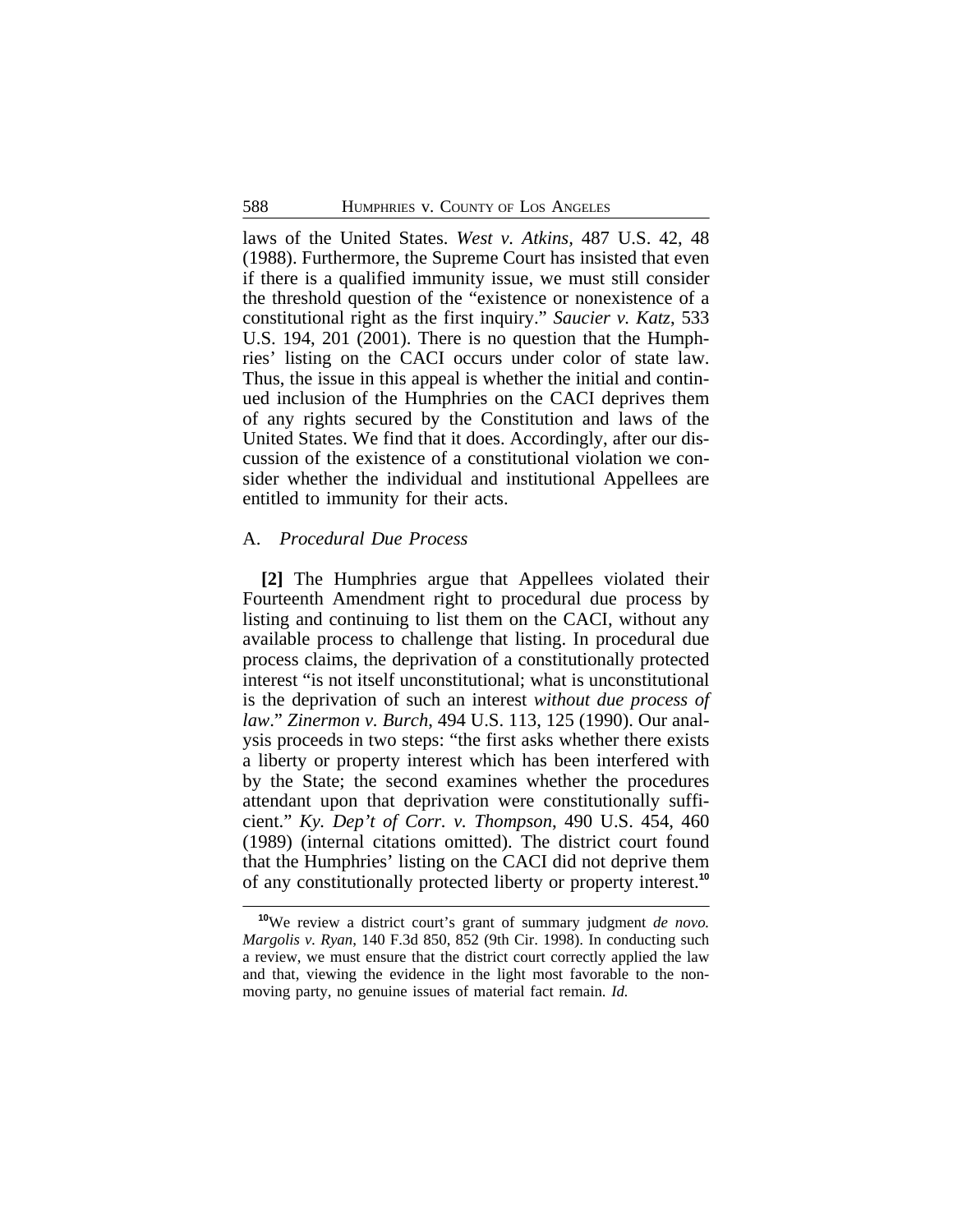The court did not reach the second step of the due process analysis.

#### 1. Deprivation of a Protected Liberty Interest

The Humphries contend that they have a liberty interest under the "stigma-plus" test of *Paul v. Davis*, 424 U.S. 693 (1976). The Humphries argue that the stigma of being listed in the CACI as substantiated child abusers, *plus* the various statutory consequences of being listed on the CACI constitutes a liberty interest, of which they may not be deprived without process of law. We agree.<sup>11</sup>

**[3]** In *Wisconsin v. Constantineau,* the Supreme Court held that a liberty interest may be implicated "where a person's good name, reputation, honor, or integrity is at stake because of what the government is doing to him." 400 U.S. 433, 437 (1971). The following year the Court stated that a government employee's liberty interest would be implicated if he were dismissed based on charges that "imposed on him a stigma or

**<sup>11</sup>**The Humphries also argue that they have a protected liberty interest created by the mandatory language in CANRA; a protected liberty interest in informational and familial privacy arising under the California Constitution, *see Burt v. County of Orange*, 15 Cal. Rptr. 3d 373, 381-82 (Cal. Ct. App. 2004); a protected liberty interest in familial privacy and autonomy under the federal constitution; and a protected liberty interest created by the sealing orders and California Penal Code § 851.8. Because we hold that the Humphries have been deprived of due process of law, and because it is not evident they would be entitled to any greater process or remedy if they successfully pressed these remaining liberty interests, we will not reach the merits of these arguments. We also decline to reach the Humphries' ill-developed claims to substantive due process based on a right of parents with children to live without unwarranted government interference and the Appellees' conduct relating to the sealing orders. Moreover, it is quite apparent to us that the same qualified immunity analysis would apply to the due process claims regardless of the underlying liberty interest asserted. Nevertheless, if the Humphries believe that these interests require a different due process or qualified immunity analysis than we have ordered here, they are free on remand to raise those claims before the district court and explain why the district court should address them.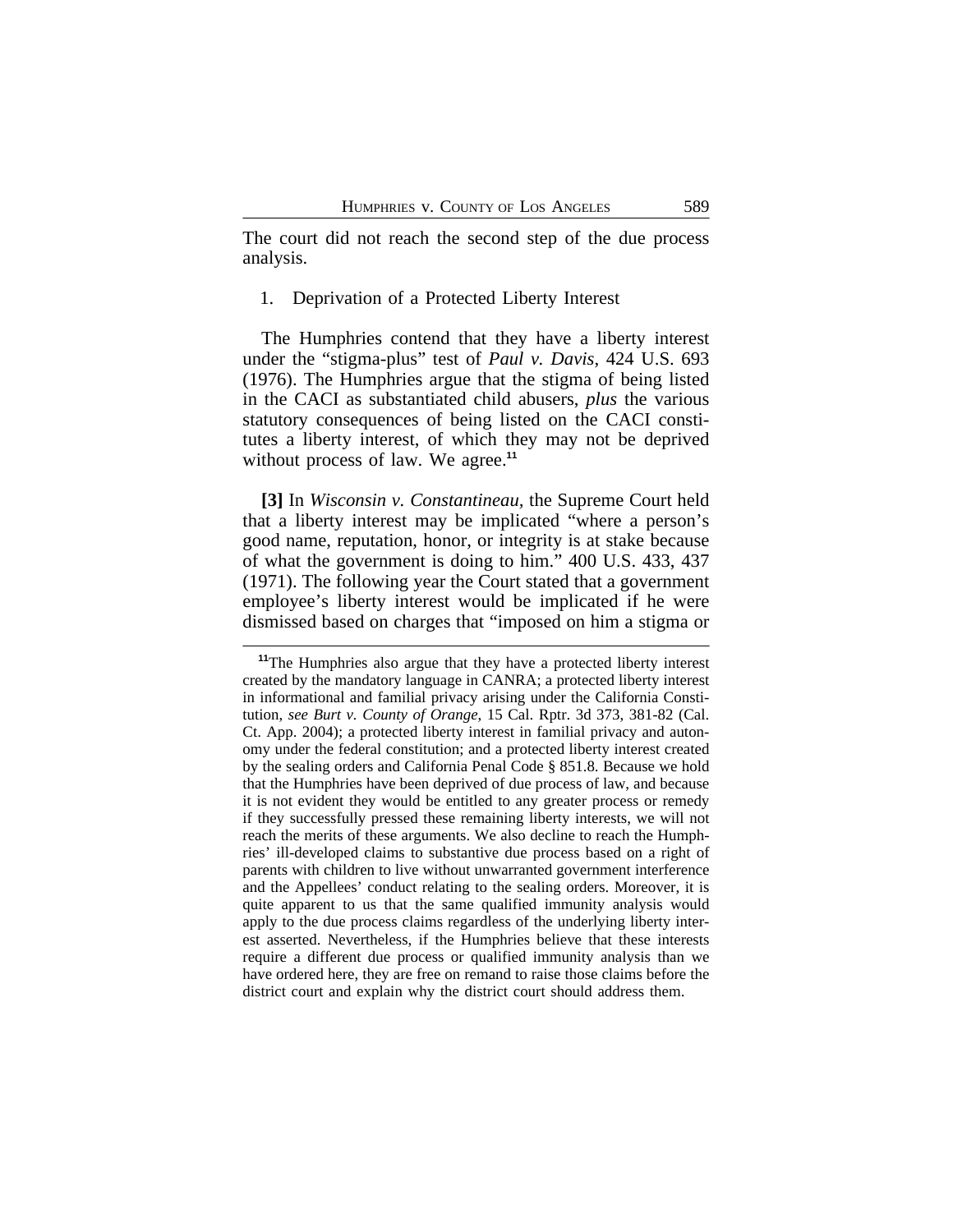other disability that foreclosed his freedom to take advantage of other employment opportunities." *Board of Regents v. Roth*, 408 U.S. 564, 573 (1972). In *Paul v. Davis*, the Supreme Court clarified that procedural due process protections apply to reputational harm only when a plaintiff suffers stigma from governmental action plus alteration or extinguishment of "a right or status previously recognized by state law." 424 U.S. 693, 711 (1976). This holding has come to be known as the "stigma-plus test." *See Hart v. Parks*, 450 F.3d 1059, 1070 (9th Cir. 2006).

a. Stigma

**[4]** As the district court found, being labeled a child abuser by being placed on the CACI is "unquestionably stigmatizing." We have observed that there is "[n]o doubt . . . that being falsely named as a suspected child abuser on an official government index is defamatory." *Miller v. California*, 355 F.3d 1172, 1178 (9th Cir. 2004); *see also Valmonte v. Bane*, 18 F.3d 992, 1000 (2d Cir. 1994) (finding it beyond dispute that inclusion on a child abuse registry damages reputation by "branding" an individual as a child abuser). Indeed, "no conduct so unequivocally violates American ethics as . . . sexual predation upon the most vulnerable members of our society." *Nicanor-Romero v. Mukasey*, 523 F.3d 992, 999 (9th Cir. 2008) (citation omitted). The horror deepens when such abuse occurs at the hands of the parents, who have an obligation to protect their children. *See id*. at 1013 (Bybee, J., dissenting) ("Our recognition that the victim's vulnerability or intimate relationship with her victimizer can render an act inherently base or vile simply reflects contemporary American mores.").

The Court has identified stigma on the basis of lesser accusations. In *Constantineau*, the chief of police had posted the plaintiff's name on a list that prohibited her from purchasing alcohol pursuant to a state statute forbidding the sale of alcoholic beverages to persons who had become hazardous by reasons of their "excessive drinking." 400 U.S. at 434-35. In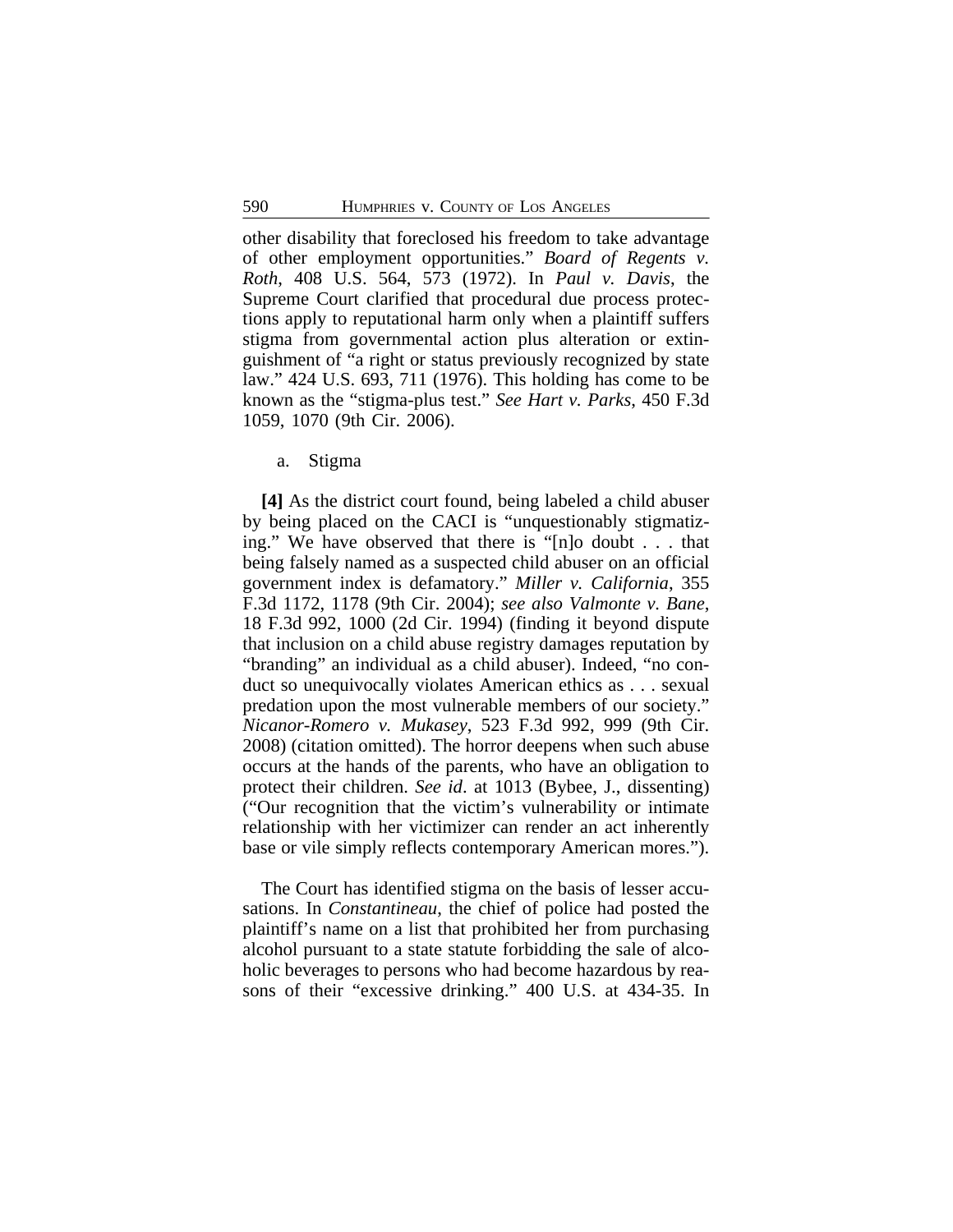*Paul*, the plaintiff's picture appeared on a flyer of individuals who were suspected of shoplifting. 424 U.S. at 695. In both cases the Court found stigma. *Constantineau*, 400 U.S. at 435-37; *Paul*, 424 U.S. at 697, 701 (stating that imputing criminal behavior to an individual is generally considered "defamatory per se" and implicitly finding stigma by holding that stigma alone is insufficient). Being labeled a child abuser is indisputably more stigmatizing than being labeled an excessive drinker or a shoplifter. Indeed, to be accused of child abuse may be our generation's contribution to defamation per se, a kind of moral leprosy.

b. Plus

The more difficult issue is whether the Humphries can satisfy the "plus" test. The Humphries must show that, as the result of being listed in the CACI, "a right or status previously recognized by state law was distinctly altered or extinguished." *Paul*, 424 U.S. at 711; *see also Siegert v. Gilley*, 500 U.S. 226, 233 (1991) (reaffirming that an injury to reputation by itself is not a protected liberty interest under the Fourteenth Amendment).

As the Court explained in *Paul*, when the chief of police in *Constantineau* posted the plaintiff's name on a list forbidding the sale of alcohol to her, it "significantly altered her status as a matter of state law" by depriving her "of a right previously held under state law<sup>[---</sup>]the right to purchase or obtain liquor in common with the rest of the citizenry." *Paul*, 424 U.S. at 708. The Court concluded that "it was that alteration of legal status which, combined with the injury resulting from the defamation, justified the invocation of procedural safeguards." *Id*. at 708-09.

In *Paul* itself, the Louisville Chief of Police placed Davis' name on a flyer distributed to Louisville merchants containing a list of individuals thought to be active in shoplifting. *Id.* at 695. In contrast to the mandatory nature of the statute in *Con-*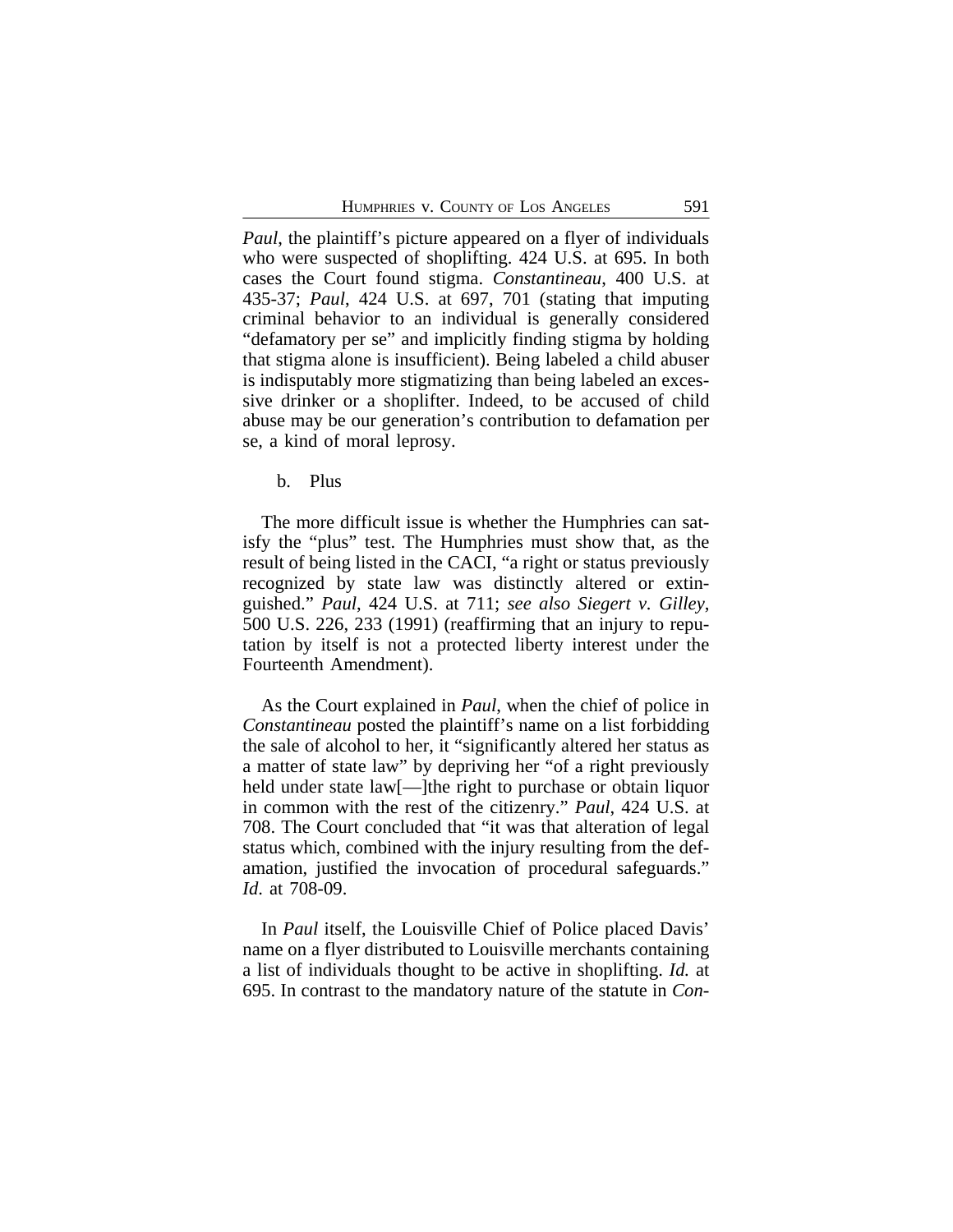*stantineau*, the flyer merely "came to the attention" of Davis' supervisor who warned him not to repeat his actions in the future. *Id*. at 696. The Court found that this harm to Davis' reputation was not sufficient to create a liberty interest. *Id*. at 712. Notably, no law had required the Chief of Police to distribute this flyer, nor did any law require employers to check the list. Thus, although any impairment to Davis' employment opportunities "flow[ed] from the flyer in question," his injury only occurred because the flyer happened to have "c[o]me to the attention of [his] supervisor." *Id*. at 696-97.

As a preliminary matter, the Appellees contend that the Humphries' attempt to satisfy the "plus" test is foreclosed by our decision in *Miller v. California,* 355 F.3d 1172 (9th Cir. 2004). In *Miller*, we confronted different questions concerning the rights of grandparents listed on the CACI. The Millers' three grandchildren had been removed from their parents' home, and the Millers were eventually named the children's guardians. *Id*. at 1173-75. In the meantime, as a result of a doctor's concern about possible sexual abuse, Charles Miller's name was listed on the CACI. *Id*. at 1174-75. The Millers brought suit to clear their names and argued that county employees, by placing Charles Miller's name on the CACI, had conspired to deprive them of a liberty interest to associate with their grandchildren. *Id.* at 1173-74. We held that the Millers had no "substantive due process right to family integrity or association as noncustodial grandparents of children who are dependents of the court, nor of a liberty interest in visiting their grandchildren." *Id*. at 1176.

In a separate argument, Charles Miller argued that he had suffered a stigma-plus injury to his reputation and had been denied an opportunity to be heard on the deprivation. *Id*. at 1177. We concluded that Miller had shown injury to his reputation, but could not establish the "plus" because he was "not legally disabled by the listing [on the CACI] alone from doing anything they otherwise could do." *Id*. at 1179. As we observed, the Millers were in fact awarded guardianship of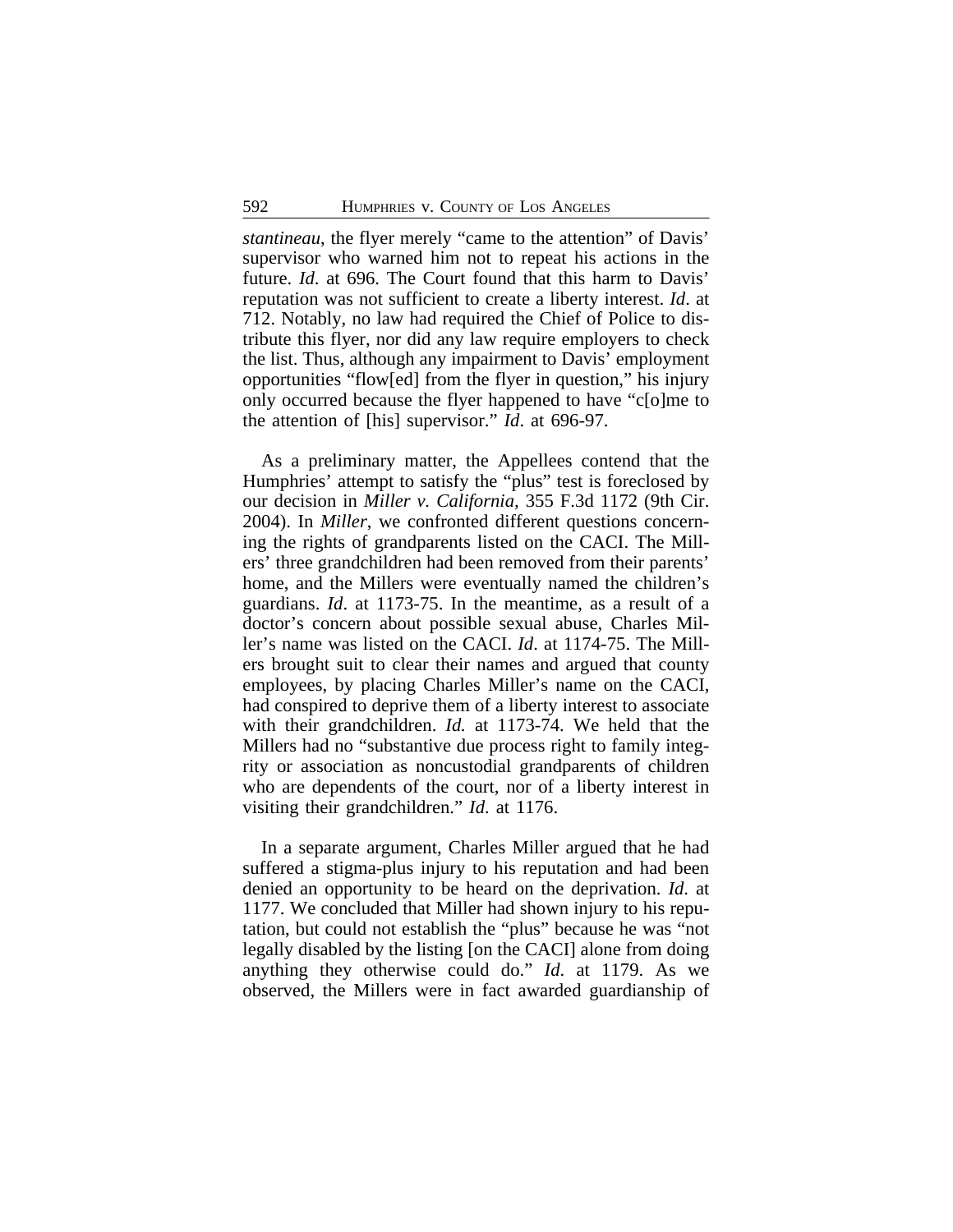their grandchildren after Charles' name had been placed on the CACI. The only "plus" alleged in *Miller* was a fundamental liberty interest in preserving family association. *Id.* at 1178. We held that because grandparents have no constitutionally protected liberty interest in a relationship with their grandchildren, the Millers could not allege "plus" on those grounds. *Id.* 

Significantly, we expressly declined to address whether the mere presence of Miller's name on the CACI denied him due process "because CANRA provides no procedure by which those suspected of being child abusers can challenge the allegations against them." *Id*. at 1179 n.4. The argument had not been properly presented to the district court and was not properly before us. We also did not address whether requiring agencies to search the CACI prior to issuing a license constitutes a viable "plus." We now take the opportunity to address these issues left open in *Miller*.

**[5]** The Humphries allege more than mere reputational harm—being listed on the CACI alters their rights in two general ways. First, state statutes mandate that licensing agencies search the CACI and conduct an additional investigation prior to granting a number of rights and benefits. These rights include gaining approval to care for children in a day care center or home, CAL. HEALTH & SAFETY CODE § 1596.877(b), obtaining a license or employment in child care, *id.* § 1522.1(a), volunteering in a crisis nursery, *id.* § 1526.8(b)(2), receiving placement or custody of a relative's child, CAL. WELF. & INST. CODE  $\S$  361.4(c), or qualifying as a resource family, *id.* §  $16519.5(d)(1)(A)(i)$ . These benefits are explicitly conditioned on the agency checking the CACI and conducting an additional investigation. Second, information in the CACI is specifically made available to other identified agencies: state contracted licensing agencies overseeing employment positions dealing with children, CAL. PENAL CODE § 11170(b)(4); persons making pre-employment investigations for "peace officers, child care licensing or employ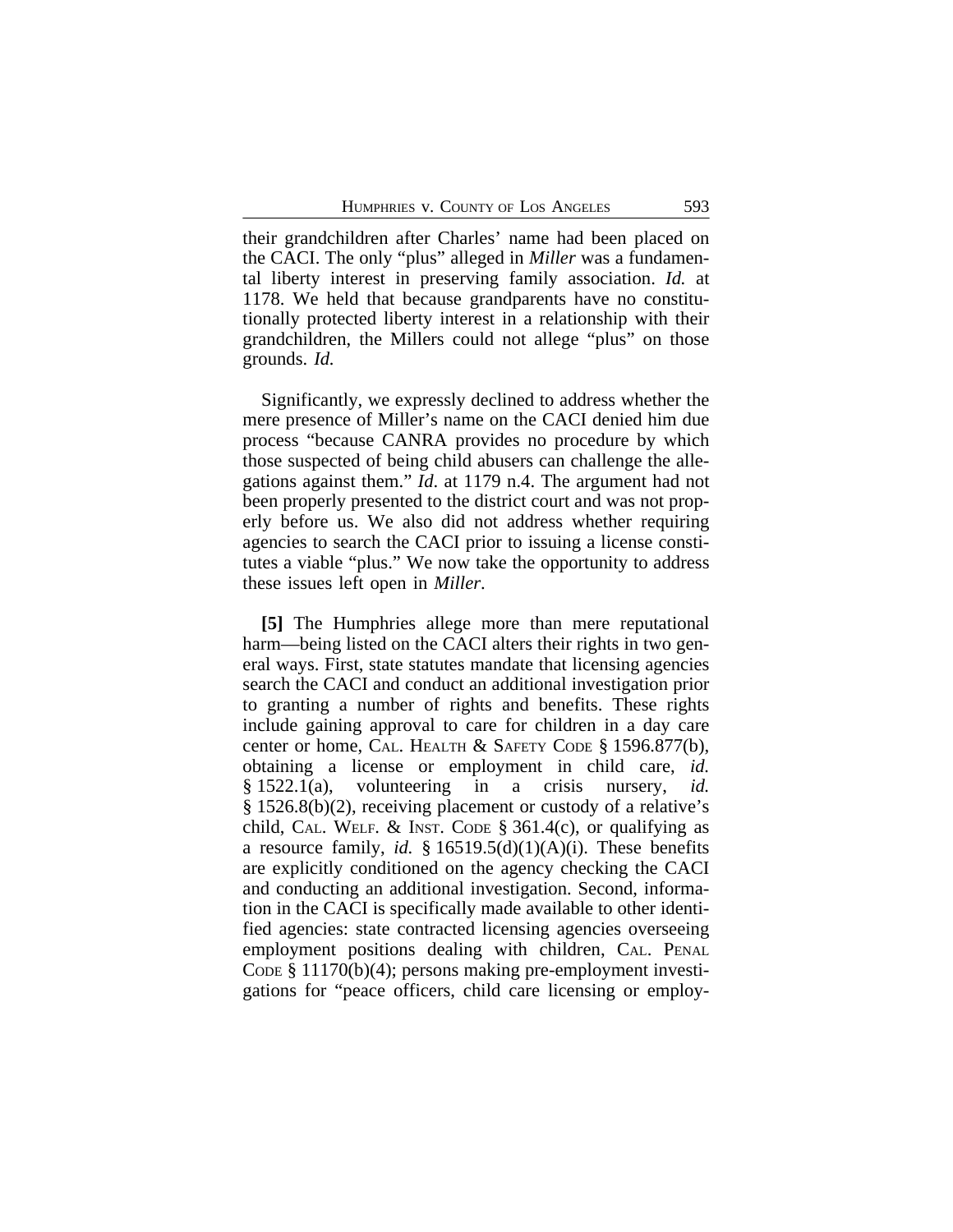ment, adoption, or child placement," *id.* § 11170(b)(8); individuals in the Court Appointed Special Advocate program conducting background investigations for potential Court Appointed Special Advocates, *id.* § 11170(b)(5), and out-ofstate agencies making foster care or adoptive decisions, *id.*  $§ 11170(e)(1)$ . Although these agencies are not explicitly required by CANRA to consult the CACI, they may, as a practical matter, be required to do so by their own regulations or practices, as discussed below. Thus, inclusion in the CACI alters the Humphries' legal rights or status in a variety of ways that Californians who are not listed on the CACI are not subject to: applying for custody of a relative's child, becoming guardians or adoptive parents (inside or outside of California), obtaining a license for child care, becoming licensed or employed in a position dealing with children, obtaining employment as a peace-officer, and involvement in adoption and child placement. We have mentioned, and the district court found, that the Humphries were directly affected in their eligibility to work or volunteer at a local community center. The Humphries also introduced evidence indicating that Wendy was affected in her ability to renew her teaching credentials.

We recognize that being listed on the CACI may not fully extinguish the Humphries' rights or status. Agencies that obtain information from the CACI are responsible for "drawing independent conclusions regarding the quality of the evidence disclosed." *Id.* § 11170(b)(9)(A). Thus, for example, inclusion on the CACI does not necessarily bar the Humphries from obtaining a license for child care, but it does guarantee that the licensing entity will conduct an investigation anew before issuing or denying the license. However, we need not find that an agency will necessarily deny the Humphries a license to satisfy the "plus" test. Outright denial would mean that a listing on the CACI has extinguished the Humphries' legal right or status. Rather, *Paul* provides that stigma-plus applies when a right or status is "altered *or* extinguished." 424 U.S. at 711 (emphasis added).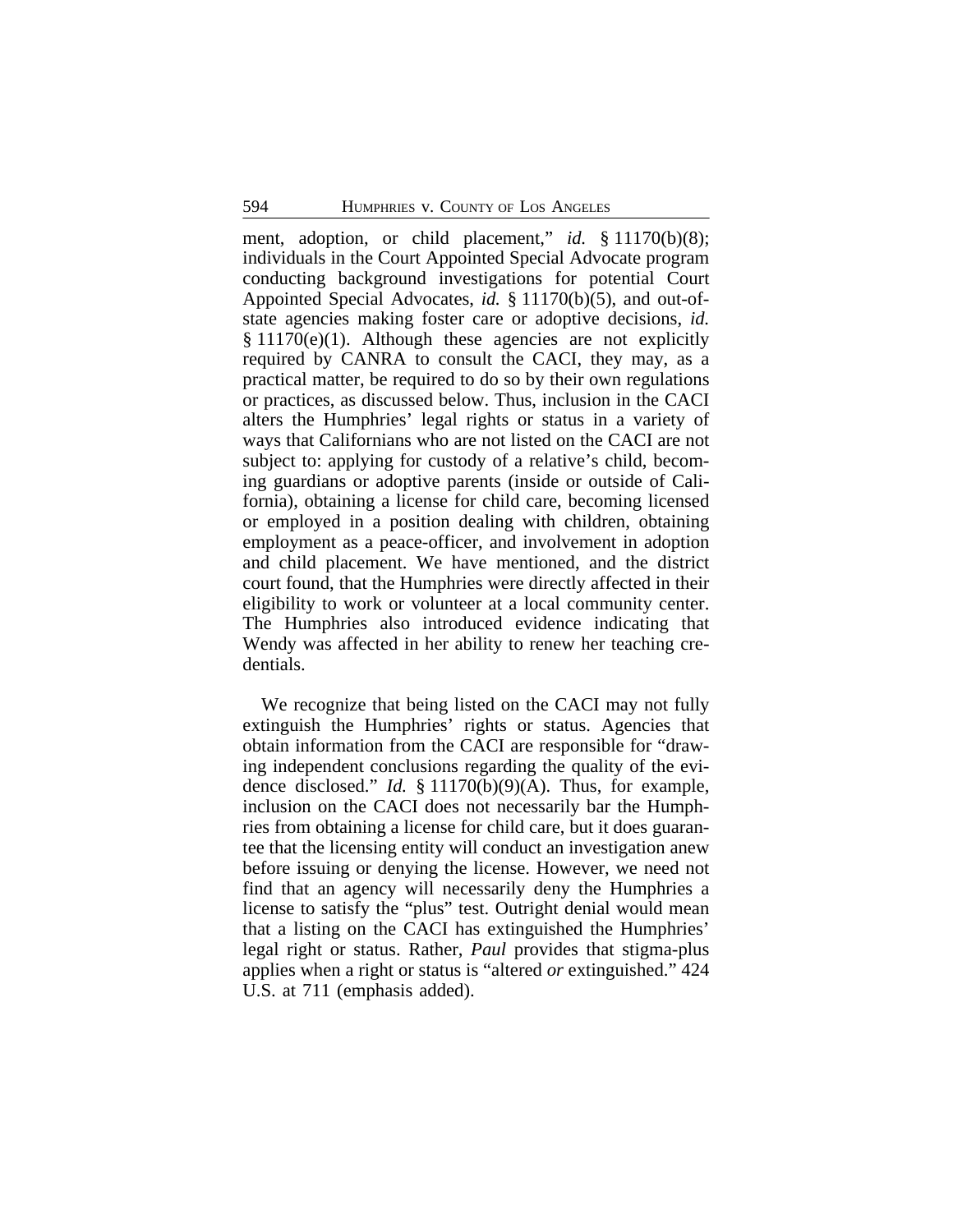**[6]** We hold that where a state statute creates both a stigma and a tangible burden on an individual's ability to obtain a right or status recognized by state law, an individual's liberty interest has been violated. A tangible burden exists in this context where a law effectively requires agencies to check a stigmatizing list and investigate any adverse information prior to conferring a legal right or benefit. As outlined above, California created the CACI via CANRA and explicitly requires agencies to consult the CACI and perform an independent investigation before granting a number of licenses and benefits. This requirement places a tangible burden on a legal right that satisfies the "plus" test.

**[7]** We find that a tangible burden also exists where the plaintiff can show that, as a practical matter, the law creates a framework under which agencies reflexively check the stigmatizing listing—whether by internal regulation or custom prior to conferring a legal right or benefit. CANRA appears to create such a legal framework. CANRA explicitly provides that a variety of agencies will have access to the CACI, and we cannot turn a blind eye to the actions of these other agencies merely because they are not explicitly required by statute to receive CACI information.

The record before us on this latter point is admittedly sparse. Nevertheless, as a practical matter, it is difficult to imagine that an agency charged with protecting California's children—through granting or denying licenses to work in child care, allowing people to engage in adoption or childplacement services, or considering potential Court Appointed Special Advocates—would fail to consult the CACI. There is possibly no information more relevant to determining whether a person should be permitted to have a license to work or care for children than whether that person has abused an innocent child in the past. As Bernice Williams, the Human Resources Manager at the Florence Crittenton Center in Los Angeles stated in her affidavit, "Before any adult is cleared to teach at our school, to work at our day care center, or to work or vol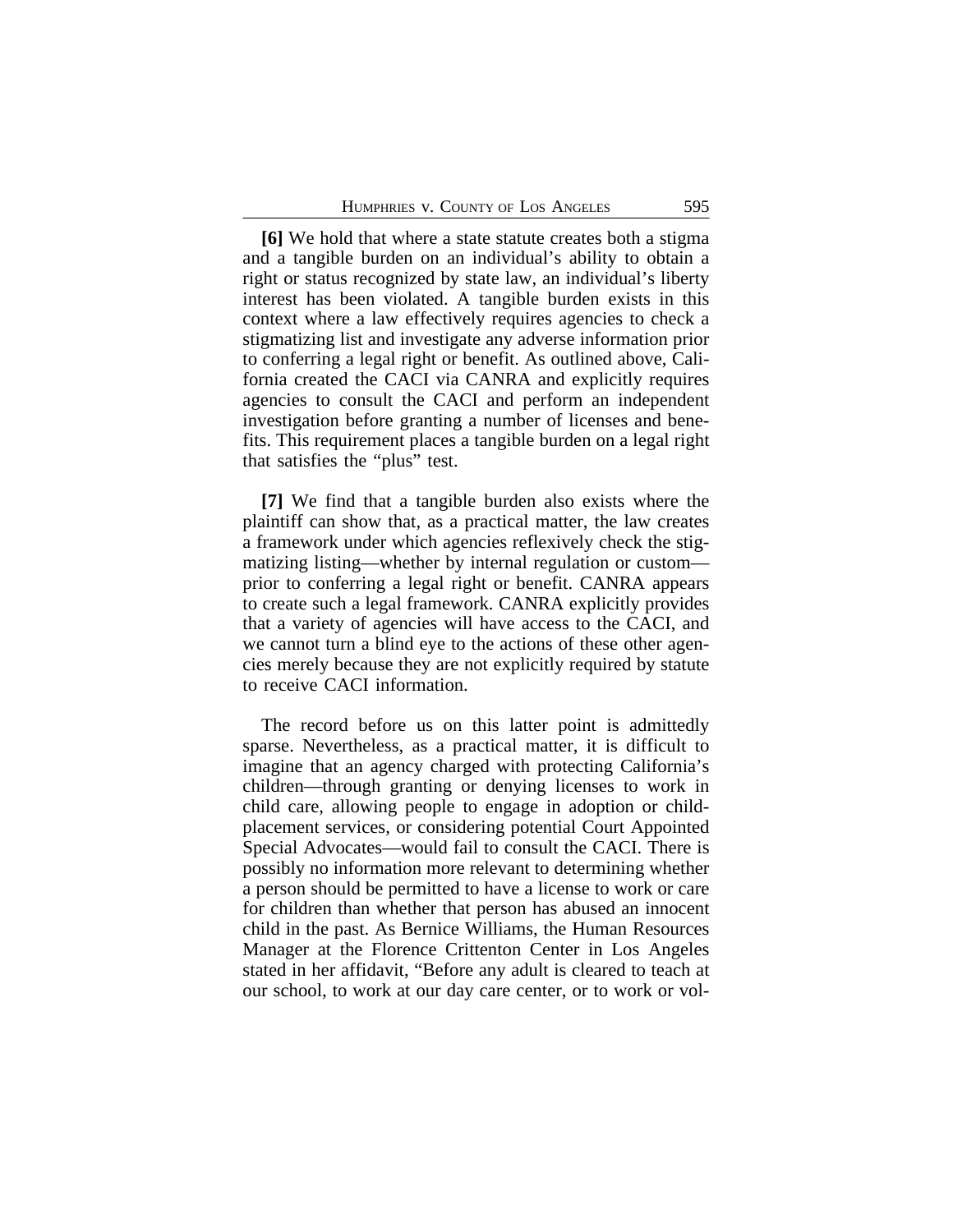unteer anywhere within our facility, he or she must undergo Livescan screening, including a [CA DOJ CACI] check." We would be surprised to hear anything differently from other agencies or entities responsible for providing for the safety and education of children. Indeed, on top of the need to protect California's youth, hiring or giving a license to someone without checking the CACI could potentially lead to tort liability under California law. *See Juarez v. Boy Scouts of Am., Inc.*, 97 Cal. Rptr. 2d 12, 24-25 (Cal. Ct. App. 2000) ("[I]n California, an employer can be held liable for negligent hiring if he knows the employee is unfit, or has reason to believe the employee is unfit or fails to use reasonable care to discover the employee's unfitness before hiring him. [T]he theory of negligent hiring here encompasses the *particular risk of molestation by an employee* with a history of this specific conduct.") (internal citations and quotations omitted). Once an agency consults the CACI and finds adverse information, CANRA requires the agency to conduct an investigation and come to its own conclusion. CAL. PENAL CODE  $§ 11170(b)(9)(A)$ 

**[8]** Viewing the evidence in the light most favorable to the Humphries, we conclude that California has implemented a system whereby the CACI is reflexively consulted prior to the conferral of legal rights or benefits under California law, even where the statute does not necessarily require agencies to check the list on its face. The CANRA both stigmatizes the Humphries and creates an impediment to the Humphries' ability to obtain legal rights. The Humphries have asserted the existence of a sufficient liberty interest under the stigma-plus test, of which they may not be deprived without due process of law.

Our holding is consistent with *Paul.* In *Paul*, the Court was concerned that every insult by a police officer might create a due process right and turn the Fourteenth Amendment into "a font of tort law to be superimposed upon whatever systems may already be administered by the States." 424 U.S. at 701.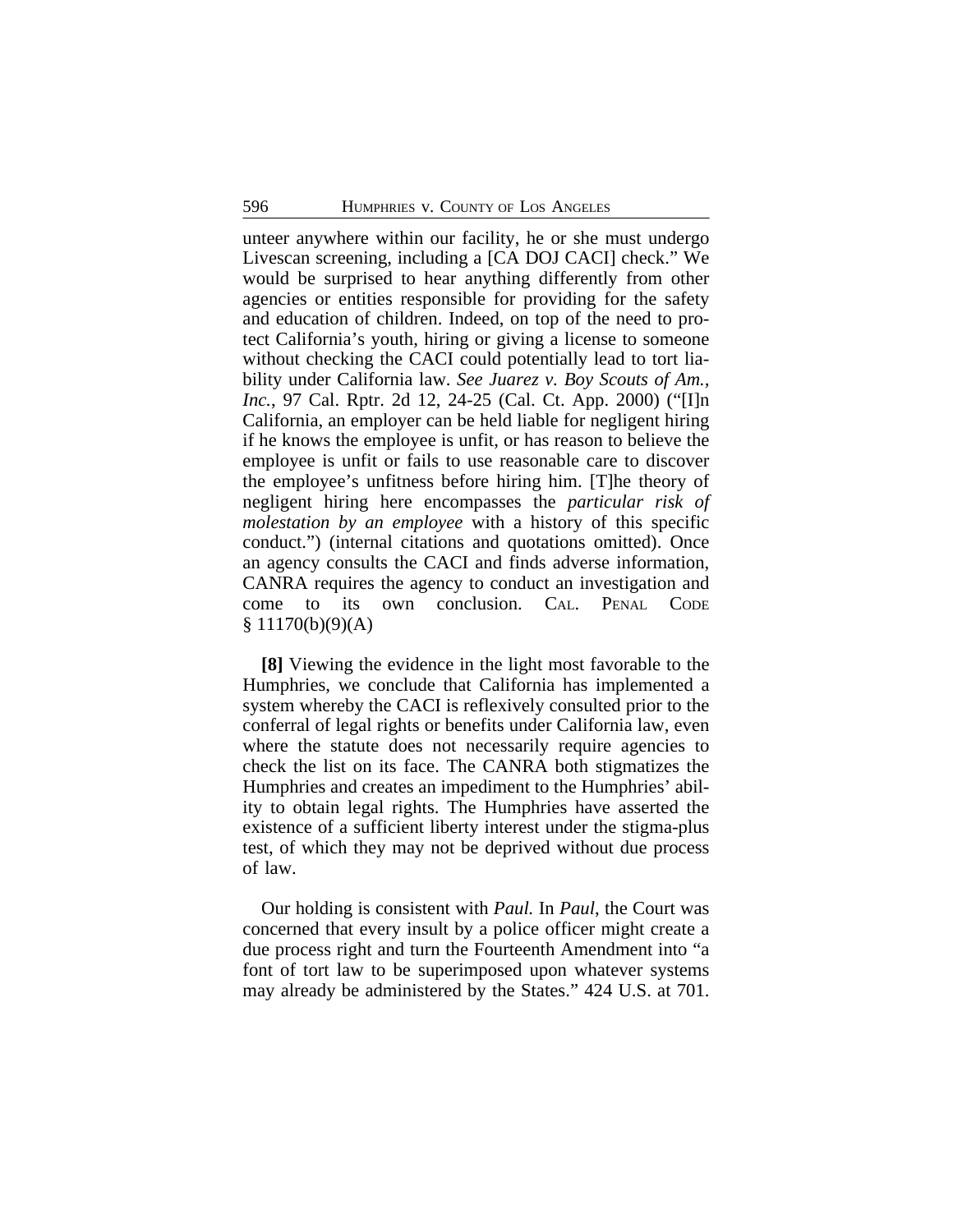This concern that "a hearing would be required each time the State in its capacity as employer might be considered responsible for a statement defaming an employee who continues to be an employee," *id.* at 710, is not triggered here. Our decision is limited to those "stigma-plus" situations where both the defamatory statement and the tangible burden on a legal right are statutorily created. In *Paul*, individual officers independently chose to distribute a leaflet, and the stigmatizing language in the leaflet just happened to come to the attention of the plaintiff's private supervisor. In contrast, the burdens on the Humphries' abilities to obtain various licenses and other legal rights from the state of California are the result of state statutes creating the CACI, instructing state officers to put certain information on the CACI, and effectively mandating that various entities consult the CACI. The CACI is not just haphazard, second-hand information that happens to reach the ears of an employer. This case does not resemble the sort of state-court tort case that *Paul* feared.

In reaching this holding, we find the Second Circuit's reasoning in *Valmonte v. Bane* persuasive*.* 18 F.3d 992 (2d Cir. 1994). In *Valmonte*, the Second Circuit heard a challenge to the New York Central Register of Child Abuse and Maltreatment. Under the New York scheme, the Department of Social Services determined whether an allegation of child abuse was "indicated" or "unfounded." *Id.* at 995. If there was "some credible evidence" supporting a complaint, the report was deemed "indicated" and went into the Central Register; otherwise, it was deemed "unfounded," expunged from the Central Register, and destroyed. *Id.* As in California, state agencies, private businesses, and licensing agencies were required to check whether potential employees or applicants were on the Central Register. *Id*. The agency or business could hire the person only if the employer maintained a written record explaining why the person was suitable for employment or a license. *Id.* at 996. The court found that because agencies and employers would learn of Valmonte's inclusion on the Central Register "by operation of law . . . and . . . likely . . . will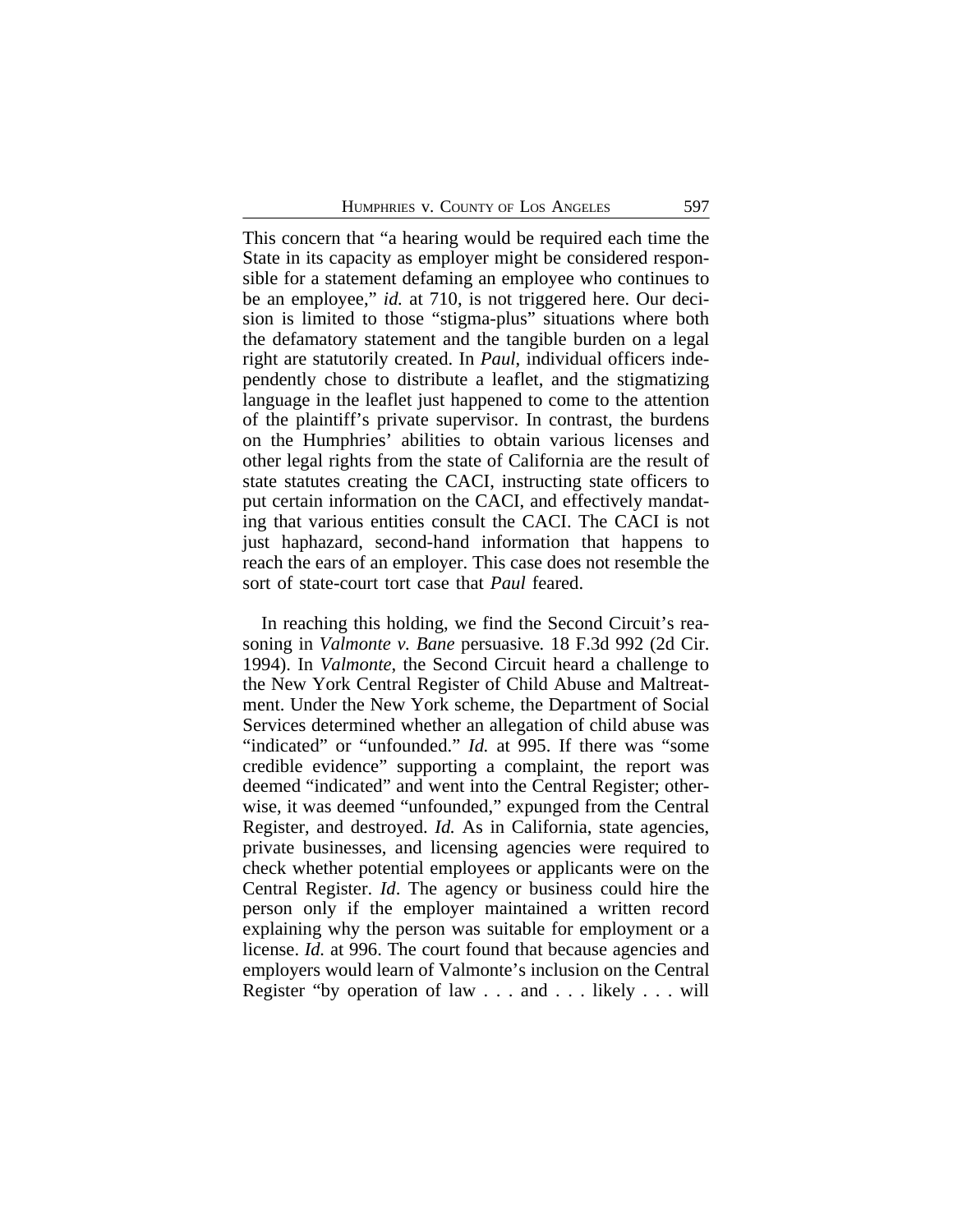choose not to hire her due to her status" the New York scheme "[did] not simply defame Valmonte, it place[d] a tangible burden on her employment prospects." *Id*. at 999, 1001. The Second Circuit explained that "[t]his is not just the intangible deleterious effect that flows from a bad reputation. Rather, it is a specific deprivation of her opportunity to seek employment caused by a statutory impediment established by the state." *Id*. at 1001. *Valmonte* stands for the proposition that to satisfy stigma-plus, a child abuse registry does not need to create a per se bar to employment; it is sufficient that a child abuse registry, by operation of law, creates a "statutory impediment" or a "tangible burden" to being hired. *Id*. at 1001-02. *See also Dupuy v. Samuels*, 397 F.3d 493, 503-04, 509-11 (7th Cir. 2005) (finding that where "child care workers effectively are barred from future employment in the child care field once an indicated finding of child abuse or neglect against them is disclosed to, and used by, licensing agencies" a protected liberty interest is "squarely implicate[d]" under *Paul*).

Appellees argue that the CACI differs from the statute in *Valmonte*, because there is no requirement in California that an agency maintain a written record explaining why the person was suitable for employment or other government right. We disagree. The CACI requires agencies to undergo the same investigation to independently establish eligibility for a government benefit. The mere fact that agencies in California are not required to write anything down does not place any less of a burden on the Humphries' ability to obtain employment, a license, or custody than Valmonte experienced under the New York statute.

We emphasize that an injury that results merely from simple defamation is not a constitutional liberty interest under the "stigma-plus" test. *Siegert v. Gilley*, 500 U.S. 226, 233-34 (1991). Employment, licensing, custody, or other legal rights under California law are not refused merely because of the deleterious effect of a bad reputation. By operation of law,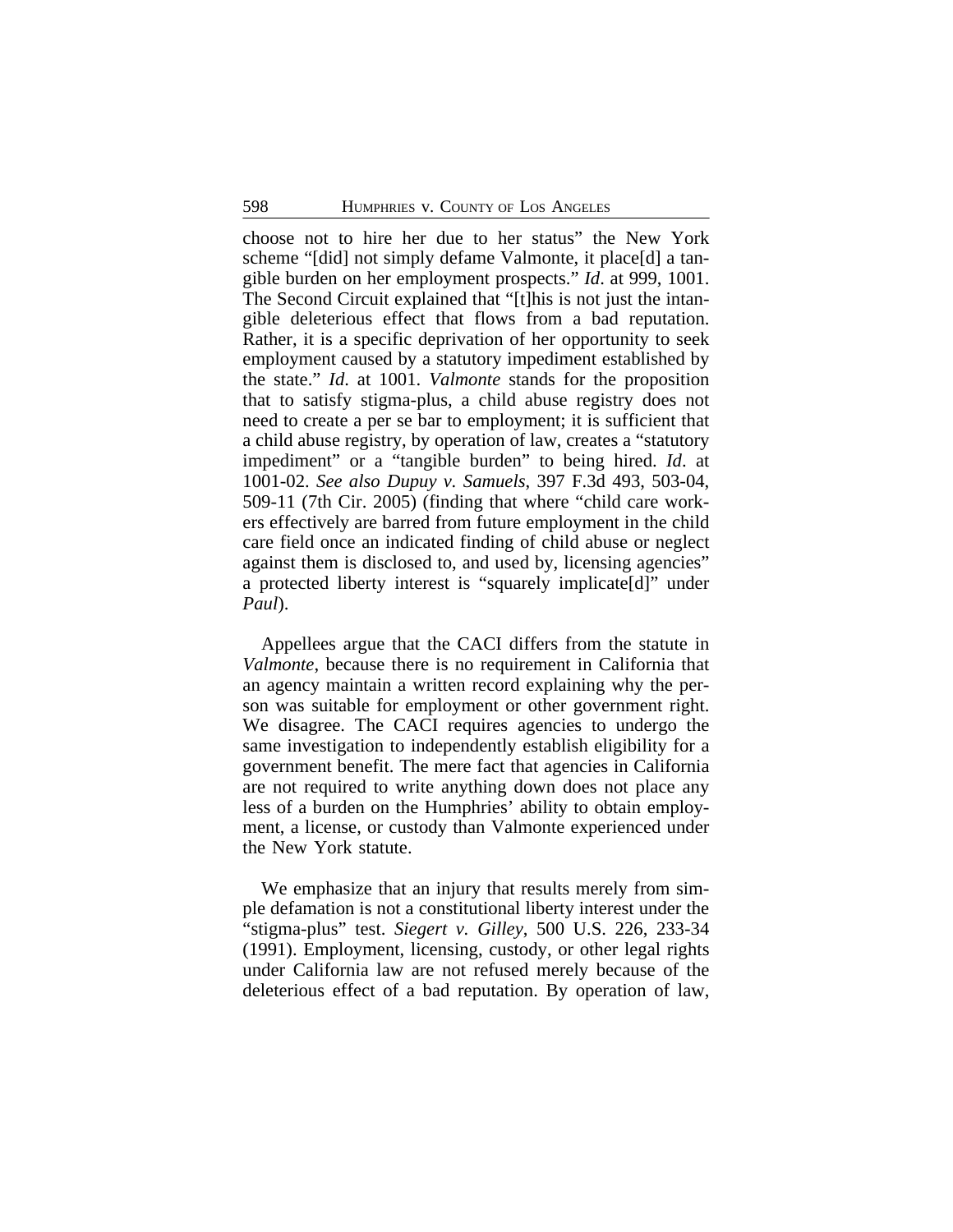California has effectively required agencies to consult the CACI, agencies will have to conduct an additional investigation to determine if the Humphries should be eligible for a government benefit, and those agencies will therefore be more hesitant to issue that benefit. As in *Valmonte*, the Humphries will not lose these benefits based merely on their reputation, these benefits "will be refused . . . simply because [their] inclusion on the list results in an added burden on employers who will therefore be reluctant to hire [them]." 18 F.3d at 1001.

We note that the Eleventh Circuit, in *Smith v. Siegelman*, denied a stigma-plus claim where the plaintiff was designated a child sexual abuser and placed on Alabama's Central Registry on Child Abuse and Neglect. 322 F.3d 1290, 1296-98 (11th Cir. 2003). We think *Smith* rests on a different footing. It appears that Alabama did not mandate that potential employers consult the Registry; rather, "the information on the Registry is made available to an employer or potential employer where the employment involves care or supervision of children." *Id*. at 1297; *see also* ALA. CODE § 26-14-8(d) (providing that the information in the registry "may be made available" to employers).**<sup>12</sup>** Accordingly, the Eleventh Circuit held that the Alabama scheme was governed by *Paul* because the plaintiff "was [not] denied any right or status other than his not being branded a child sexual abuser." *Id.* at 1297. As we have explained, the CACI is more than a registry that an employer "may" consult. By law, licensing agencies must consult the CACI, investigate, and use the CACI information in making their licensing decisions, *see, e.g.*, CAL. HEALTH & SAFETY CODE §§ 1522.1(a), 1526.8(b)(2), 1596.877(b). The

**<sup>12</sup>**Our understanding is that Alabama did not require employers to consult the Alabama registry, and therefore that *Siegelman* is closer to *Paul* than our case. If Alabama did require employers to consult the Alabama Registry and conduct further investigation, then we respectfully disagree with the Eleventh Circuit's holding that there is no "plus." Such a holding would fail to recognize that in *Paul* the reputational damage occurred inadvertently, and not as the result of a statutory mandate.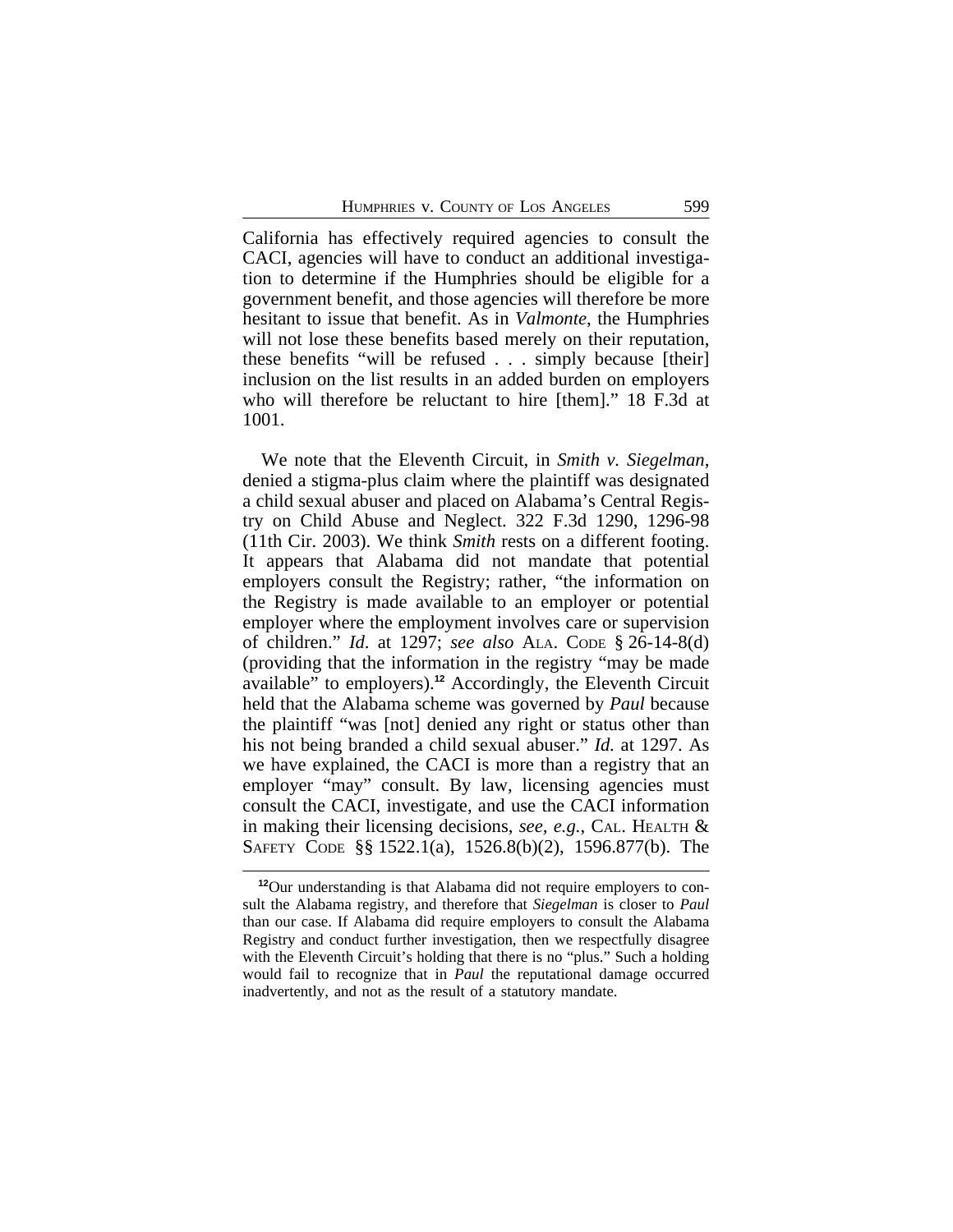CACI is much closer to the New York Central Register than the Alabama Registry. *See Valmonte*, 18 F.3d at 1002 (explaining that "the injury associated with the [New York] Central Register is not simply that it exists, or that the list is available to potential employers" but rather that "employers *must* consult the list.").

In addition, the Eleventh Circuit either did not have evidence of or did not consider the possibility that as a result of the statutory framework other entities were effectively required to consult the registry as a matter of internal rule or custom. To the extent that the Eleventh Circuit refuses to recognize a liberty interest where the state functionally requires agencies to consult a stigmatizing list prior to conferring a government benefit, we must disagree. A state can alter a legal right or status without using the word "must"—the word "may" in conjunction with a rule or custom of "must" can equally deprive a citizen of a liberty interest giving rise to a procedural due process claim.

Thus, we conclude that the Humphries' legal rights or status have been altered. First, California has explicitly required some agencies to search a stigmatizing listing and conduct an additional investigation before issuing a license or benefit under state law. Second, California has made CACI information available to a variety of other agencies, and the Humphries have introduced evidence that those agencies—especially agencies charged with ensuring the safety and well-being of children—reflexively check the CACI before issuing a government license or benefit. Thus, being listed on the CACI places an added burden on entities wishing to confer legal rights or benefits, makes the chances of receiving a benefit conferred under California law less likely, and practically guarantees that conferral of that benefit will be delayed. Accordingly, we hold that the Humphries have satisfied the first step of the procedural due process analysis: They have a liberty interest in both their good name and using it to obtain a license, secure employment, become guardians, volunteer or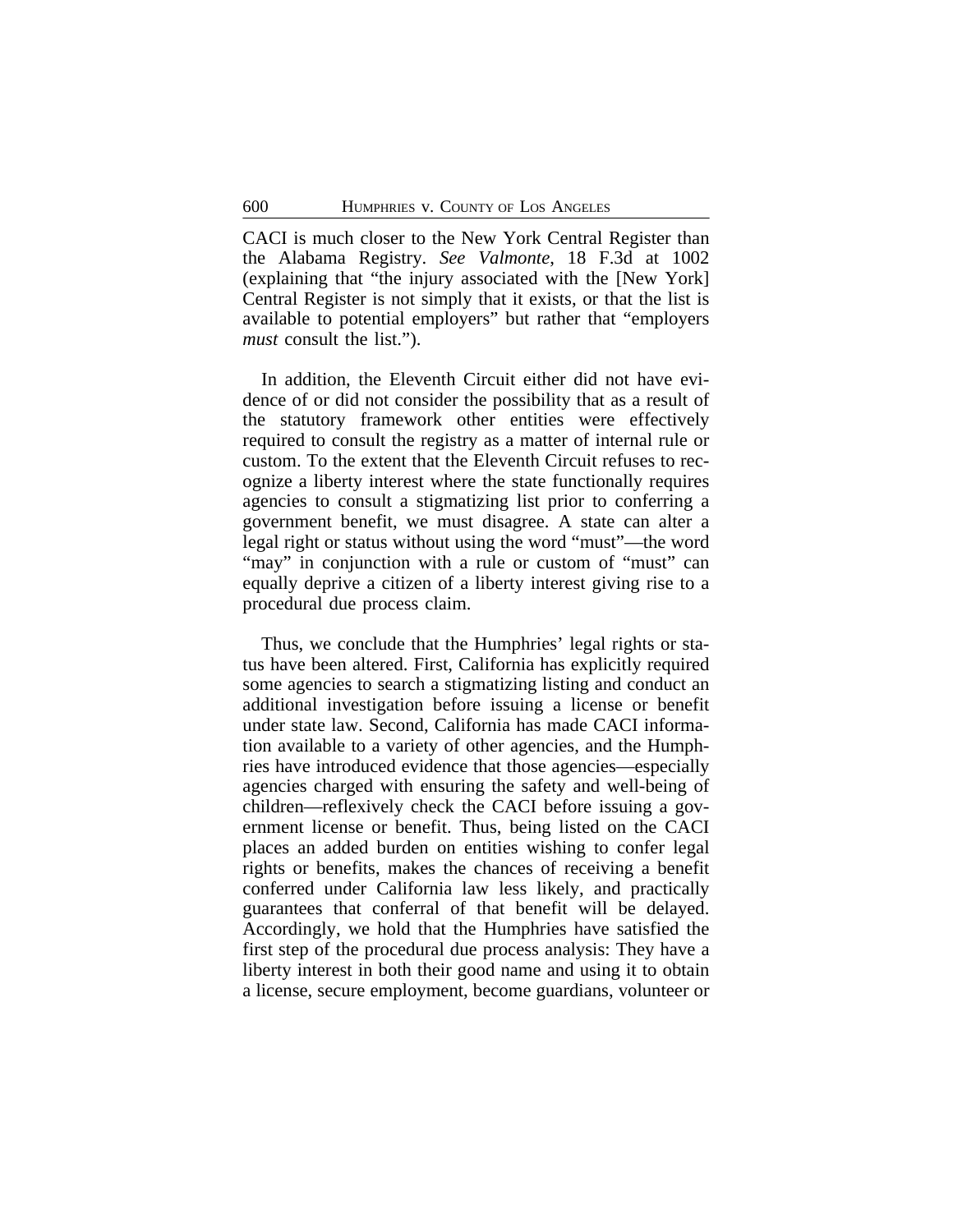work for CASA, or adopt. Listing the Humphries on the CACI places a tangible burden on their ability to exercise this liberty interest. We proceed to consider whether they have been deprived of this interest without due process of law.

#### 2. Adequacy of the Procedural Safeguards

**[9]** The Humphries must show that the procedural safeguards of their liberty interest established by the state are constitutionally insufficient to protect their rights. *Ky. Dep't of Corr. v. Thompson*, 490 U.S. 454, 460 (1989). California currently provides some minimal safeguards against erroneously listing someone on the CACI. In the first place, a reporting agency must conduct "an active investigation and determine[ ] that the report is not unfounded." CAL. PENAL CODE § 11169(a). Once the agency creates the report and forwards it to the CA DOJ, if a report "subsequently proves to be unfounded" the CA DOJ has a duty to "not retain the report." *Id*. Although this entire process is spelled out in the passive voice, it appears that the agency has the duty to correct its files and thus to decide if they are unfounded. *See id*. § 11170(a)(2) ("The submitting agencies are responsible for the accuracy, completeness, and retention of the reports."). CANRA also provides that the CACI "shall be continually updated by the [CA DOJ] and shall not contain any reports that are determined to be unfounded." CAL. PENAL CODE § 11170(a)(1). Once a report has been made to the CA DOJ and an entry made on the CACI, "the agency shall also notify in writing the known or suspected child abuser that he or she has been reported to the [CACI]." *Id*. § 11169(b).

**[10]** A person who believes he has been wrongfully listed on the CACI has two possible remedies under CANRA. First, a listed person might try to get the agency who originally reported the information to the CACI to correct its reports. As noted above, it appears that California agencies have a general duty to maintain accurate records and to advise CA DOJ of any report that subsequently proves unfounded. CAL. PENAL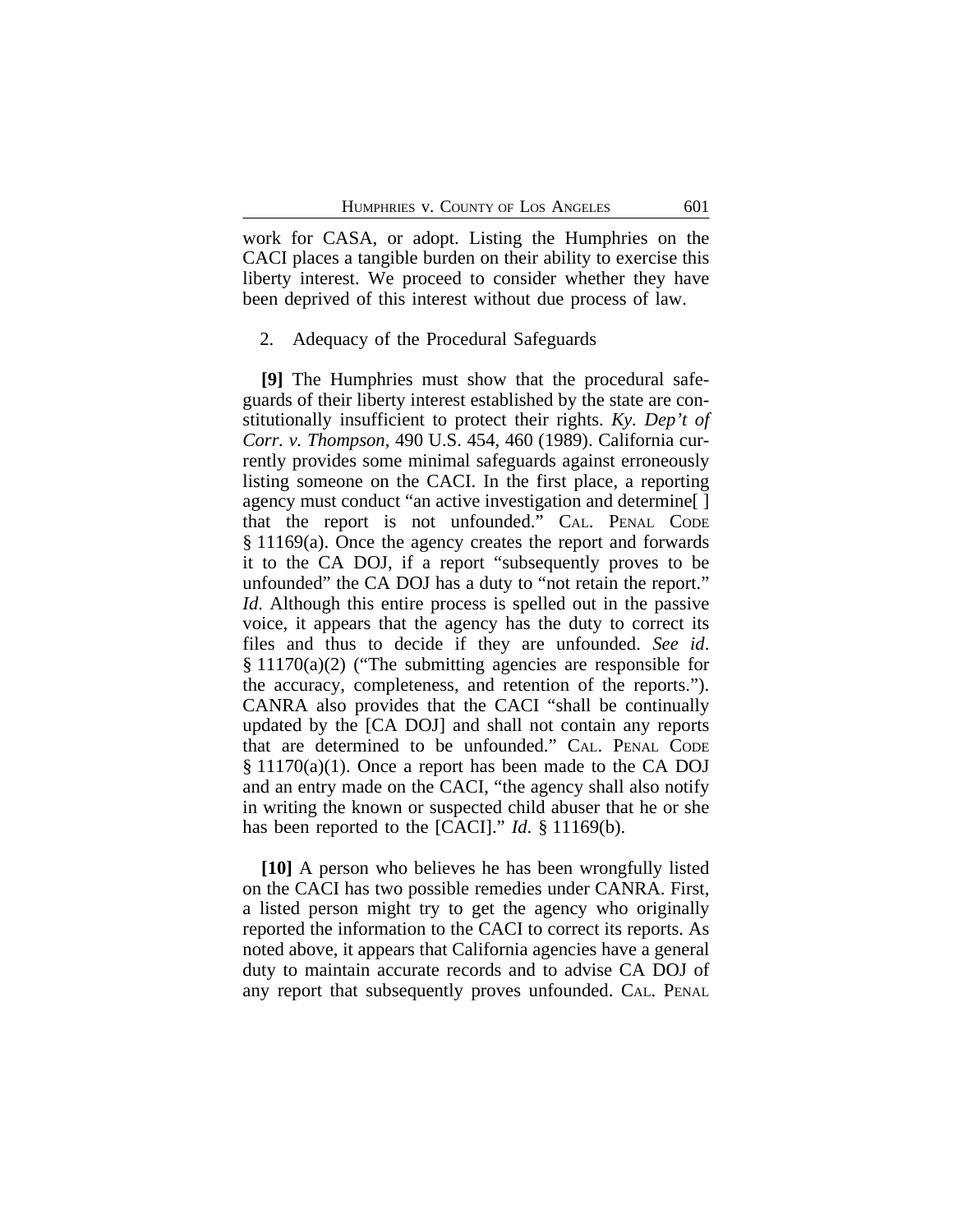CODE §§ 11169(a), 11170(a)(1). CANRA does not identify how an agency is to ensure that it has accurate records or who is responsible for correcting any errors. The CA DOJ's responsibility is limited to ensuring that the CACI "accurately reflects the report it receives from the submitting agency"—it does not appear to have any duty to ensure the accuracy of the report itself. *Id.* § 11170(a)(2); CAL. CODE REGS. tit. 11, § 904 (2008) (stating that the CA DOJ "presumes that the substance of the information provided is accurate and does not conduct a separate investigation to verify the accuracy of the investigation conducted by the submitting agency"). At best, CANRA implies that reports are subject to correction "by the investigator who conducted the investigation." *Id*. § 11165.12. However, California provides no formal mechanism for requesting that an investigator review a report or for appealing an investigator's refusal to revisit a prior report. Thus, for this first avenue of obtaining relief, at best an informal process exists in which the person seeking review must contact the agency blindly and hope the investigator is responsive. It is not clear what a person seeking review is to do if the investigator has transferred from the agency, retired, or died.

**[11]** Second, the person may rely on a licensing or employing agency to conduct its own investigation and to "draw[ ] independent conclusions regarding the quality of the evidence disclosed, and its sufficiency for making decisions regarding investigation, prosecution, licensing, placement of a child, employment or volunteer positions with a CASA program, or employment as a peace officer." *Id.* § 11170(b)(9)(A). Indeed, no particular process is required prior to the agency "drawing independent conclusions." Unless the agency unilaterally undertakes its own detailed investigation, it may only perpetuate any errors contained in the original report, even as it draws its own "independent conclusions." In addition, even if the agency has the time, funding, and resources to determine that the evidence contained in the CACI is erroneous or unfounded, it does not have power to expunge the listing.**<sup>13</sup>**

**<sup>13</sup>**In most instances, California provides no formal means for reviewing or appealing an agency's independent determination. As we discuss in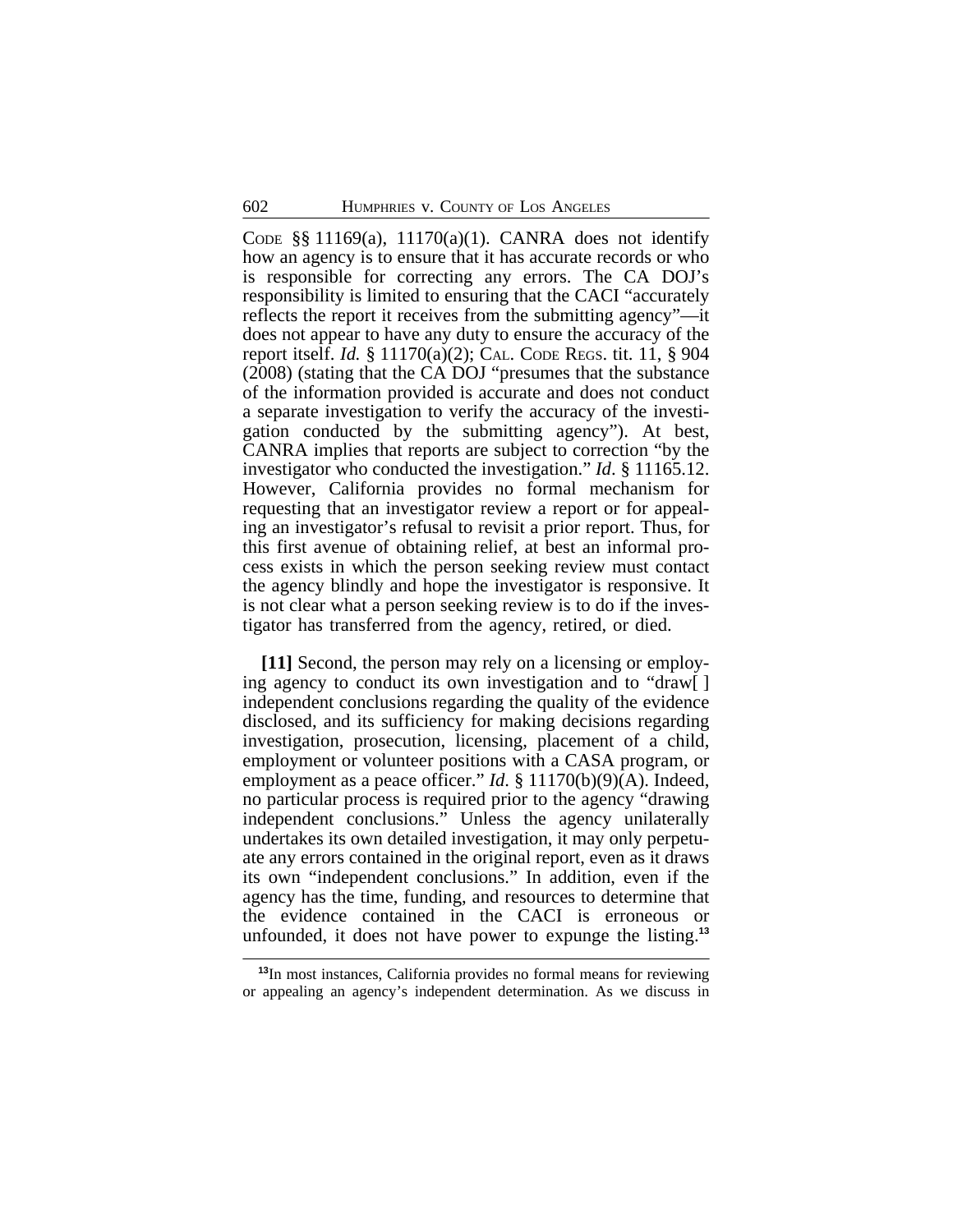Thus, in the best case scenario for an innocent person placed on the CACI, the only remedy under this avenue for relief is that the agency might still confer the government benefit after taking the time to conduct an added background investigation. The CACI listing, however, remains.

We evaluate the process that California provides persons listed on the CACI under the three part test set out in *Mathews v. Eldridge*, 424 U.S. 319, 335 (1976). *Mathews* instructs us to balance (1) the private interest affected by the official action; (2) the risk of erroneous deprivation and the probable value of additional procedural safeguards; and (3) the governmental interest, including the fiscal and administrative burdens of additional procedures. *Id*. The procedural due process inquiry is made "case-by-case based on the total circumstances." *California ex rel. Lockyer v. F.E.R.C.*, 329 F.3d 700, 711 (9th Cir. 2003). We will consider the private and governmental interests first, followed by a discussion of the risk of error in the procedures established by the state.

#### a. Private Interest

The Humphries' argument in support of their private interest at stake is essentially coextensive with their argument in support of their liberty interest. From all we have said, the Humpries have an interest in not being stigmatized by having their names included in a child abuse database that places a tangible burden on legal rights, if they have not committed the acts underlying the reports that led to their inclusion. Thus, they have an interest in pursuing employment and adoption, seeking to obtain custody of a relative's children, and securing the appropriate licenses for working with children without having to be subject to an additional investigation, delays, and possible denial of a benefit under California law due to an incorrect listing on the CACI.

greater detail below, denial of a right by DSS may be subject to judicial review. CAL. HEALTH & SAFETY CODE § 1526; CAL. FAMILY CODE § 8720.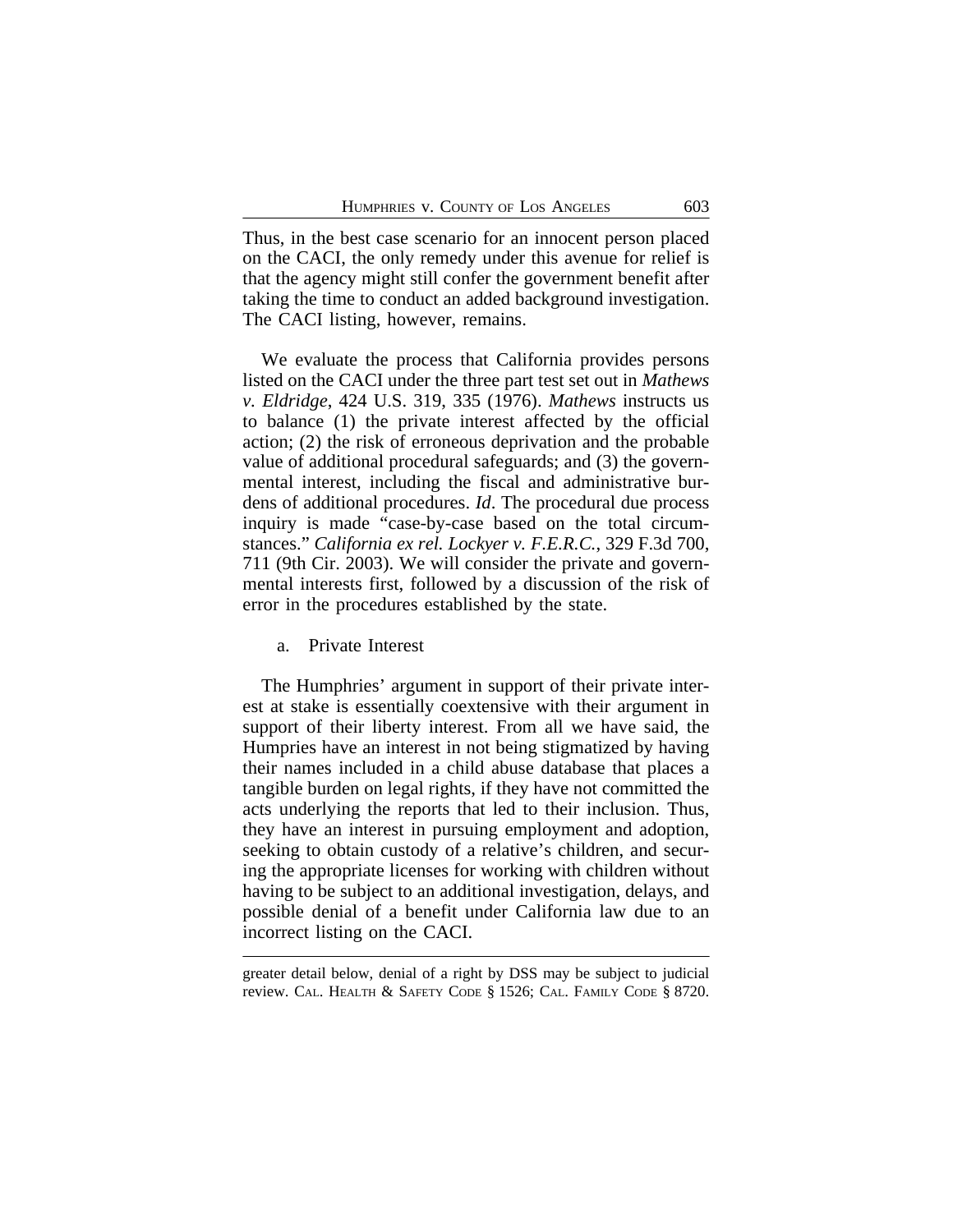#### b. Governmental Interest

There is no doubt that California has a vital interest in preventing child abuse and that the creation or maintenance of a central index, such as the CACI, is an effective and responsible means for California to secure its interest. *See Santosky v. Kramer*, 455 U.S. 745, 766 (1982); *People v. Stockton Pregnancy Control Med. Clinic*, 249 Cal. Rptr. 762, 772 (Cal. Ct. App. 1988) (finding the goals of detecting and preventing child abuse are a "compelling" government interest). Nevertheless, the operative question is not whether California has a significant interest in maintaining CACI—no one doubts that it does—but rather whether California has a significant interest in having a limited process by which an individual can challenge inclusion on the CACI, and to what extent adding additional processes will interfere with the overarching interest in protecting children from abuse.

We do not question, for example, that California has a significant interest in maintaining even "inconclusive" reports, which are reports that are neither "substantiated" nor "unfounded." *See* CAL. PENAL CODE §§ 11165.12, 11169(a). Such reports that only hint at abuse, when coupled with other information, can reveal patterns that might not otherwise be detected and can be useful to law enforcement. But it is equally apparent that California can have no interest in maintaining a system of records that contains incorrect or even false information. First, the effectiveness of a system listing individuals that pose a danger to children becomes less effective if a larger and larger percentage of the population erroneously becomes listed due to unsubstantiated claims. To clarify our point through an extreme example, it is obvious that if one hundred percent of the population were erroneously included in the CACI, it would provide no benefit to California in identifying dangerous individuals. Thus, the more false information included in a listing index such as the CACI, the less useful it becomes as an effective tool for protecting children from child abuse. In addition, there is a great human cost in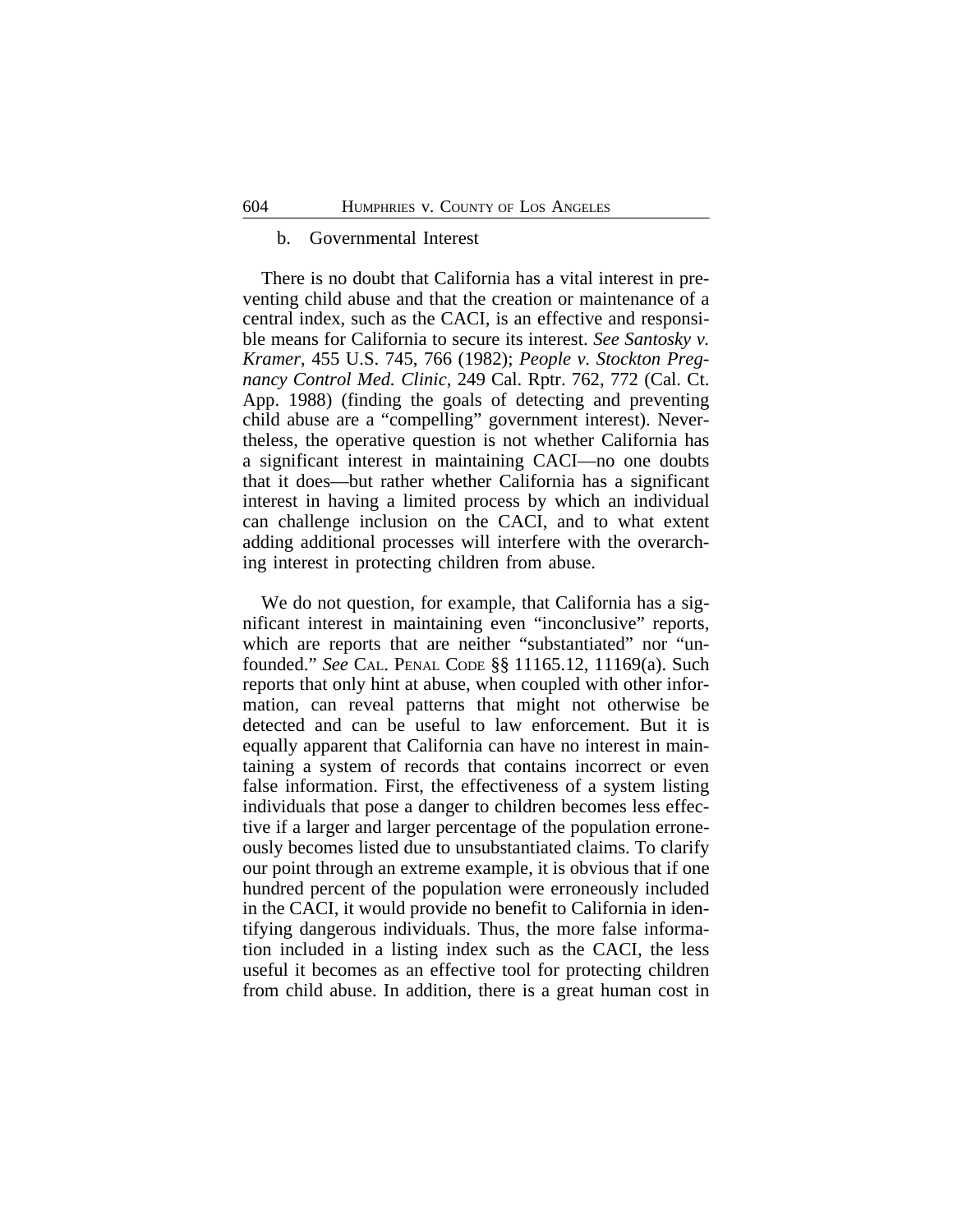California, as elsewhere, to being falsely accused of being a child abuser. These costs are not only borne by the individuals falsely accused, but by their children and extended families, their neighbors and their employers. Indeed, with the same passion that California condemns the child abuser for his atrocious acts, it has an interest in protecting its citizens against such calumny.

**[12]** California contends that requiring any process beyond what it currently provides will substantially impair the state's ability to protect children because hearings are timeconsuming and drain limited resources, resulting in less efficient delivery of primary services such as protecting children. It is true, of course, that giving individuals some additional procedure by which they can challenge their listing on CACI will impose administrative and fiscal burdens on California. However, generally these burdens are precisely the sort of administrative costs that we expect our government to shoulder. The state has not provided any evidence that the process required to sort through claims of an erroneous listing in the CACI is any more burdensome than the process due in any other context.

### c. Risk of Erroneous Deprivation

The final, and perhaps most important, *Mathews* factor is the risk of erroneous deprivation and the probable value of additional procedural safeguards. As we evaluate this factor, we ask "considering the current process, what is the chance the state will make a mistake?" In this case, we ask, "after examining the process by which persons are listed on the CACI, what is the risk of someone being erroneously listed?" In light of the Humphries' allegations—and keeping in mind that we are reviewing a grant of summary judgment in favor of the state—the answer is "quite likely."

Appellees argue that the current procedures present little risk of erroneous deprivation because an agency may transmit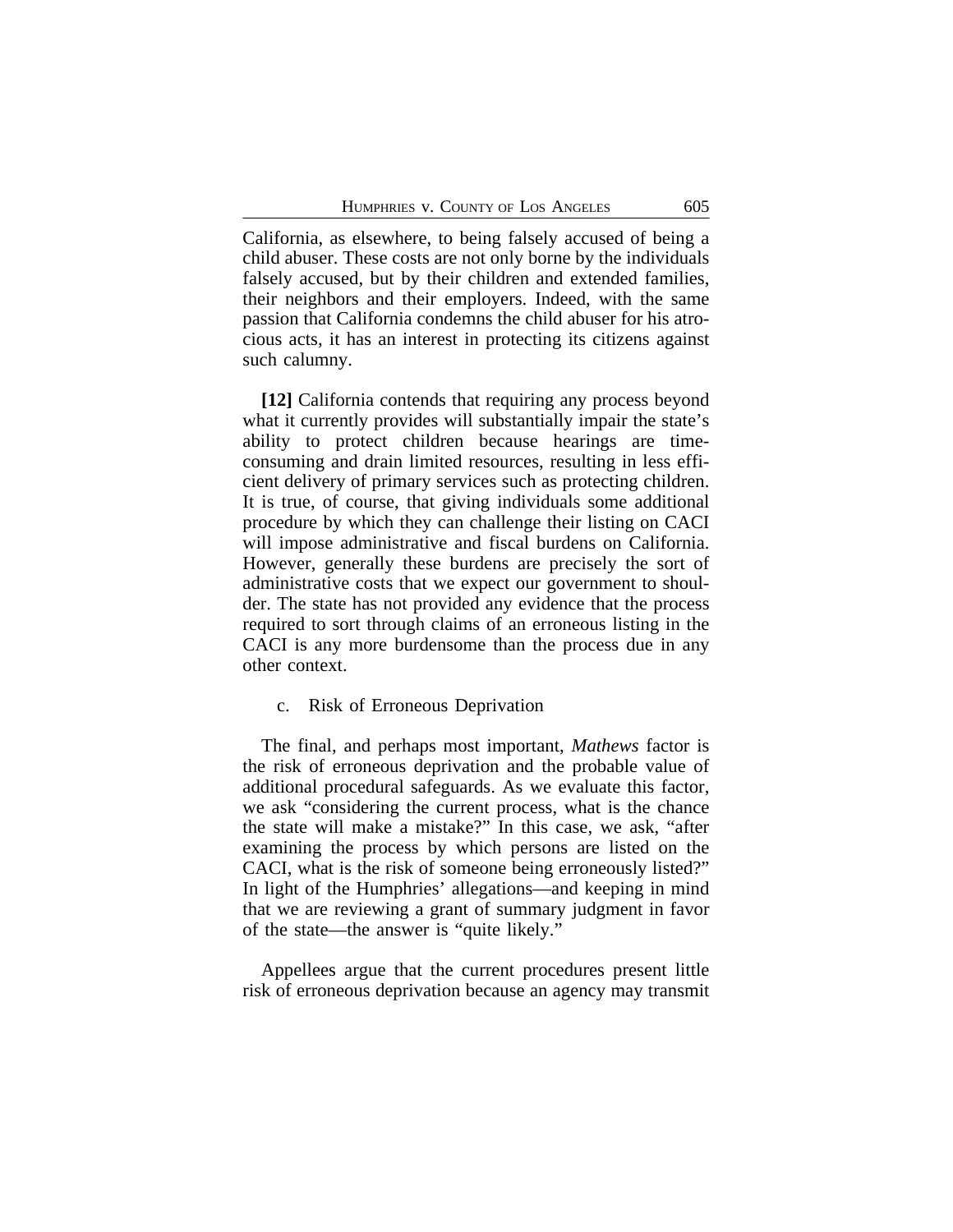a child abuse report only after it "has conducted an active investigation and determined that the report is not unfounded." CAL. PENAL CODE § 11169(a). We are not assuaged. A determination that the report is "not unfounded" is a very low threshold. As we explained above, CANRA defines an "unfounded report" as a report that the investigator determines "to be false, to be inherently improbable, to involve an accidental injury, or not to constitute child abuse or neglect." CAL. PENAL CODE § 11165.12(a). Effectively, a determination that a report is "not unfounded" merely means that the investigator could not affirmatively say that the report is "false." This is the reverse of the presumption of innocence in our criminal justice system: the accused is presumed to be a child abuser and listed in CANRA unless the investigator determines that the report is false, improbable, or accidental. Incomplete or inadequate investigations must be reported for listing on the CACI.

We have no evidence in the record that indicates exactly how many "false positives" reporting agencies receive. *See Broam v. Bogan*, 320 F.3d 1023, 1032 (9th Cir. 2003); *see also Kennedy v. Louisiana*, 128 S. Ct. 2641, 2663 (2008) (noting "[t]he problem of unreliable, induced, and even imagined child testimony"). However, given the high stakes in child abuse cases, presumably an agency investigation and child abuse report can be triggered by as little as an anonymous phone call. It is apparent in such a system there is a real danger of prank and spite calls. California should investigate such reports, and it can—and perhaps should—retain records on any reports it cannot determine to be "unfounded." When it retains all reports that are "not unfounded," it assumes a substantial risk that some of its reports are false, even if the investigator cannot prove to his own satisfaction that they are "unfounded." We understand the need for investigators who work off of hunches, disparate patterns, and minute clues to maintain files on unsubstantiated reports of child abuse for their own investigative purposes. But when such reports find their way into the CACI, there is a real risk that people, like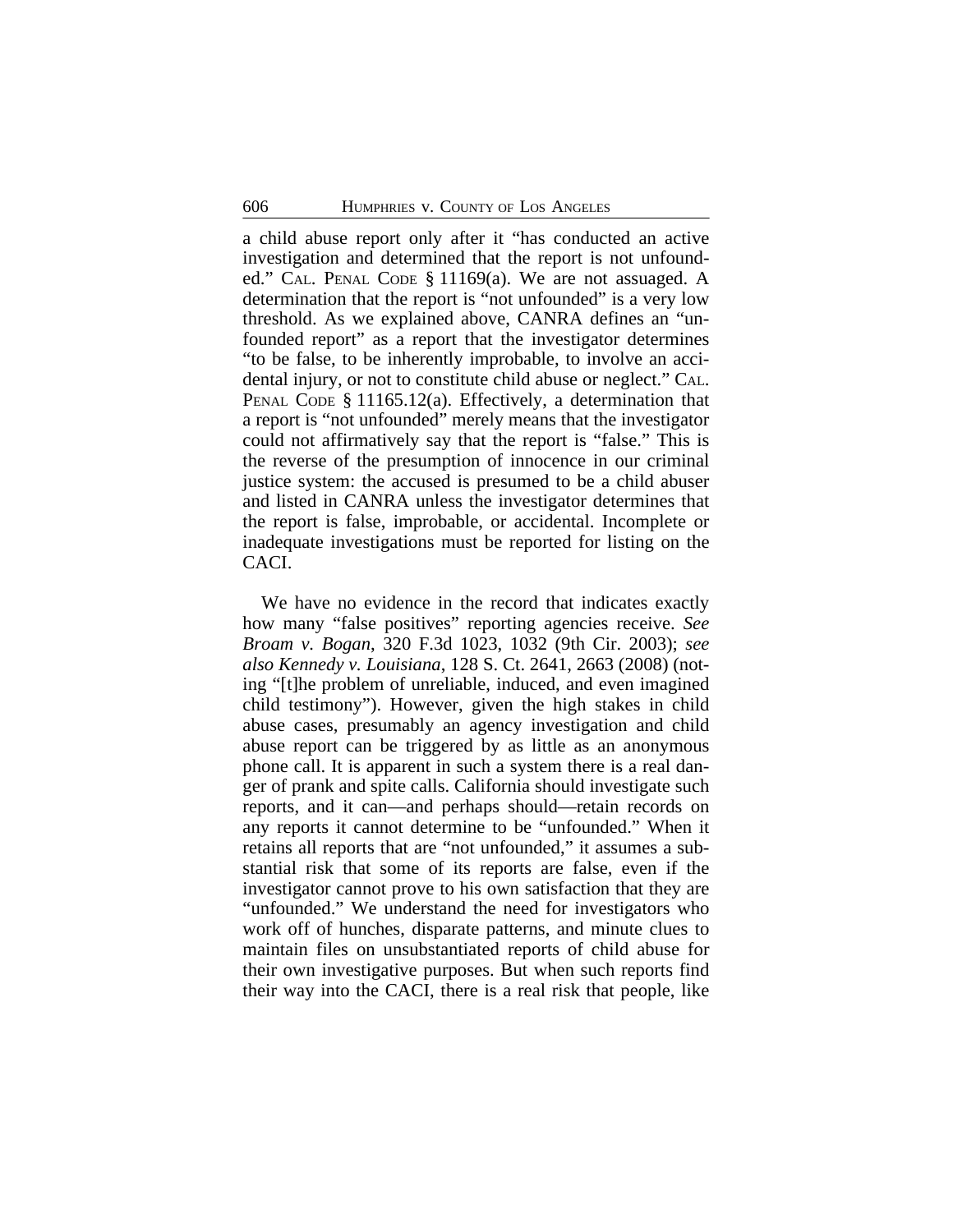the Humphries, will have to explain publicly how their names ended up on the state's child abuse database.

**[13]** The record is devoid of any systematic study of the error rate in the CACI. We do note that in a 2004 self-study of CANRA, a California task force reported on a pilot program in San Diego County, where "DOJ discovered that approximately 50 percent of CACI listings originating from [one agency] should be purged because the supporting documentation was no longer maintained at the local level." *Child Abuse and Neglect Reporting Act Task Force Report* 24 (2004). The task force found that "[if] this percentage held true for the entire State it is possible that half of the 800,000 records which DOJ presently maintains in CACI should be purged." *Id.* We will not infer too much from this limited study, except to remark that it confirms our own observations about the low threshold for putting names on the CACI and the tendency to overinclude. As an initial matter then, we conclude that there is a substantial risk that California will deprive innocent persons of their "reputation-plus" by maintaining files on them in the CACI.

Any errors introduced at the time information is posted to the CACI arguably can be corrected. As we have noted, once the information is posted, the CA DOJ must notify the known or suspected child abuser that he has been reported to the CACI. CAL. PENAL CODE § 11169(b). At that point, if the person believes he has been reported in error, he has three options. First, he can try to informally persuade the investigator who reported it in the first place. Second, he can wait until an agency or other entity that is required to consult the CACI receives the information and rely on the agency or other entity's "independent conclusions regarding the quality of the evidence disclosed, and its sufficiency for making decisions." *Id*. § 11170(b)(9)(A). Third, once an agency makes an adverse decision, some persons have a right to appeal the decision in court. *See, e.g.,* CAL. HEALTH & SAFETY CODE § 1526 (provid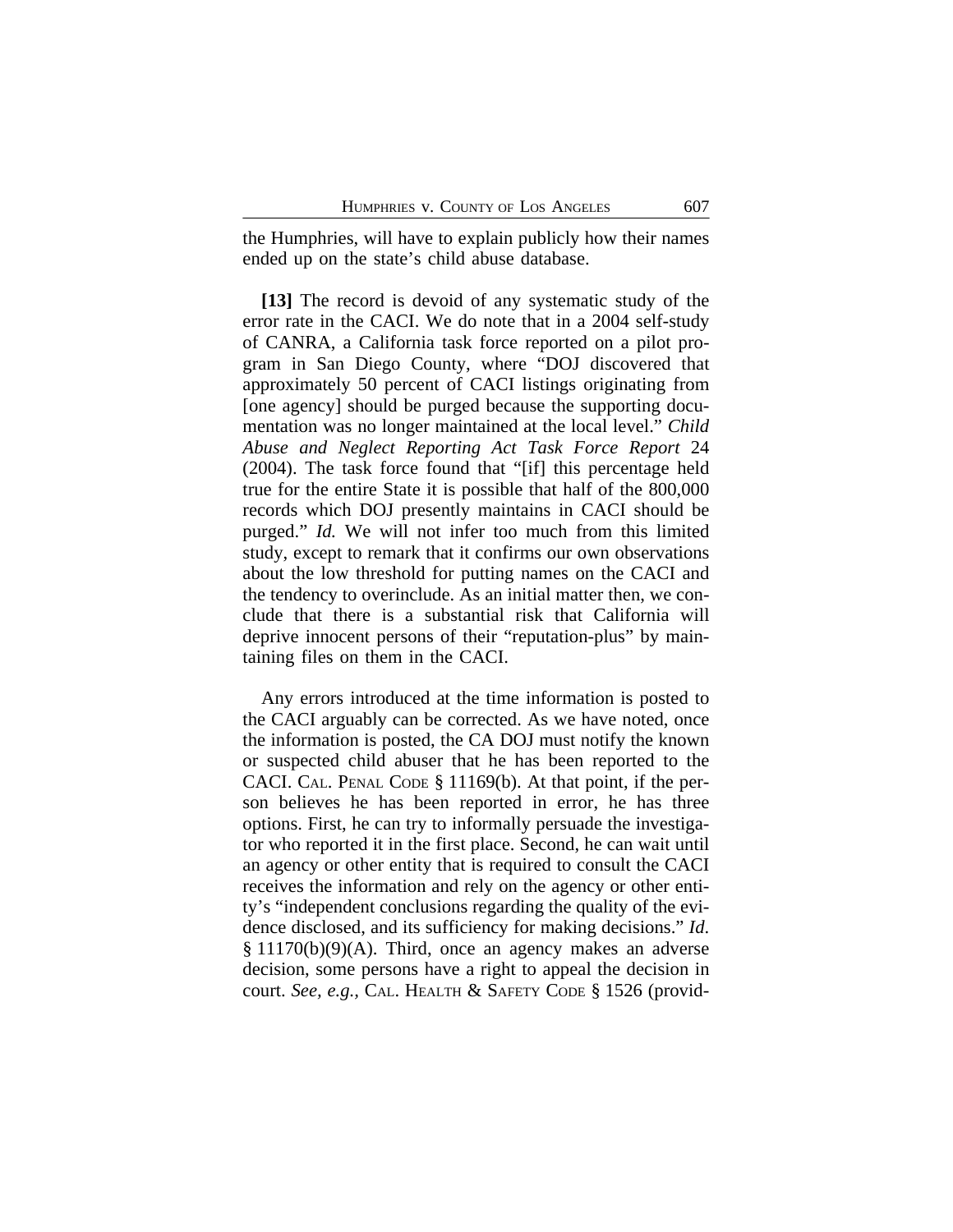ing a hearing after the denial of a license); CAL. FAMILY CODE § 8720 (providing for judicial review of an adoption denial).

None of these means for correcting erroneous information in the CACI is well designed to do so. We consider each in turn.

1. *Persuading the investigator.* First, attempting to persuade the investigating officer is not a satisfactory way to correct the records. The Humphries received notice that their names had been referred to the CACI. They were not told what information was there—although, given their recent experience, they had a pretty good idea—and were told, "If you believe the report is unfounded . . . please address your request to Detective M. Wilson." In other words, the only recourse offered to the Humphries was to try to get the investigator who had made the original determination that their case was "substantiated" to change his mind. Nothing in CANRA instructs Detective Wilson how to deal with the Humphries.**<sup>14</sup>** He is not required to respond to the Humphries or address their concerns or pleas in any way, he has been given no standard for reevaluating his initial judgment, and no one else other than Detective Wilson is required to respond to the Humphries. If Detective Wilson refuses to reconsider his original evaluation, the Humphries have no statutory recourse elsewhere within the LASD.

**[14]** The Humphries are in a tough position. They are not the only ones. Under the California scheme, Detective Wilson has been placed in a difficult situation, because he has been asked to revisit his initial judgment. Detective Wilson is, by training and employment, an investigator, not an adjudicator.

**<sup>14</sup>**Detective Wilson had actually left the department before the Humphries could petition him to revisit his decision. We refer to Detective Wilson in our analysis here as a surrogate for the investigating officer under the statutory scheme to show the limitations in the process afforded by CANRA.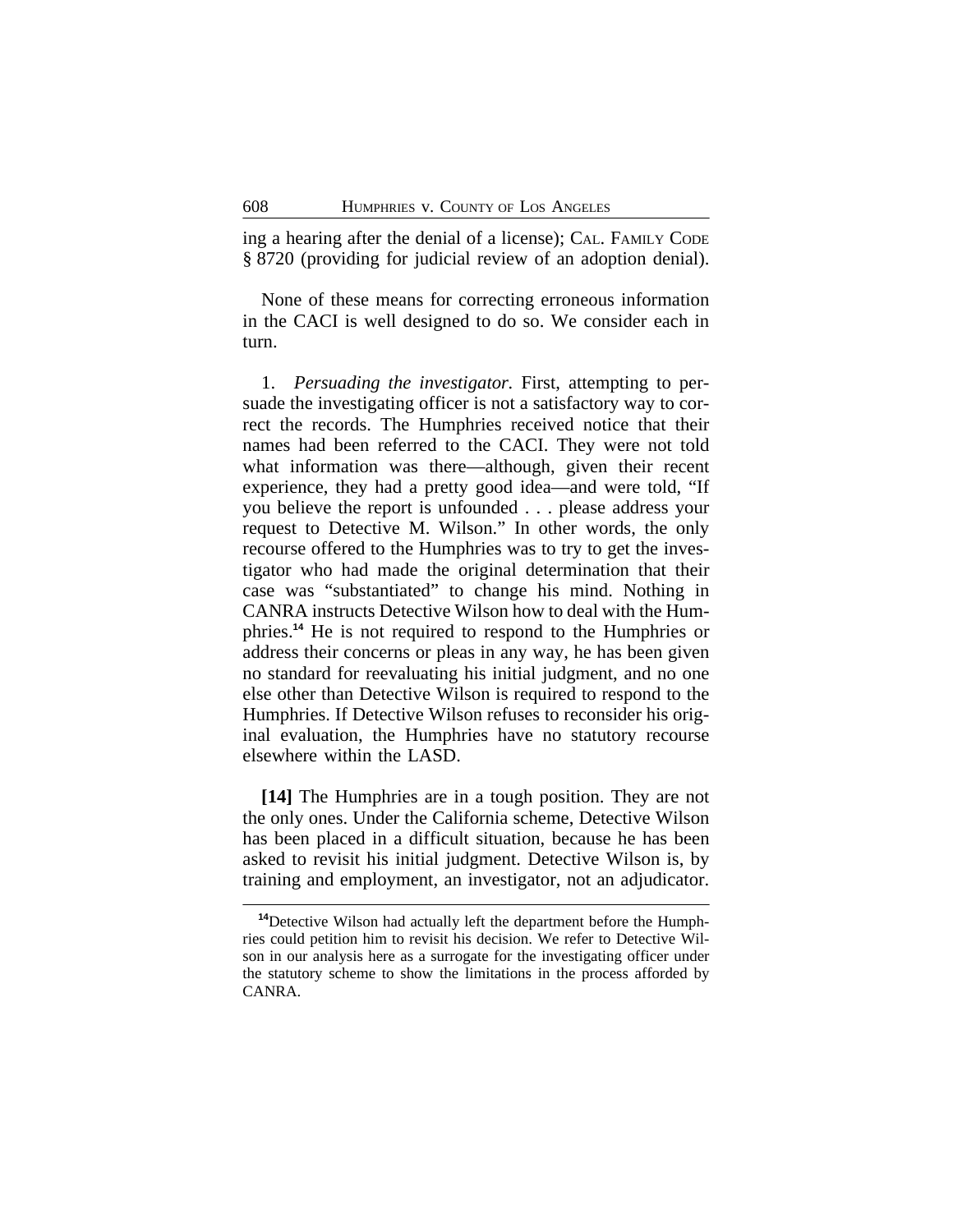That is not to say that investigators do not have to make important judgments; they do, but these judgments are subject to review, and Detective Wilson has none of the usual checks and balances to rely on. In the course of a criminal investigation, he may have his work reviewed by a superior within the LASD, or the District Attorney's office may review his judgment to decide whether to file formal charges. However, these reviews are likely to take place before any information is posted to the CACI and would have no effect on any review Wilson would undertake at the Humphries' request.**15** Effectively, Detective Wilson has been tasked with being investigator, prosecutor, judge, and jury with respect to the Humphries' CACI listing. He alone makes the initial judgment to place the Humphries on the CACI, with all of its legal consequences. Moreover, his judgment is apparently unreviewable except by himself. Since CANRA does not provide for formal review of a CACI listing, it also means that there are no standards for an investigator to review his prior decisions. Under such circumstances—where there is no standard, no superior outlet for review, and thus no danger of being overturned—it is unlikely that an investigator will, in effect, reverse himself. Any errors made in the initial referral to the CACI are, therefore, likely to be perpetuated through an informal appeal.

**[15]** The California system asks too much of its investigators in this situation. The Due Process Clause does not impose the separation of powers on the state or local governments. *See Colo. Gen. Assembly v. Salazar*, 541 U.S. 1093, 1095 (2004) (Rehnquist, C.J., dissenting from denial of certiorari); *Whalen v. United States*, 445 U.S. 684, 689 n.4 (1980)*.* But

**<sup>15</sup>**This is demonstrated clearly in the Humphries' case. Although the Humphries had been booked on felony torture, the district attorney rejected the attempt to file a felony action against them, and only allowed the case to be filed for misdemeanor consideration. The district attorney then dismissed the remainder of the Humphries' case after learning of Dr. Paz's examinations of S.H.'s entire body with no sign of abuse. Nevertheless, this district attorney "review" of Detective Wilson's judgment had no effect on the Humphries' CACI listing.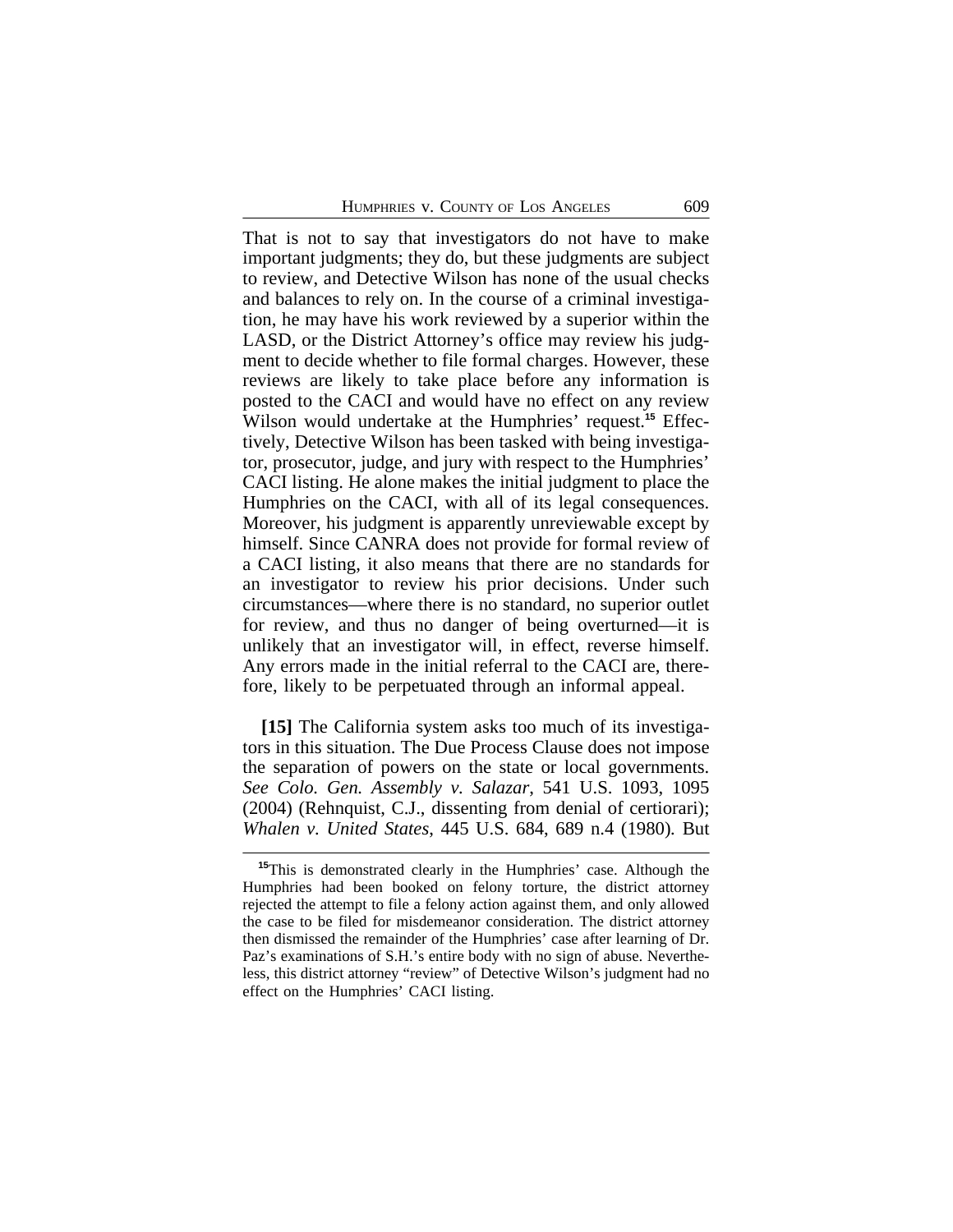the Due Process Clause may demand a separation of functions. *See, e.g*., *Withrow v. Larkin*, 421 U.S. 35, 47 (1975). The burden on the Humphries is a heavy one:

The contention that the combination of investigative and adjudicative functions necessarily creates an unconstitutional risk of bias in administrative adjudication has a much more difficult burden of persuasion to carry. It must overcome a presumption of honesty and integrity in those serving as adjudicators; and it must convince that, under a realistic appraisal of psychological tendencies and human weakness, conferring investigative and adjudicative powers on the same individuals poses such a risk of actual bias of prejudgment that the practice must be forbidden if the guarantee of due process is to be adequately implemented.

*Id*. Nevertheless, we think the burden has been met in this case, particularly when we consider the risk of erroneous deprivation in light of the interests of those whose names are placed on the CACI. We do not question the honesty and integrity of officials such as Detective Wilson. We simply believe that in this context, CANRA asks more of a state or local official than is reasonable.

**[16]** We wish to be clear: We do not adopt the proposition that "agency members who participate in an investigation are disqualified from adjudicating." *Id*. at 52. Such a proposition is belied by the cases and the "incredible variety of administrative mechanisms in this country." *Id*. Rather, we hold that a single person, charged with investigating serious allegations of child abuse, may not adjudicate those allegations for placement on the CACI and serve as appellate commissioner in review of his own decision. The risk of perpetuating any original error is too great.

2. *Reaching an independent agency conclusion*. Appellees also argue that there is little risk of erroneous deprivation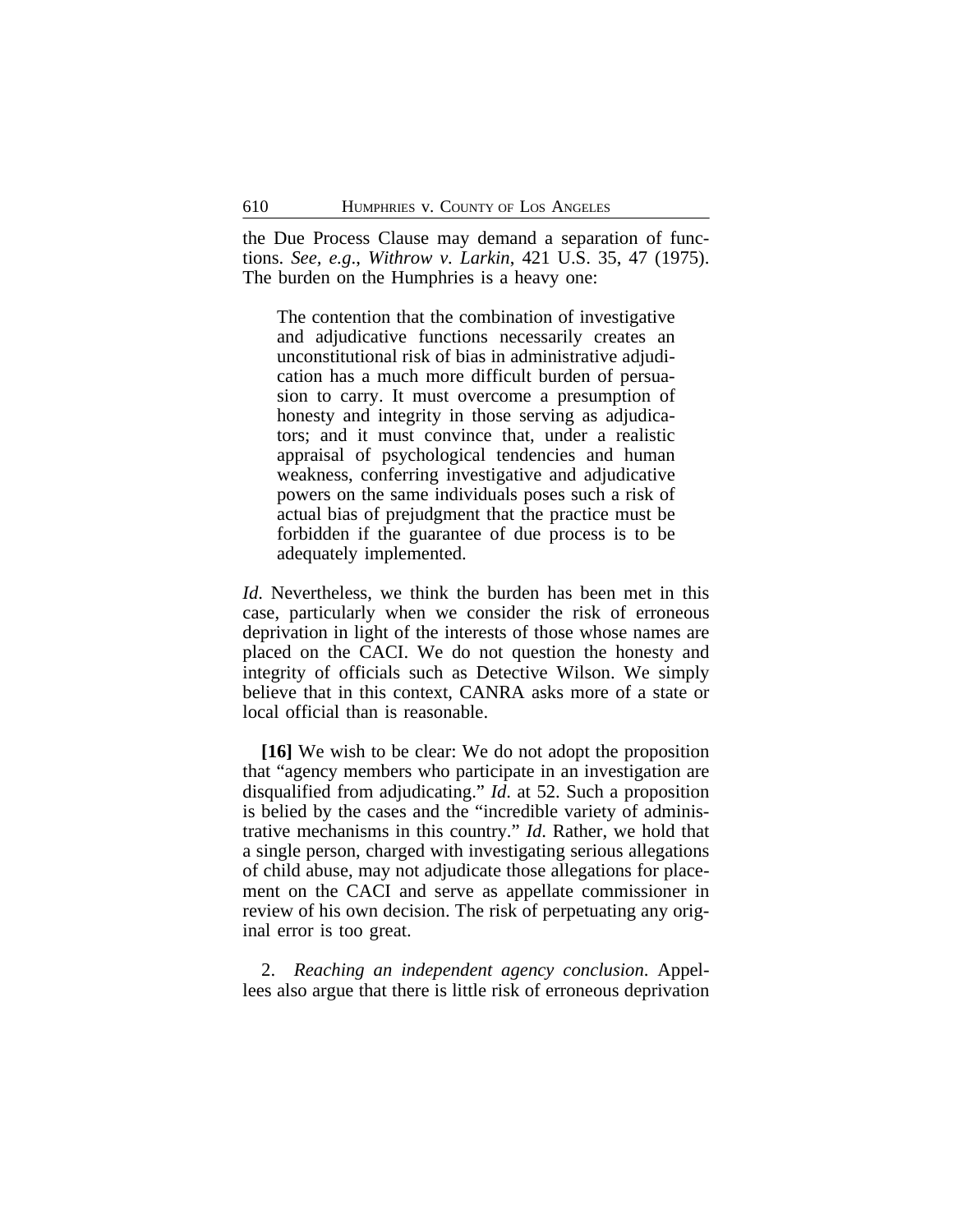because an agency that has consulted the CACI must base its decision regarding the listed person on its own "independent conclusions." CAL. PENAL CODE § 11170(b)(9)(A). Furthermore, California regulations make it "the responsibility of authorized individuals or entities to obtain and review the underlying investigative report and make their own assessment of the merits of the child abuse report." CAL. CODE REGS. tit. 11, § 902 (2008). The decision maker "shall not act solely upon [CACI] information." *Id*.

First, we note that by the time the decision maker has referenced the CACI and become charged with undertaking an additional investigation, the individual liberty interest in avoiding stigma and alteration of a legal right has already occurred. Of course, the Due Process Clause does not always require the state to offer process to a person prior to the deprivation of a liberty interest, *see Gilbert v. Homar*, 520 U.S. 924, 930 (1997), but we note for purposes of determining the adequacy of the process offered by Appellees—additional investigation of a CACI listing to determine if a person should receive a government benefit—is the very type of interference with a liberty interest that an innocent person listed on the CACI seeks to avoid.

Second, even if the agency conducts a thorough investigation, nothing the agency decides affects the CACI listing; that is, even if an agency, conducting its own investigation, decides that the claims against a listed person are unfounded, the agency has no power to correct the CACI listing. The person is stuck in CACI-limbo. Thus, the process proferred by Appellees fails to address the stigma of being listed on the CACI and resolve the fact that other agencies will still be forced to consult the CACI to confer other benefits under the law.

Disregarding these limitations temporarily, it is not clear to us that an agency, in reality, can or will regularly engage in the process required to determine that charges against an indi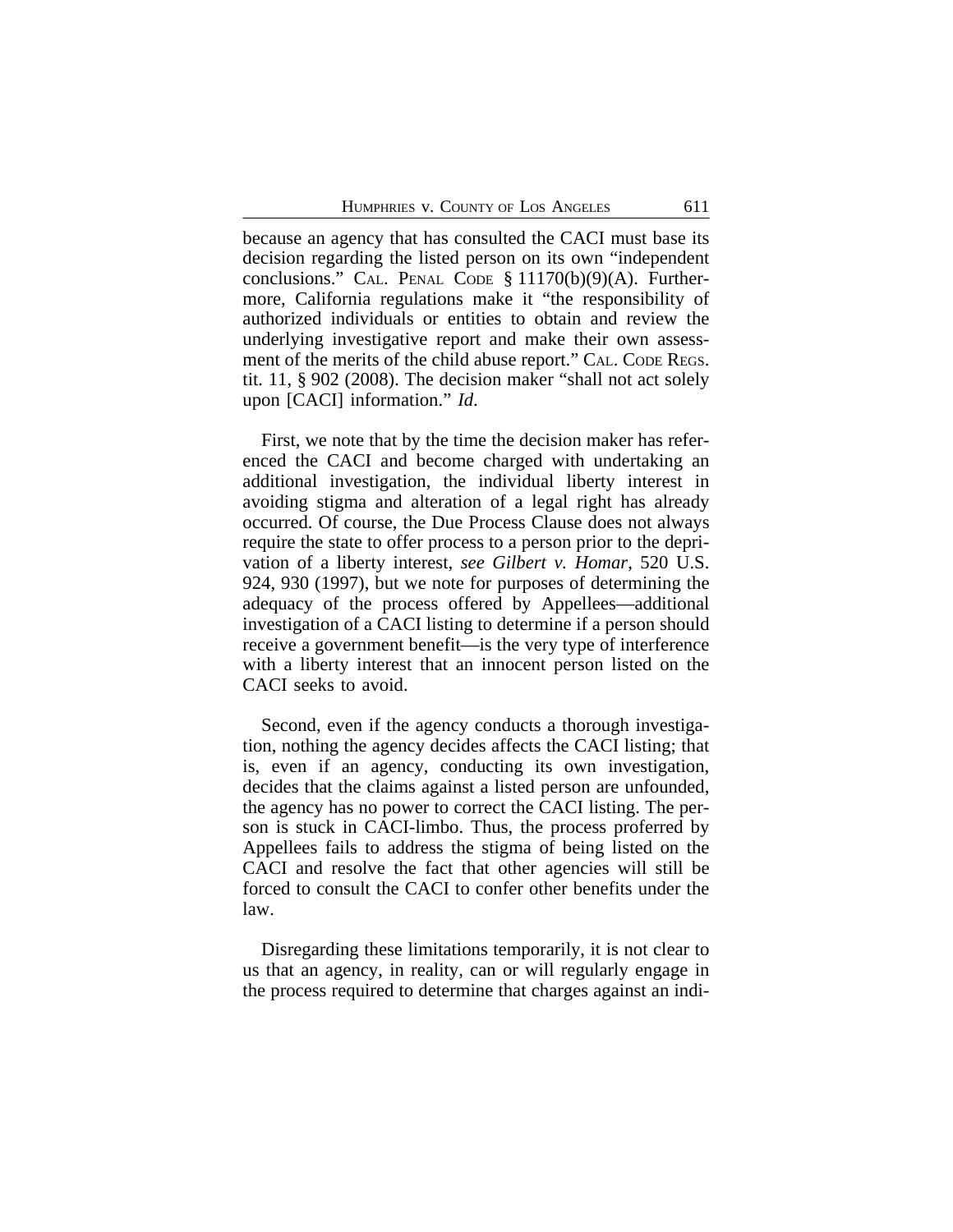vidual are unfounded. As a practical matter, when a person's name appears on the CACI, the agency must take that fact seriously and presume that the person has committed some kind of child abuse, even if there is no record of conviction. For example, before issuing a license for child care, we cannot imagine that an agency would issue the license to a person listed on the CACI—if it considers doing so at all—without undertaking an investigation to disprove whatever evidence existed that caused the person to be listed in the first place. To restate it in CANRA's own terms, the agency must satisfy itself that information that was "not unfounded" is "unfounded." The agency must be prepared to contradict the investigating agency.

The older the evidence, or the more involved the allegations, the more expensive it will be for the agency to disprove the allegations. We are not unfamiliar with the budgetary and time constraints that hamper government agencies. An agency with a limited budget, presented with the choice of thoroughly investigating allegations of child abuse so that it can issue a license, or simply denying the license after a cursory investigation so that it can spend its resources elsewhere, can reasonably be expected to choose the latter. We do not mean to imply that California agencies will not behave honestly or forthrightly, but we cannot help but observe that such entities bear a substantial burden, embedded in CANRA, to justify issuing a license to a person listed on the CACI. In sum, any agency—and especially agencies that deal with children—are likely to presume the integrity of the information found on the CACI, assume that individuals listed on the CACI actually abused children, and deny the license rather than risk awarding, for example, a child care license to a listed individual.

This case illustrates these problems. The Humphries allege that they have been erroneously placed on the CACI. In order to clear their name from this stigma, they must apply for a legal right or benefit of the state and subject themselves to an additional investigation before that right or benefit will be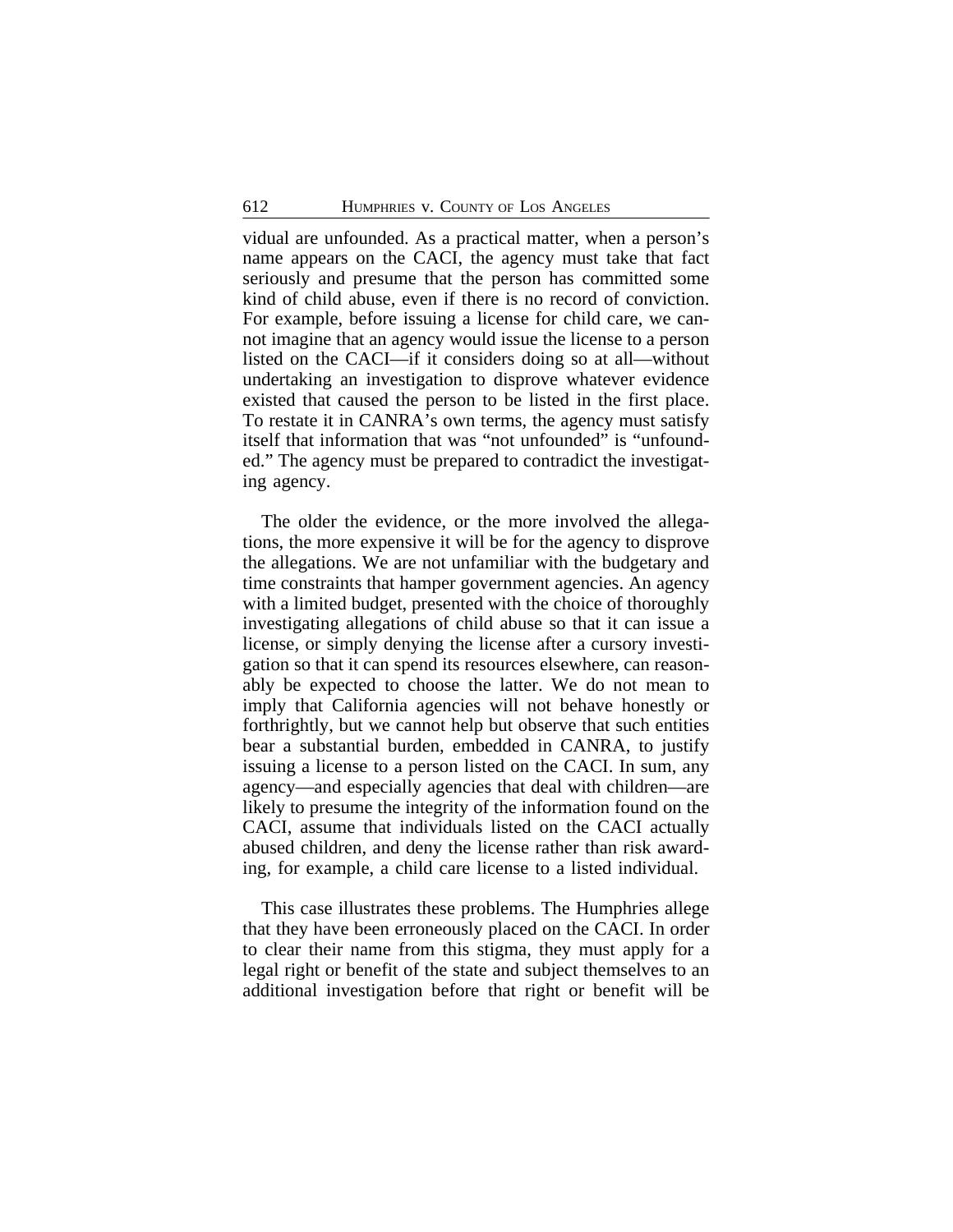conferred. If Craig or Wendy Humphries sought a license to care for children, the licensing agency would have to obtain and review the Humphries' 2001 "file prepared by the child protective agency which investigated the child abuse report." CAL. HEALTH AND SAFETY CODE § 1522.1(a). That file contains Detective Wilson's conclusion that the Humphries were "substantiated" child abusers. In order to protect the children that the Humphries will deal with, the agency is going to start with the presumption that it must deny the license unless it finds evidence contrary to Detective Wilson's investigation. So far as we can determine, the Humphries' file does not include the result of the dependency proceeding (including the finding of "not true"), or information about the dropped criminal charges (including the finding of "factually innocent"). Faced with the cost and time of investigating seven-year old allegations, there is no reason to assume that any agency would attempt to track down this information on its own. In the Humphries' case, the existence of such court records, if they could get them before the licensing agency, might go a long way to rebutting the presumption. Other applicants, however, may not be so fortunate as to have faced formal proceedings and had the proceedings resolved so clearly in their favor. In the case of a person who is accused of child abuse, but never formally charged, the agency would have to reinvestigate the underlying allegations, possibly requiring the examination of witnesses in order to satisfy itself that the original charges were erroneous. In the end, the agency may do what Sergeant Becker did when asked to review Detective Wilson's file. He simply relied on the fact that charges were filed as evidence "that some sort of crime did occur" and refused to give any weight to the fact that the charges were dismissed in court.

3. *Seeking court review.* Finally, Appellees argue that some persons adversely affected by decisions resulting from their listing on the CACI may seek redress in the legal system on a case-by-case basis. *See, e.g.,* CAL. HEALTH & SAFETY CODE § 1526 (providing a hearing after the denial of a license); CAL. FAMILY CODE § 8720 (providing for judicial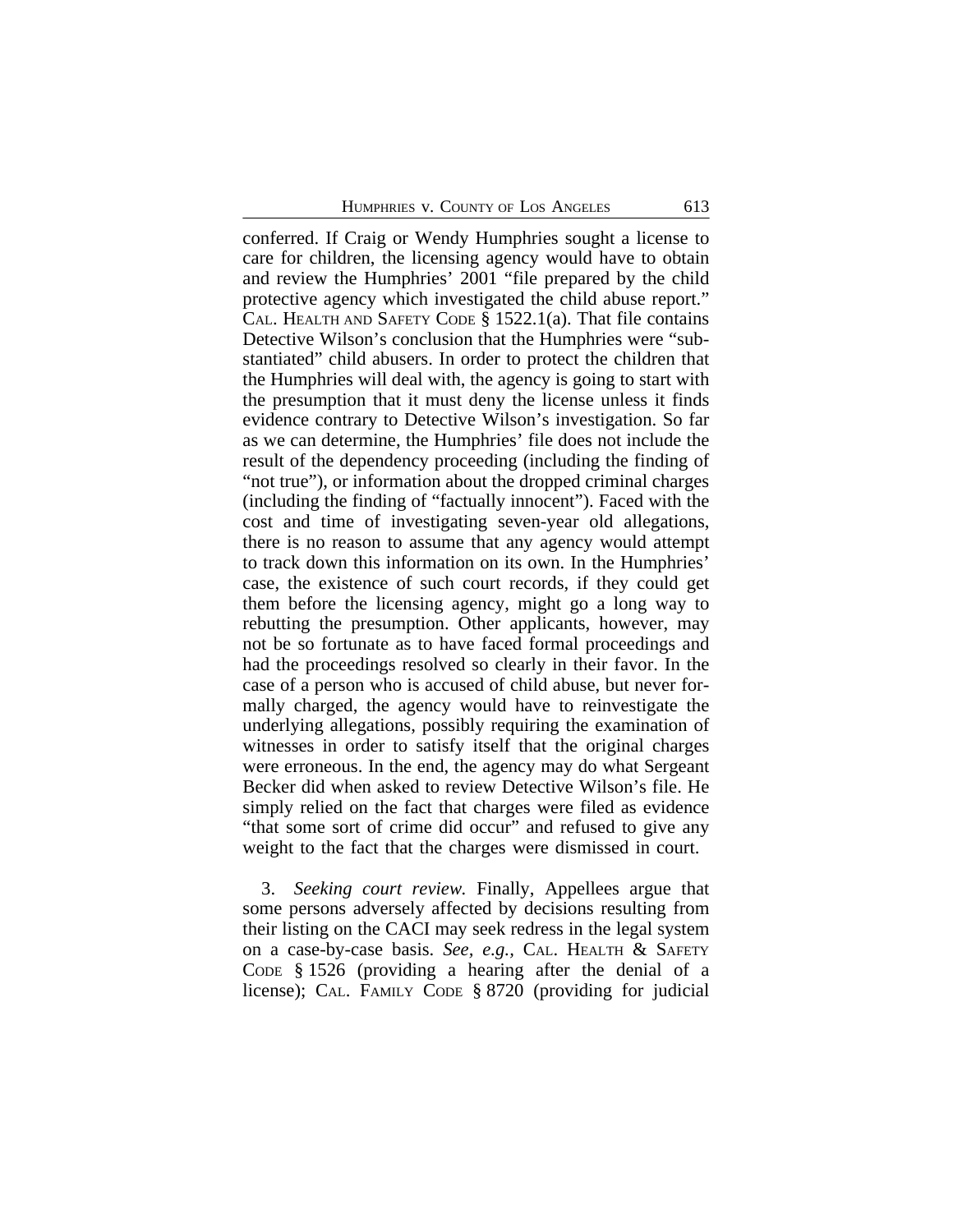review of an adoption denial). The administrative review process offers some check on the system. As we know from our own experience, court review of agency decisions can be a cumbersome process. What is most troubling about the states' argument, however, is that even court review cannot solve the problem. Even if an individual is ultimately successful and obtains, for example, a child-care license, the court's favorable disposition has no apparent impact on the individual's listing on the CACI. Thus, the judicial review afforded by the statute faces the same problem as the original agency determination: It cannot end the stigma or the tangible burden on government rights that an individual listed on the CACI faces.

Again, the Humphries' experience is instructive. The Humphries have taken advantage of every procedure available to them, including the California courts. They went to the dependency court, which found that the allegations were "not true" and returned their children to them. They went to the prosecutor, who dropped all the charges against them. They went to the criminal court, which declared them "factually innocent" and sealed their arrest records. None of this had any effect on their CACI listing. They will remain on the CACI until the investigating agency submits corrected information to the system. There is no effective procedure for the Humphries to challenge this listing, and no way for them to be removed from the listing. The Humphries have been given no opportunity to be heard on the CACI listing.

**[17]** In sum, we are not persuaded that California has provided a sufficient process for ensuring that persons like the Humphries do not suffer the stigma of being labeled child abusers plus the loss of significant state benefits, such as child-care licenses or employment. The processes in place in California do not adequately reduce the risk of error. In *Valmonte*, which we previously discussed, the New York Central Register had far more procedural protections than the CACI including a hotline for addressing erroneous listings, a formal investigation procedure, and two administrative hearings on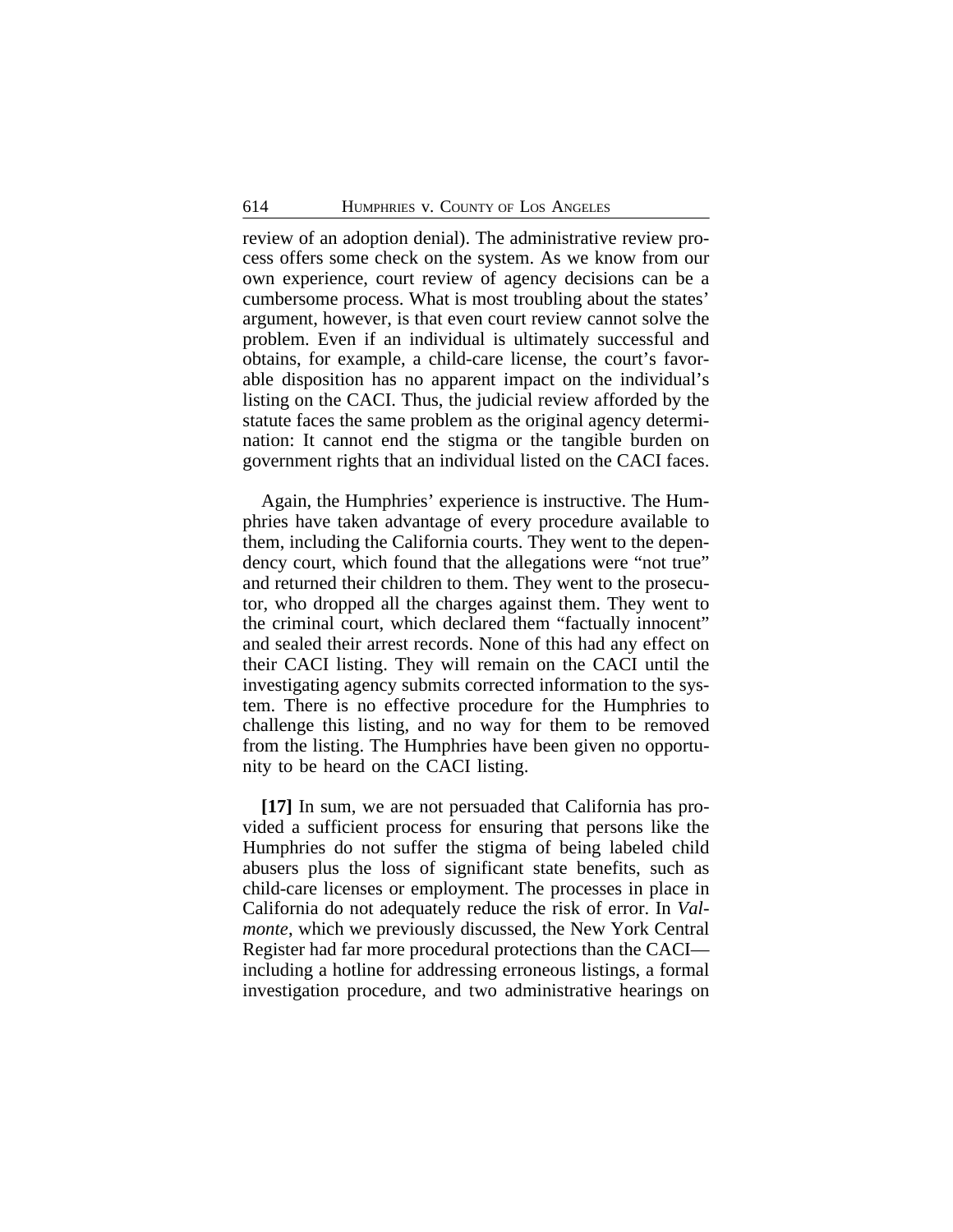expungement—yet the Second Circuit found that there was a high risk of erroneous deprivation. 18 F.3d at 995-97, 1003-04. "The crux of the problem with the procedures," according to the Second Circuit, was that New York's " 'some credible evidence' standard results in many individuals being placed on the list who do not belong there." *Id.* at 1004. Again, unlike in California, in New York there *was* a detailed procedure for expungement from the list. *Id.* at 995-97. When the court looked at that procedure, it determined that seventy-five percent of those challenging their inclusion on the list were successful. *Id.* at 1003. This confirmed to the court that the original listing determination was suspect. *Id.* at 1003-04.

**[18]** Here, we do not have comparable statistical data on the rate of error because California has no expungement procedure. However, California's standard for referring names to the CACI—"not unfounded"—is, if anything, more encompassing than New York's word formula—"some credible evidence." Additionally, as we previously noted, even California has recognized, in its task force report, that it may have a high error rate on the CACI, perhaps as high as fifty percent. *Child Abuse and Neglect Reporting Act Task Force Report* at 24. We acknowledge that this figure is not necessarily statistically significant, and we will not treat it as such; however, it does serve as a general indication that a large percentage of the individuals listed on the CACI might have a legitimate basis for expungement. If we can learn any lesson from New York's experience, it is that California's CACI has the potential to be overinclusive, and perhaps vastly so. We note that as of 2004, there were an estimated 810,000 suspects on the CACI. *Id.* at 7. We echo the Second Circuit's observation: "[I]t [is] difficult to fathom how such a huge percentage of [Californians] could be included on a list . . . unless there has been a high rate of error in determinations." *Valmonte*, 18 F.3d at 1004. We conclude that there is a substantial risk that individuals will be erroneously listed on the CACI, and that California offers insufficient means for correcting those errors.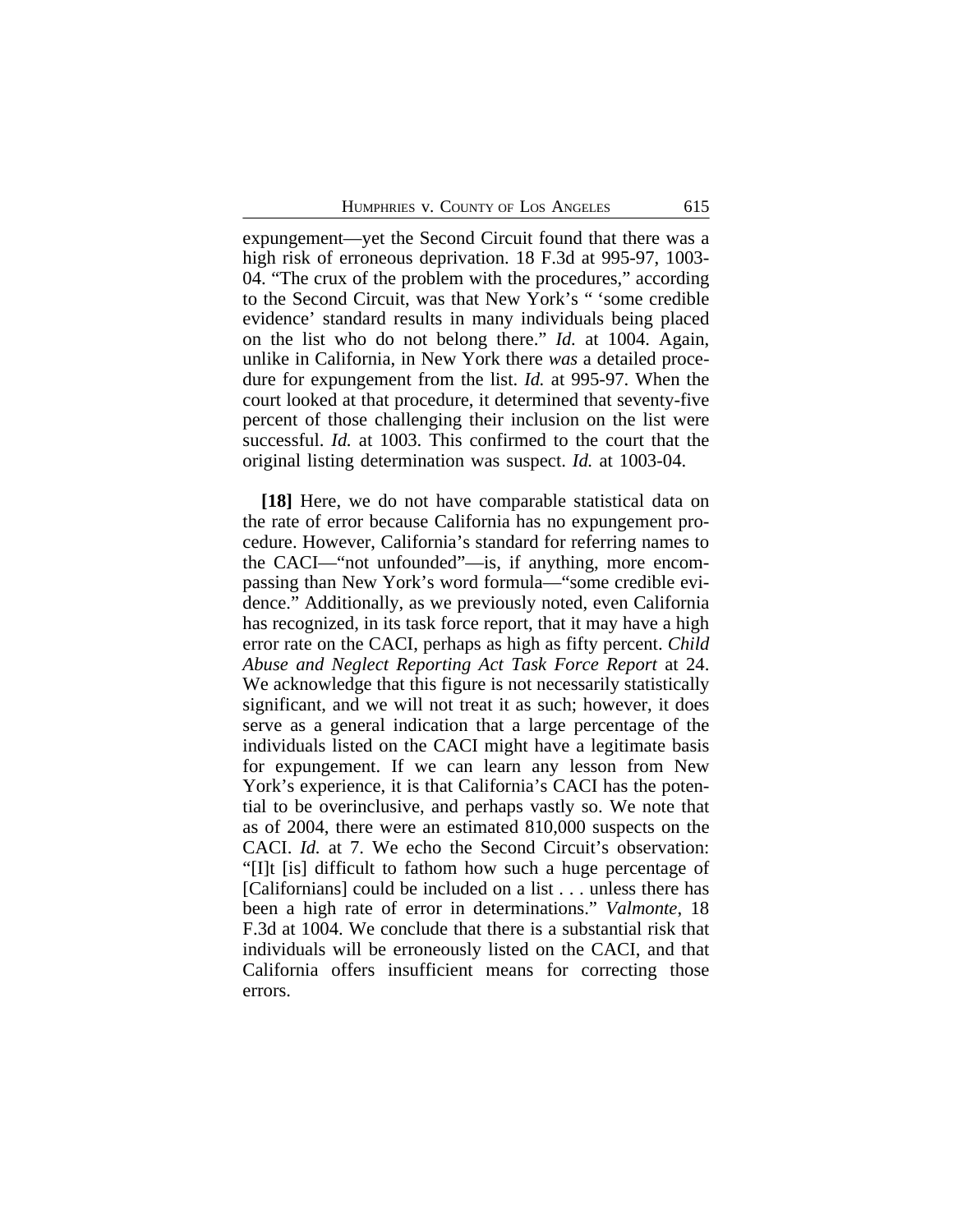# d. Balancing

**[19]** *Mathews* requires that we consider the risk of error in light of the individuals' interest and the government's interest. *See Hamdi v. Rumsfeld*, 542 U.S. 507, 529 (2004) ("The *Mathews* calculus . . . contemplates a judicious balancing of these concerns  $\dots$ ."). In the end, this is not a difficult case. The lack of any meaningful, guaranteed procedural safeguards before the initial placement on CACI combined with the lack of any effective process for removal from CACI violates the Humphries' due process rights. Undoubtedly, California has a strong interest in protecting its youngest and most vulnerable residents from abuse, but that interest is not harmed by a system which seeks to clear those falsely accused of child abuse from the state's databases. CANRA creates too great a risk of individuals being placed on the CACI list who do not belong there, and then remaining on the index indefinitely.

**[20]** Beyond declaring that California's procedural protections are constitutionally inadequate, we do not propose to spell out here precisely what kind of procedure California must create. The state has a great deal of flexibility in fashioning its procedures, and it should have the full range of options open to it. We do not hold that California must necessarily create some hearing prior to listing individuals on CACI. At the very least, however, California must promptly notify a suspected child abuser that his name is on the CACI and provide "some kind of hearing" by which he can challenge his inclusion. *See Goss v. Lopez*, 419 U.S. 565, 578 (1975); Henry J. Friendly, *"Some Kind of Hearing,"* 123 U. Pa. L. Rev. 1267 (1975) (discussing the various forms that a hearing can take). The opportunity to be heard on the allegations ought to be before someone other than the official who initially investigated the allegation and reported the name for inclusion on the CACI, and the standards for retaining a name on the CACI after it has been challenged ought to be carefully spelled out.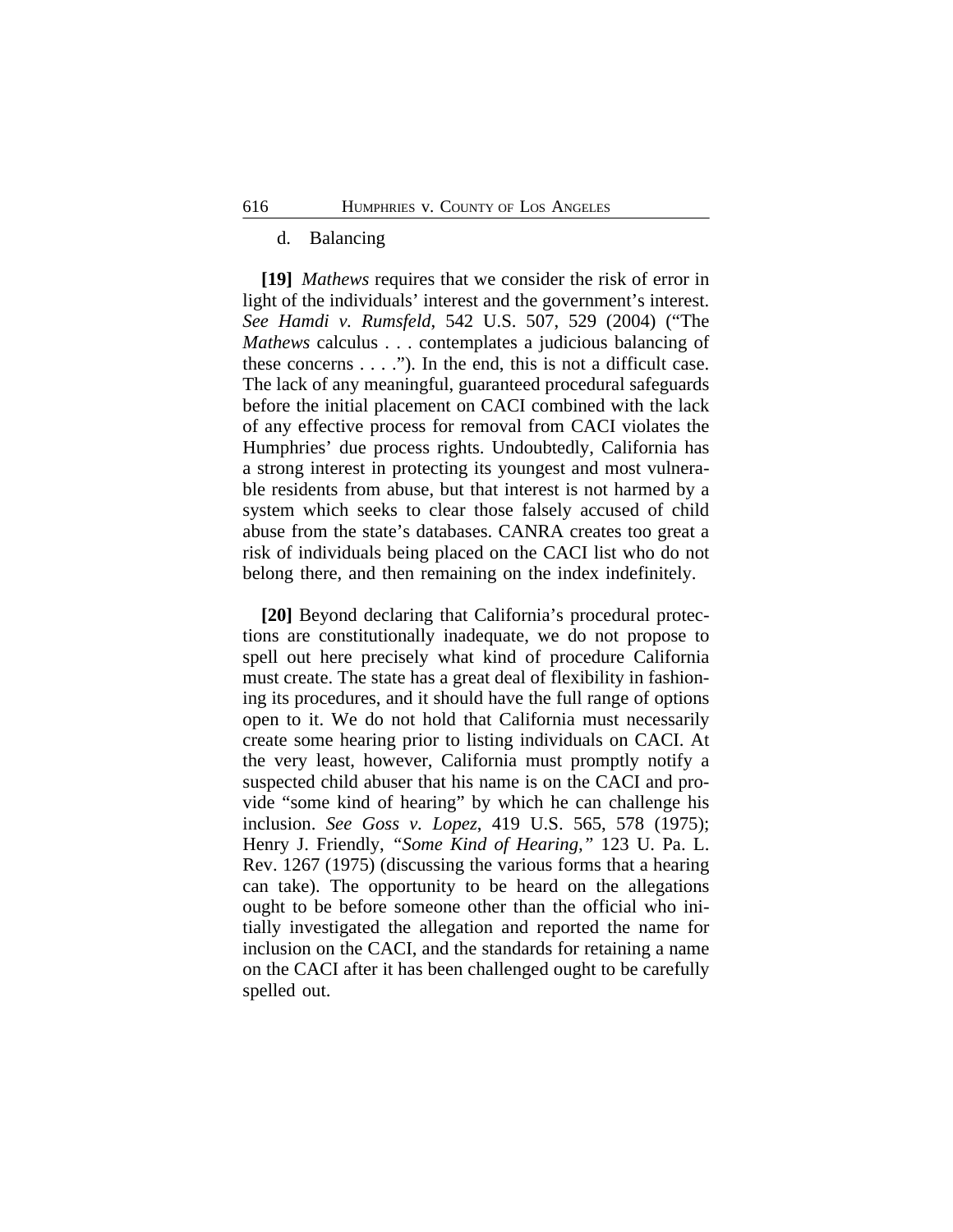Nothing we have said here infringes on the ability of the police, or other agencies, to conduct a full investigation into allegations of child abuse. The need for such investigations which, we acknowledge, are intrusive and difficult to conduct —is obvious. Nor does anything we have said undermine the ability of appropriate law enforcement agencies to maintain records on such investigations, even if the investigations do not result in formal charges or convictions. Again, we understand the need for law enforcement to rely on hunches and to collect bits and pieces of information to establish a history or pattern that may lead to formal charges in future cases. The mere maintenance of such investigatory files apart from the CACI does not raise concerns under the Due Process Clause. What California has done is not just maintain a central investigatory file, but attach legal consequences to the mere listing in such files. Once California effectively required agencies to consult the CACI before issuing licenses, the CACI ceased to be a mere investigatory tool. The fact of listing on the CACI became, in substance, a judgment against those listed.

#### B. *Qualified Immunity*

Having decided that the Humphries' Due Process rights under the Fourteenth Amendment were violated, we next consider whether the individual defendants are entitled to qualified immunity. Officials who violate constitutional rights under color of law are entitled to qualified immunity unless "it would be clear to a reasonable officer that his conduct was unlawful in the situation he confronted." *Saucier v. Katz*, 533 U.S. 194, 202 (2001). Although the district court did not reach the issue of qualified immunity we may do so where it is clear from the record before us. *See Redding v. Safford Unified Sch. Dist. No. 1*, 531 F.3d 1071, 1078, 1087 (9th Cir. 2008) (en banc) (addressing qualified immunity analysis although the district court had found no constitutional violation).

First, Detective Ansberry is entitled to summary judgment in his favor. We have held that "[l]iability under § 1983 arises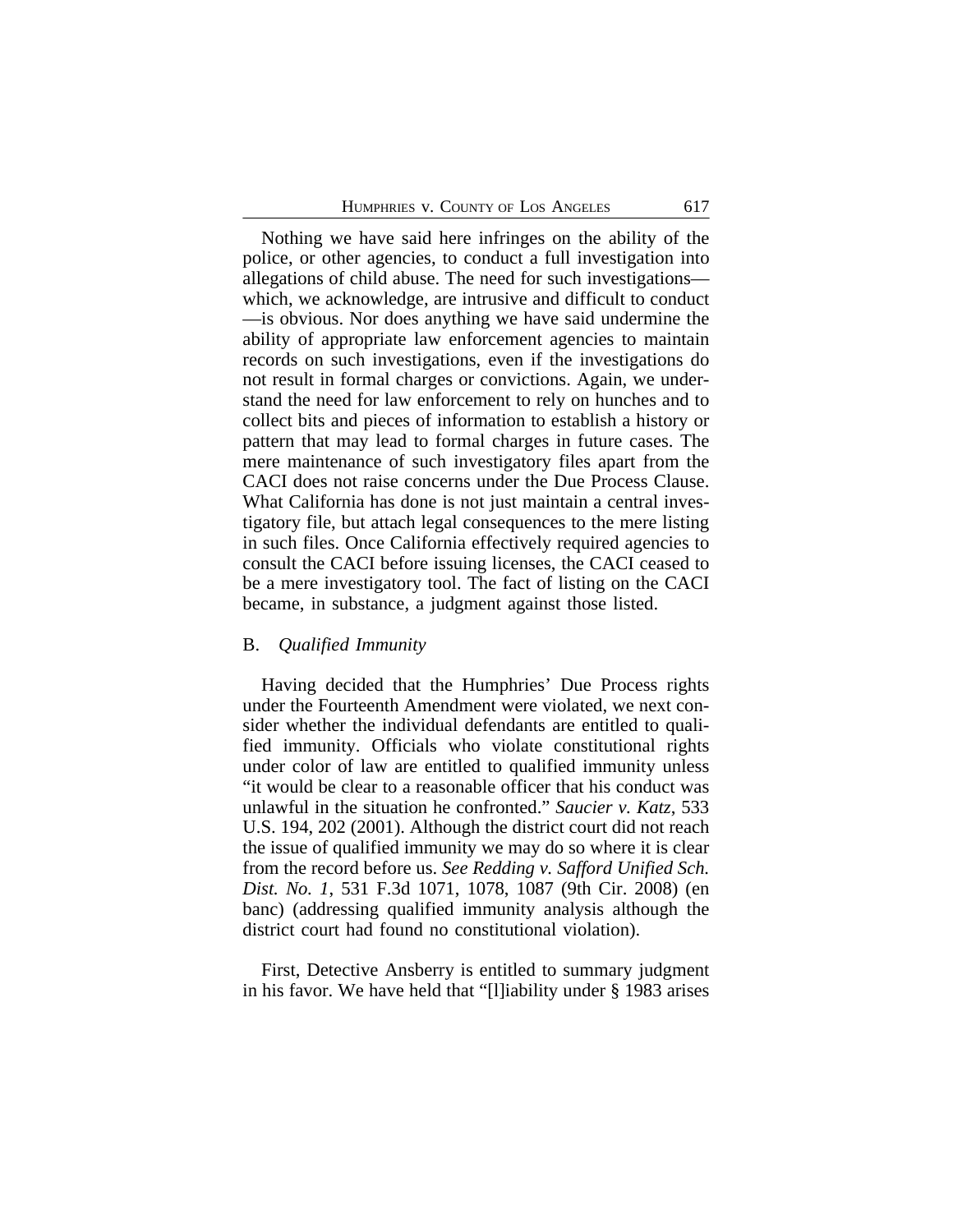only upon a showing of personal participation by the defendant." *Taylor v. List*, 880 F.2d 1040, 1045 (9th Cir. 1989). The Humphries have not presented any evidence that Ansberry was in any way involved in the decision to list the Humphries in the CACI, or to keep them on the CACI.

Next we grant the motion for summary judgment in favor of Sheriff Baca. Under § 1983, a supervisor is only liable for his own acts. Where the constitutional violations were largely committed by subordinates the supervisor is liable only if he participated in or directed the violations. *Id*. There is no evidence that Sheriff Baca had any direct involvement in the decision to list the Humphries on the CACI, or to keep them on the CACI.

We also have no difficulty finding that Detective Wilson is entitled to qualified immunity. We have held that "an officer who acts in reliance on a duly-enacted statute . . . is ordinarily entitled to qualified immunity" which is lost only if it is "so obviously unconstitutional as to require a reasonable officer to refuse to enforce it." *Grossman v. City of Portland*, 33 F.3d 1200, 1209-10 (9th Cir. 1994). The California system, which denied the Humphries their procedural due process rights was not so obviously unconstitutional as to suggest to Detective Wilson that he ought not abide by CANRA's provisions and report the Humphries for listing on the CACI. A procedural due process analysis that requires a complicated balancing test is sufficiently unpredictable that it was not unreasonable for Detective Wilson to comply with the duly-enacted CANRA provisions. *See Baker v. Racansky*, 887 F.2d 183, 187 (9th Cir. 1989). Therefore, Detective Wilson is entitled to qualified immunity for any damages resulting from the denial of the Humphries' procedural due process rights, and we grant summary judgment in his favor on that claim.

#### C. *Monell Liability*

Unlike Detective Wilson, the County is not entitled to qualified immunity for acting in good faith reliance on state law.